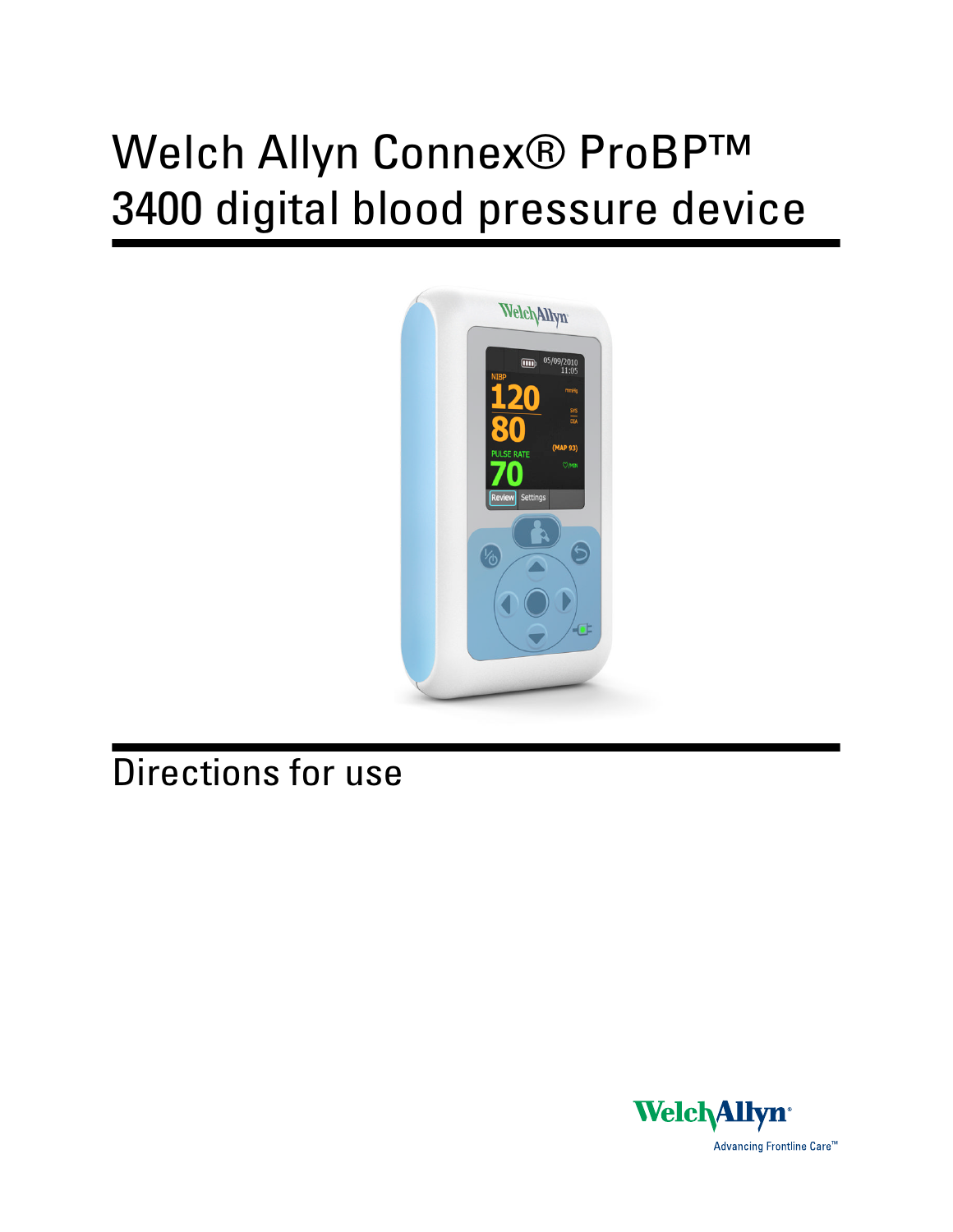© 2016 Welch Allyn. All rights are reserved. To support the intended use of the product described in this publication, the purchaser of the product is permitted to copy this publication, for internal distribution only, from the media provided byWelch Allyn. No other use, reproduction, or distribution of this publication, or any part of it, is permitted without written permission from Welch Allyn.

Welch Allyn assumes no responsibility for any injury to anyone, or for any illegal or improper use of the product, that may result from failure to use this product in accordance with the instructions, cautions, warnings, or statement of intended use published in this manual.

Welch Allyn, SureBP Technology, and Welch Allyn FlexiPort are registered trademarks of Welch Allyn. The *Bluetooth*® word mark and logos are registered trademarks owned by *Bluetooth* SIG, Inc. and any use of such marks by Welch Allyn is under license.

Software in this product is Copyright 2016 Welch Allyn or its vendors. All rights are reserved. The software is protected by United States of America copyright laws and international treaty provisions applicable worldwide. Under such laws, the licensee is entitled to use the copy of the software incorporated with this instrument as intended in the operation of the product in which it is embedded. The software may not be copied, decompiled, reverse-engineered, disassembled, or otherwise reduced to human-perceivable form. This is not a sale of the software or any copy of the software; all right, title, and ownership of the software remain with Welch Allyn or its vendors.

For information about any Welch Allyn product, contact your local Welch Allyn representative [http://](http://www.welchallyn.com/en/about-us/locations.html) [www.welchallyn.com/en/about-us/locations.html.](http://www.welchallyn.com/en/about-us/locations.html)

DIR 80020460 Ver. A

DIR 80020460 VER. A<br>Revision date: 2016-01 This manual applies to **LREF** 901055 DIGITAL BLOOD PRESSURE DEVICE



Welch Allyn, Inc. 4341 State Street Road Skaneateles Falls, NY 13153 USA www.welchallyn.com



EC REP

Regulatory Affairs Representative Welch Allyn Limited Navan Business Park Dublin Road Navan, County Meath Republic of Ireland

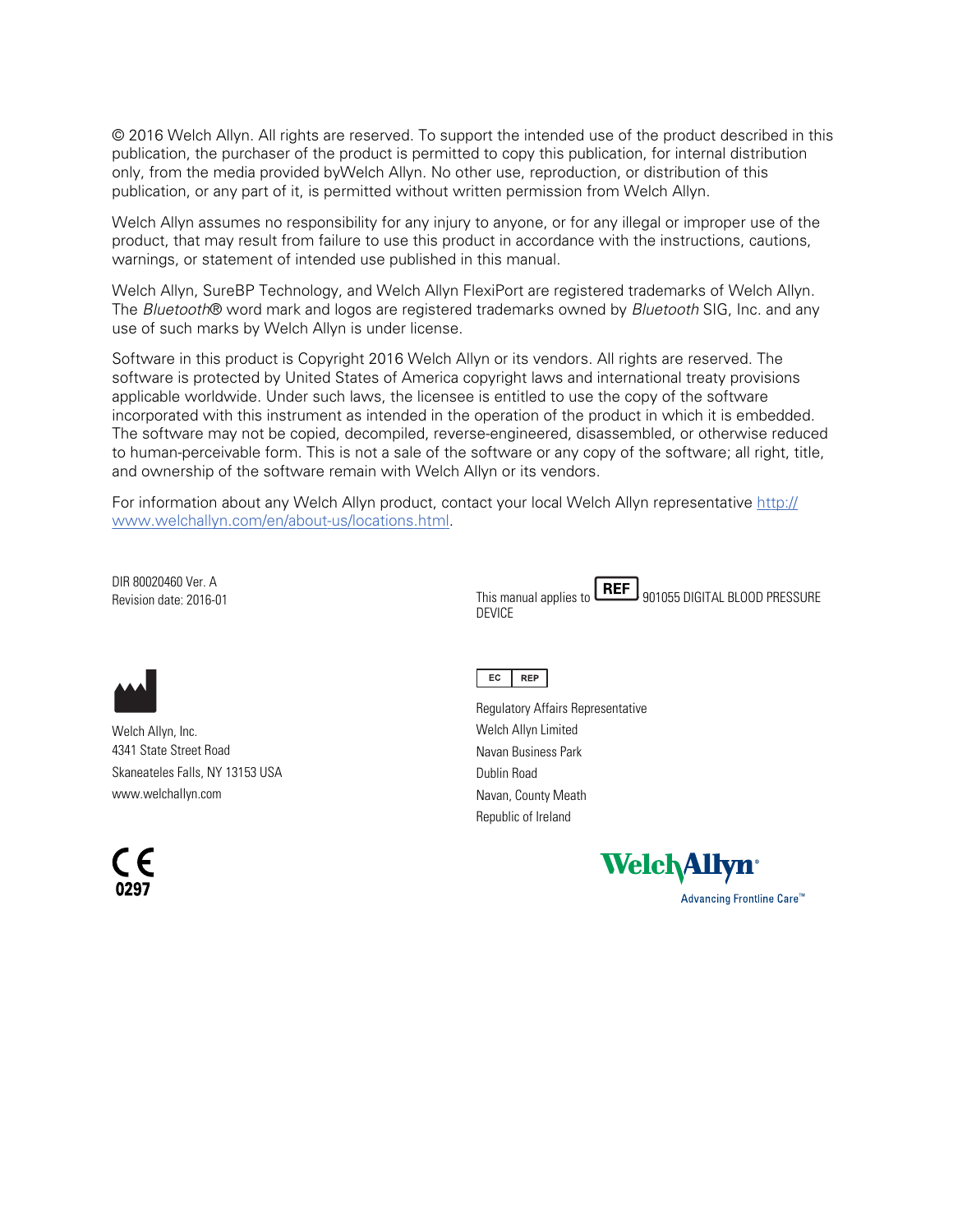## Contents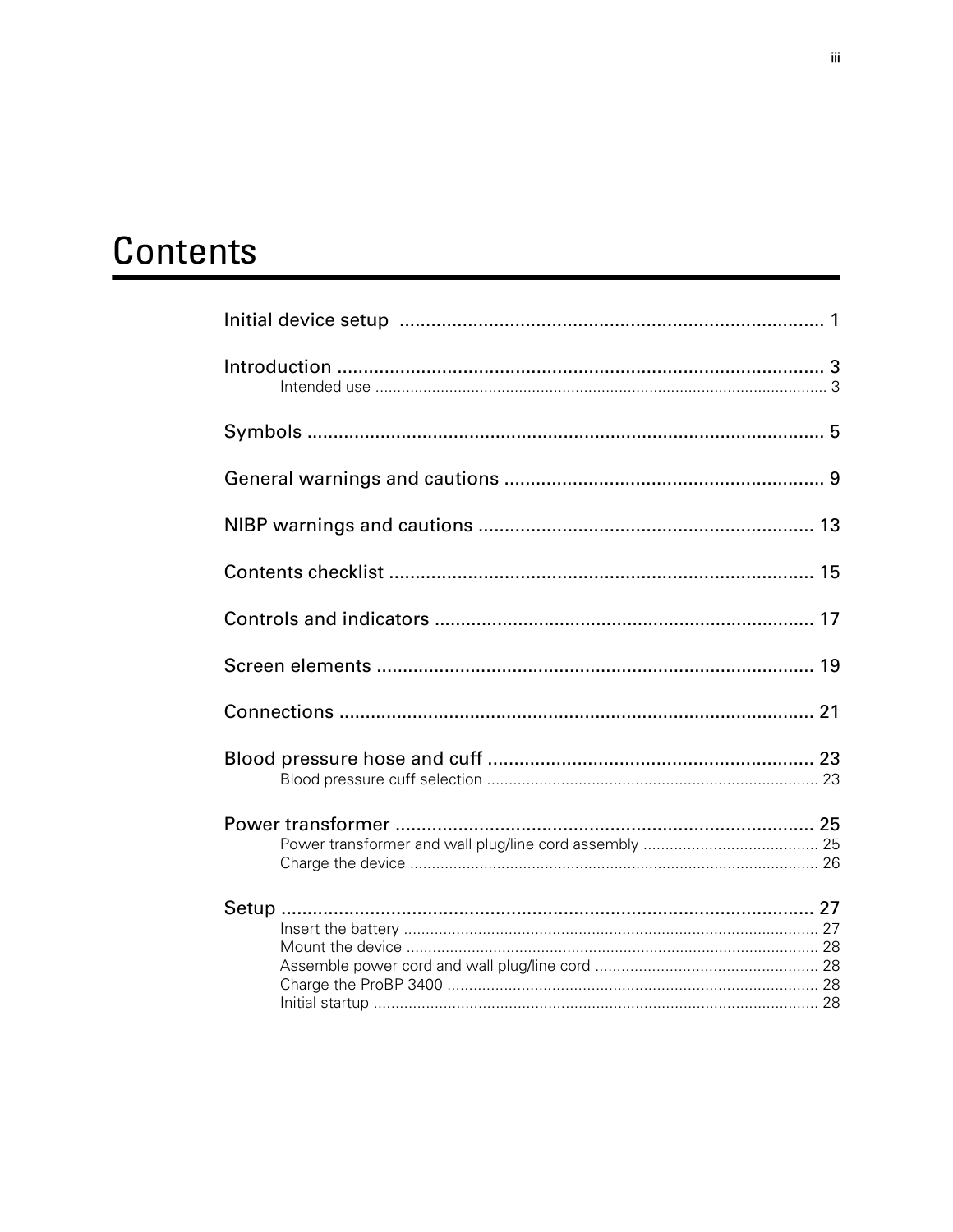| Cuff inflation and deflation with no blood pressure reading displayed  64        |  |
|----------------------------------------------------------------------------------|--|
|                                                                                  |  |
|                                                                                  |  |
|                                                                                  |  |
| Cuff inflates beyond SureBP inflation pressure preset while device is in use  65 |  |
|                                                                                  |  |
|                                                                                  |  |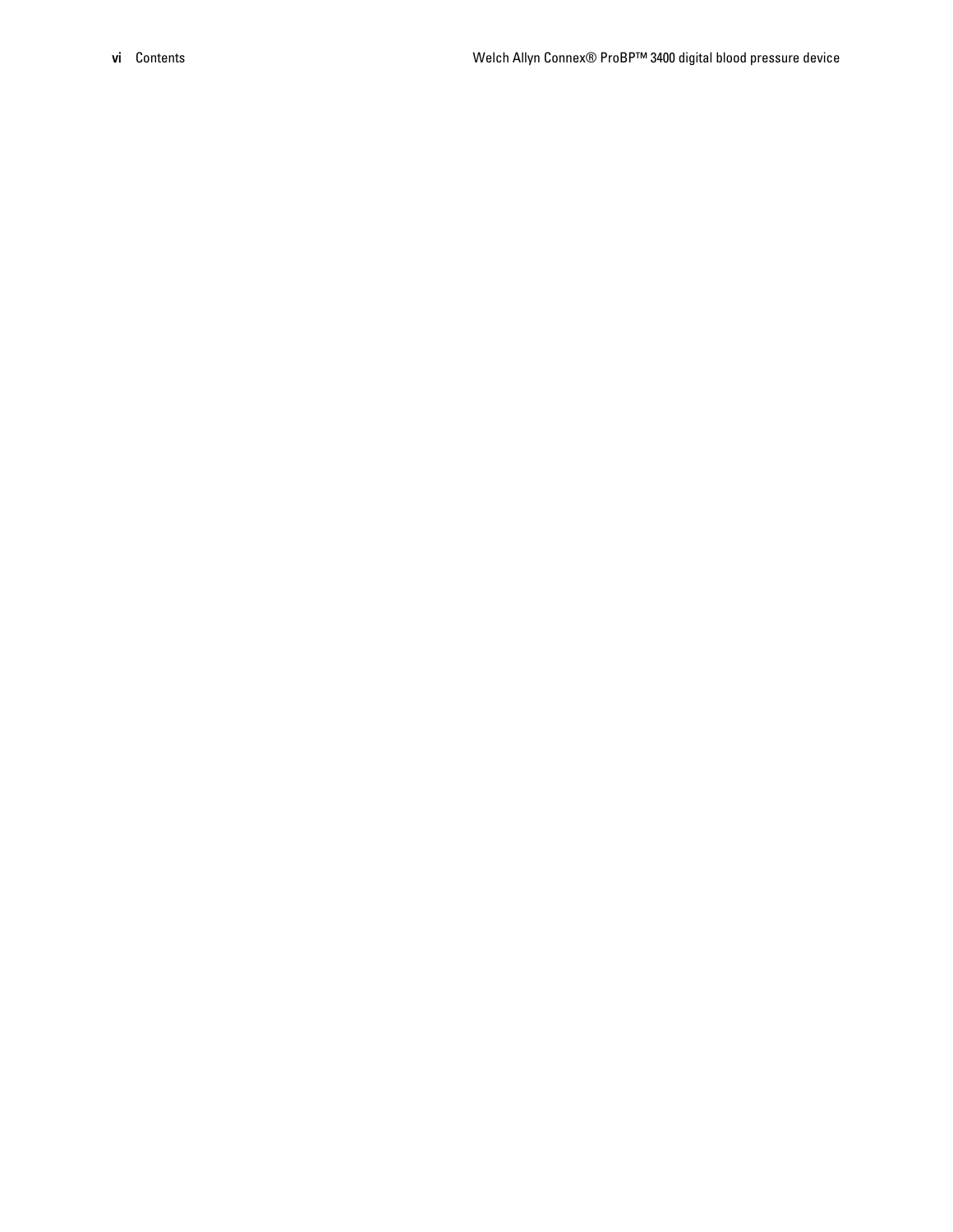## <span id="page-6-0"></span>Initial device setup

Before using ProBP 3400 for the first time, you must configure the device for use. See Setup for additional information.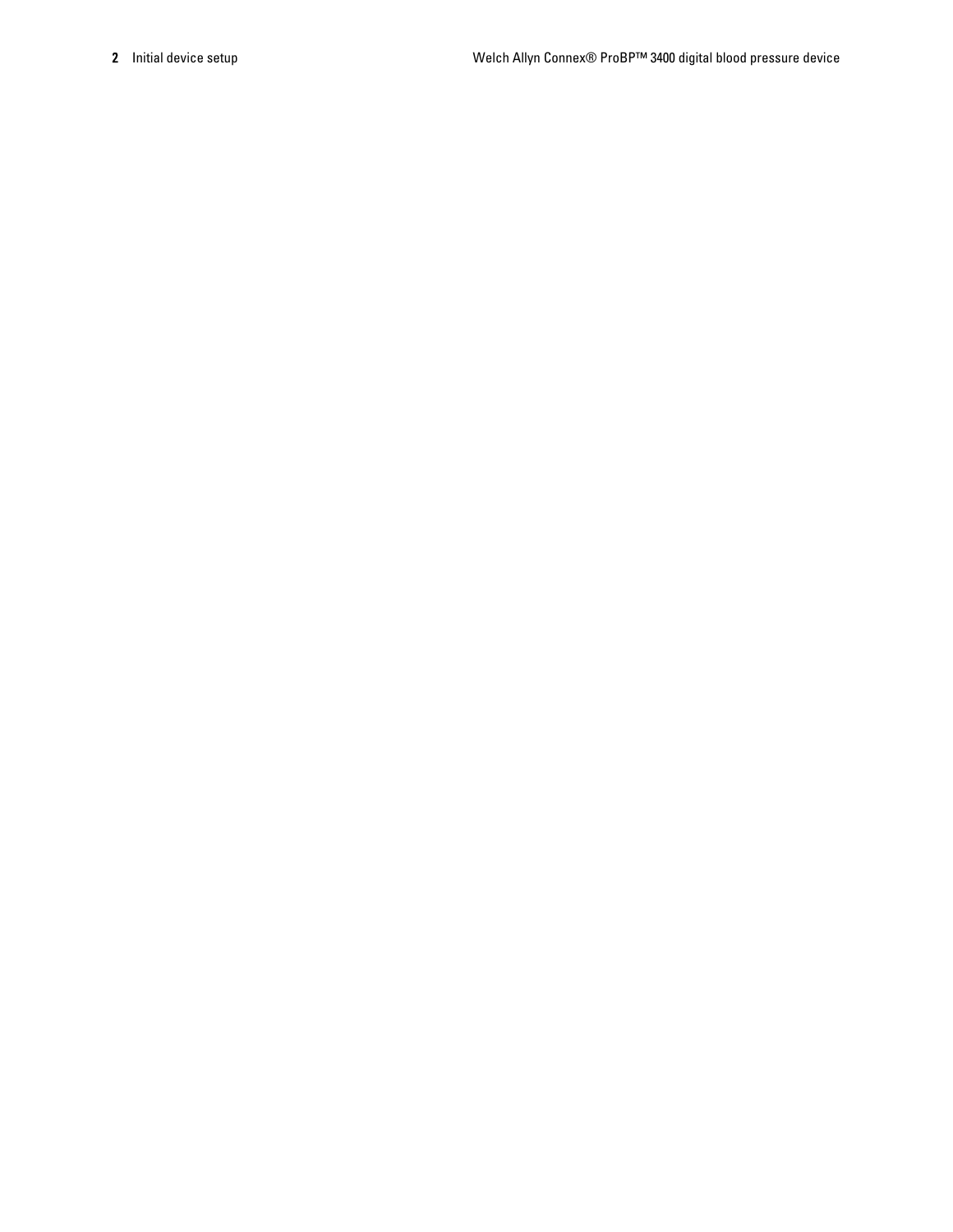### <span id="page-8-0"></span>Introduction

This Directions for use manual is a comprehensive guide designed to help you understand the capabilities and operation of the ProBP 3400 non-invasive blood pressure device. The information in this manual includes all options available with the device. Read this manual thoroughly before attempting to setup, configure, use, troubleshoot, or maintain the device.

#### Intended use

The ProBP 3400 automatically measures systolic and diastolic pressure (excluding neonates) and pulse rate, as well as calculates Mean Arterial Pressure (MAP).

The device is intended to be used by clinicians and medically qualified personnel. It is available for sale only upon the order of a physician or licensed health care provider.

This device is not intended for use on neonates, infants, or children under the age of 3 years. The effectiveness of this device has not been established in pregnant, including pre-eclamptic, patients.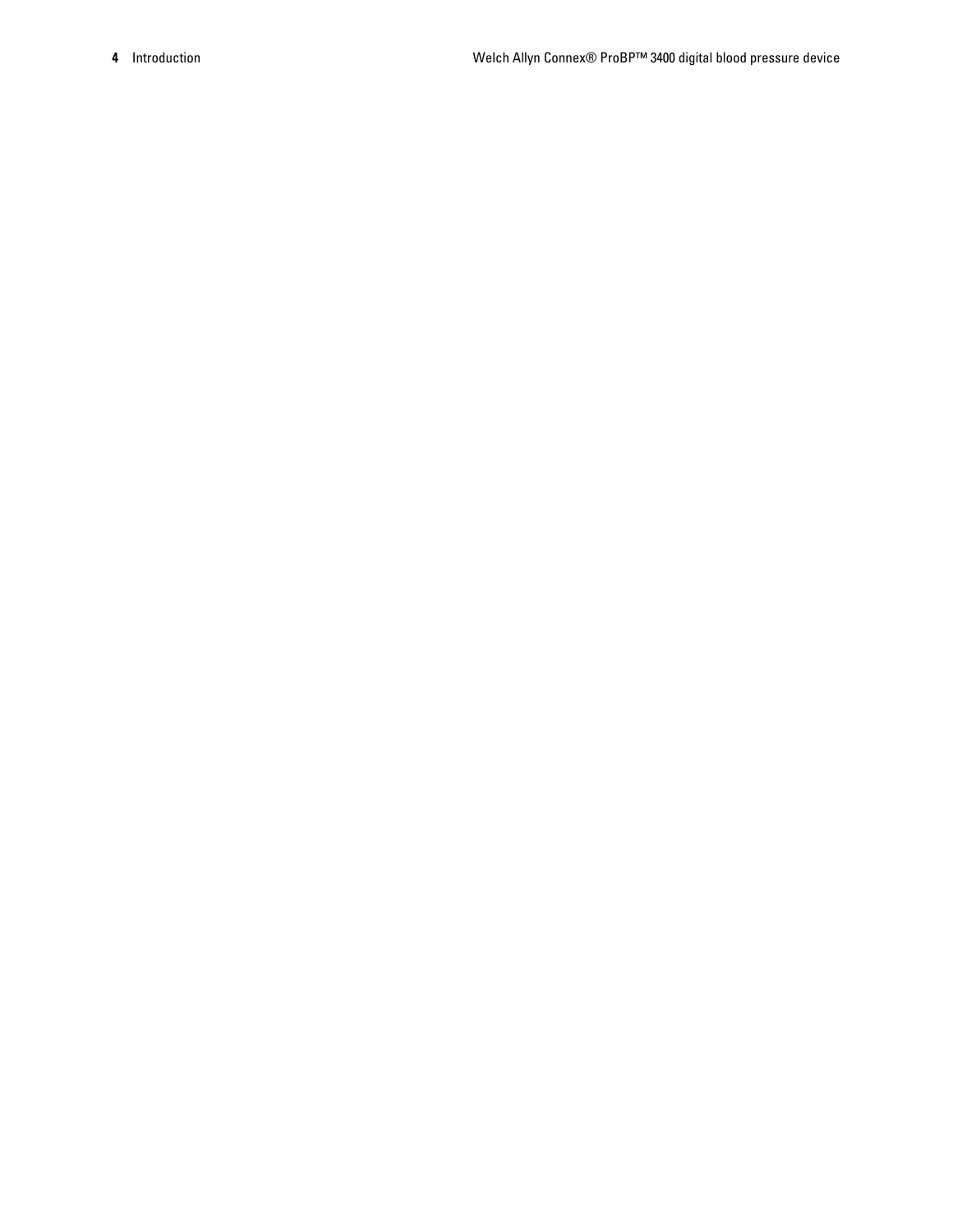## <span id="page-10-0"></span>Symbols

### Documentation symbols



**WARNING** The warning statements in this manual identify conditions or practices that could lead to illness, injury, or death.



**CAUTION** The caution statements in this manual identify conditions or practices that could result in damage to the equipment or other property, or loss of data.



Consult operating instructions/directions for use (DFU). A copy of the DFU is available on this website.

A printed copy of the DFU can be ordered from Welch Allyn for delivery within 7 calendar days.

### Power symbols



charged

(green indicator) External power present, battery



Battery charging



╺──

(amber indicator) External power present, battery is charging



Rechargeable battery



No external power present and Battery charge level by the Battery charge level

### Button symbols





Power on/standby **Return to previous screen** 

Blood Pressure Start/Stop Select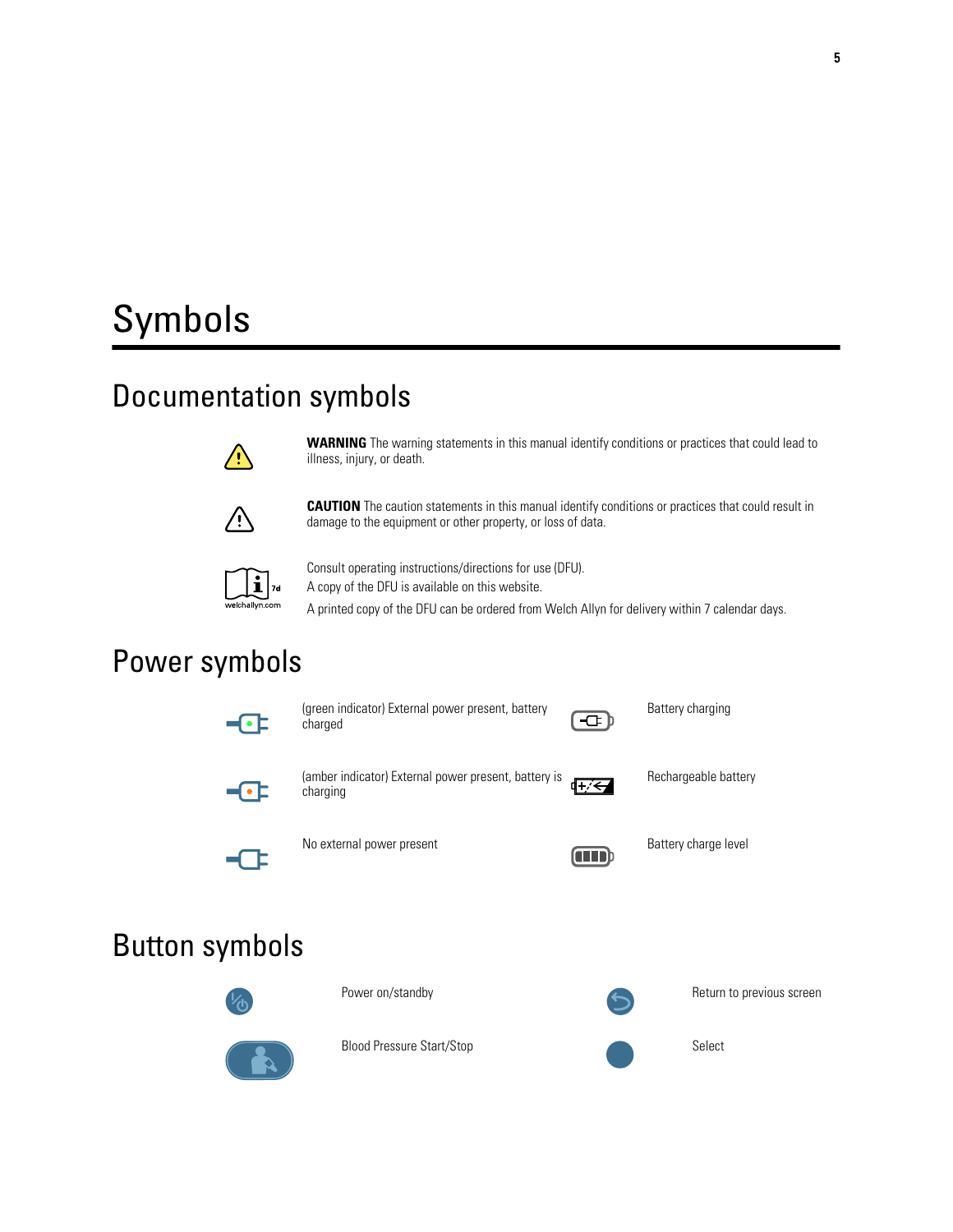

Navigation (Up, Down, Left, Right)

### Shipping, storing, and environment symbols







Intertek ETL listed EMC Framework of Australia

Intertek





Class II equipment  $\overline{R}$  Type BF applied parts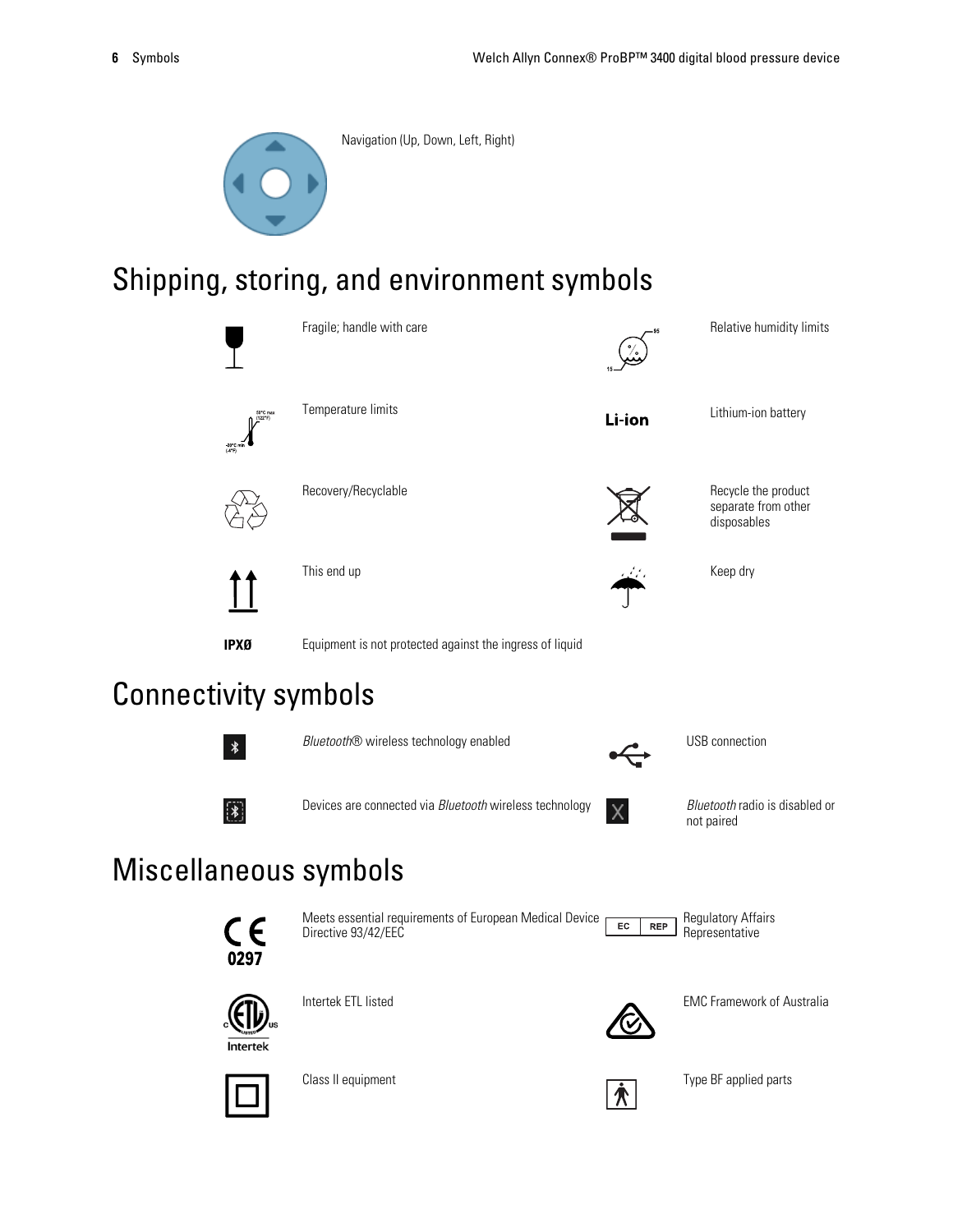



Reorder number Manufacturer



Non-ionizing electromagnetic radiation Call for maintenance



Serial number **Available for sale only upon Department Conducts** Available for sale only upon order of a physician or licensed health care provider



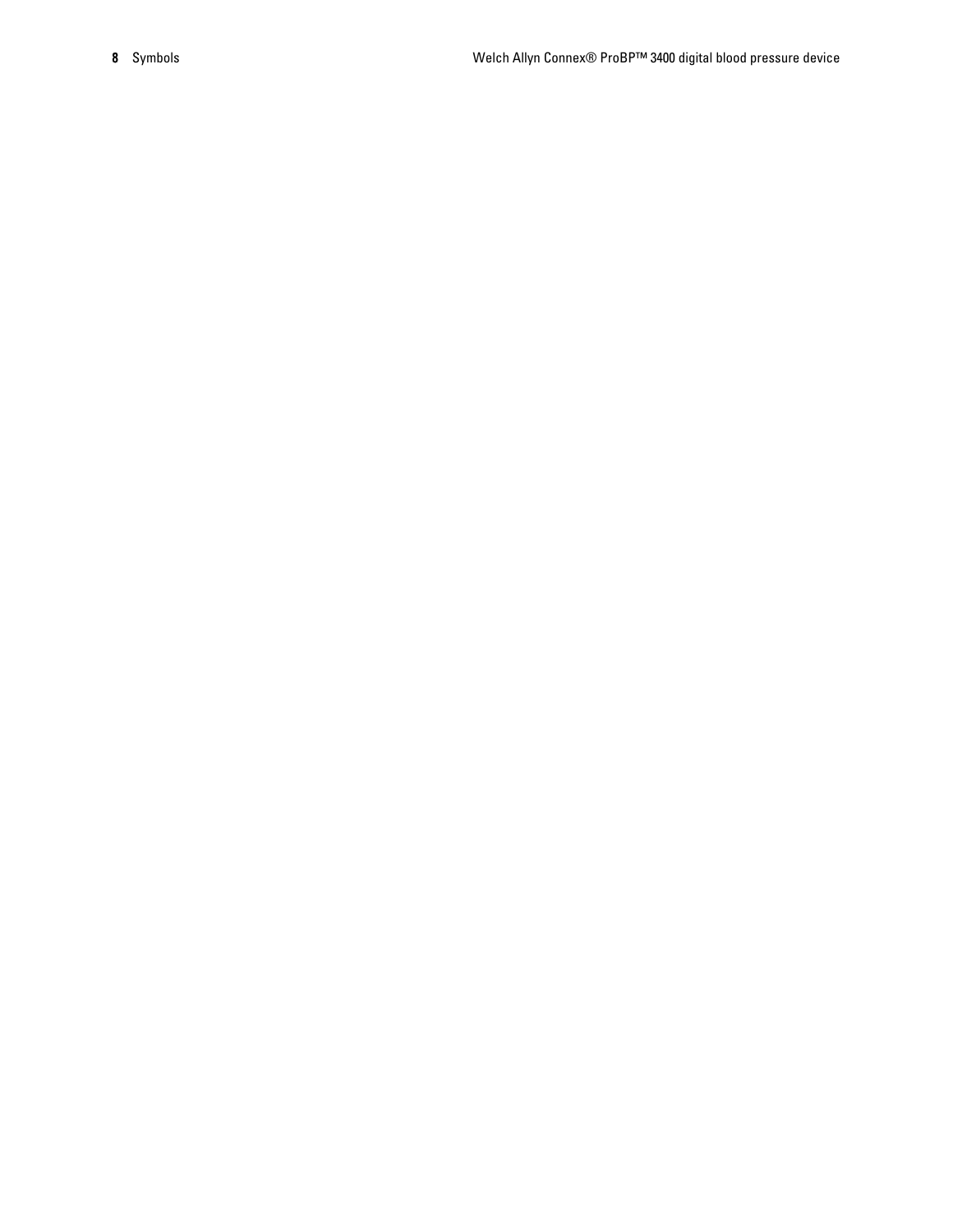## <span id="page-14-0"></span>General warnings and cautions



















servicing of internal parts shall only be performed by qualified service personnel.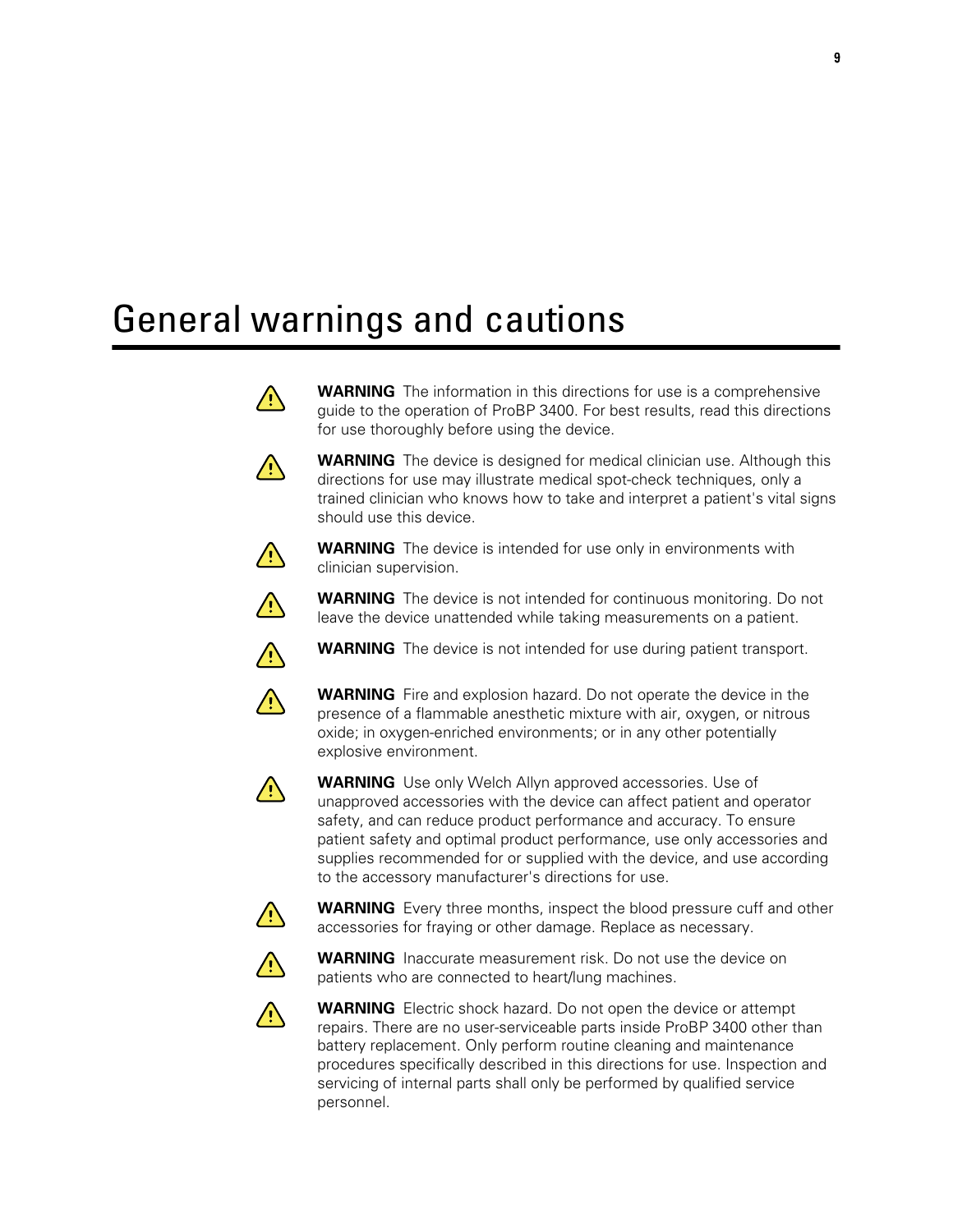

**WARNING** The device complies with applicable domestic and international standards for electromagnetic interference and should not present problems to other equipment or be affected by other devices. As a precaution, avoid using the device in close proximity to other equipment.

**WARNING** Welch Allyn is not responsible for the integrity of any mounting installation. Welch Allyn recommends that customers contact their Biomedical Engineering Department or maintenance service to ensure professional installation for safety and reliability of any mounting accessory.



/!\

**WARNING** The device is not defibrillator proof.



**WARNING** The device may not function properly if dropped or damaged. Do not use the device if you notice any signs of damage. Qualified service personnel must check any device that is dropped or damaged for proper operation before putting the device back into use.



**WARNING** Defective batteries can damage the device. If the battery shows any signs of damage, leakage, or cracking, it must be replaced immediately, and only with a battery recommended for or supplied with the device.



**WARNING** Improper disposal of batteries may create an explosion or contamination hazard. Never dispose of batteries in refuse containers. Do not dispose of the battery in fire. Always recycle batteries according to local regulations.



**WARNING** Improper handling of the battery can lead to heat generation, smoke, bursting, or fire.



**WARNING** Do not remove the label from the battery.



**WARNING** Do not disassemble, modify, or solder the battery.



**WARNING** Do not directly connect or short circuit the positive (+) and negative (-) battery terminals.

**WARNING** To avoid short circuits, keep battery terminals away from metal objects.



 $\sqrt{2}$ 

**WARNING** Do not expose the battery to temperatures higher than 80 °C/ 176 °F.



**WARNING** If the accuracy of any measurement is in question, check the patient's vital sign(s) with an alternate method and then check to verify the device is functioning properly.



**WARNING** For proper patient electrical isolation and battery charging, use only the provided external power supply to charge the device.



**WARNING** Electric shock hazard. Use the USB connector only to connect to devices complying with IEC 60601-1 or other IEC standards as appropriate to the device. The user is responsible for verifying that the system complies with the requirements of the system standard IEC 60601-1 if additional devices are connected to the ProBP 3400.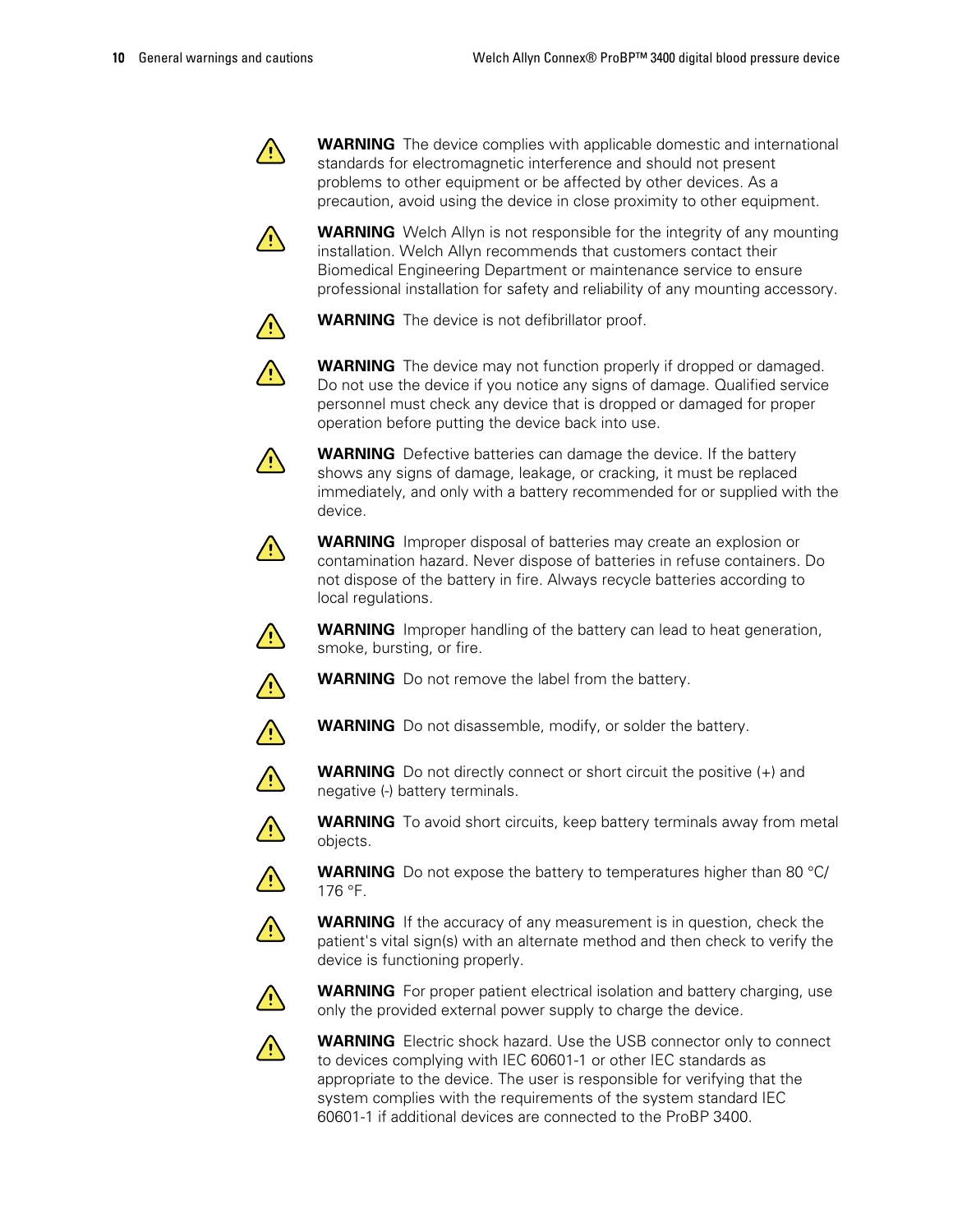

 $\sqrt{2}$ 

**WARNING** Electric shock hazard. Before cleaning the device, disconnect the power cord from the power source and the device.

**WARNING** Electric shock hazard. No modification of this equipment is allowed.



**CAUTION** Take care to prevent water or other fluid from entering any connectors on the device. Should this occur, dry the connectors with warm air. Check the accuracy of all operating functions.



**CAUTION** The device is not heat-resistant. Do not autoclave.



**CAUTION** Use the device within stated operating temperature ranges. The device will not meet performance specifications if used outside these temperatures ranges.



**CAUTION** Always unplug the external power source from the outlet before moving the device to a new location.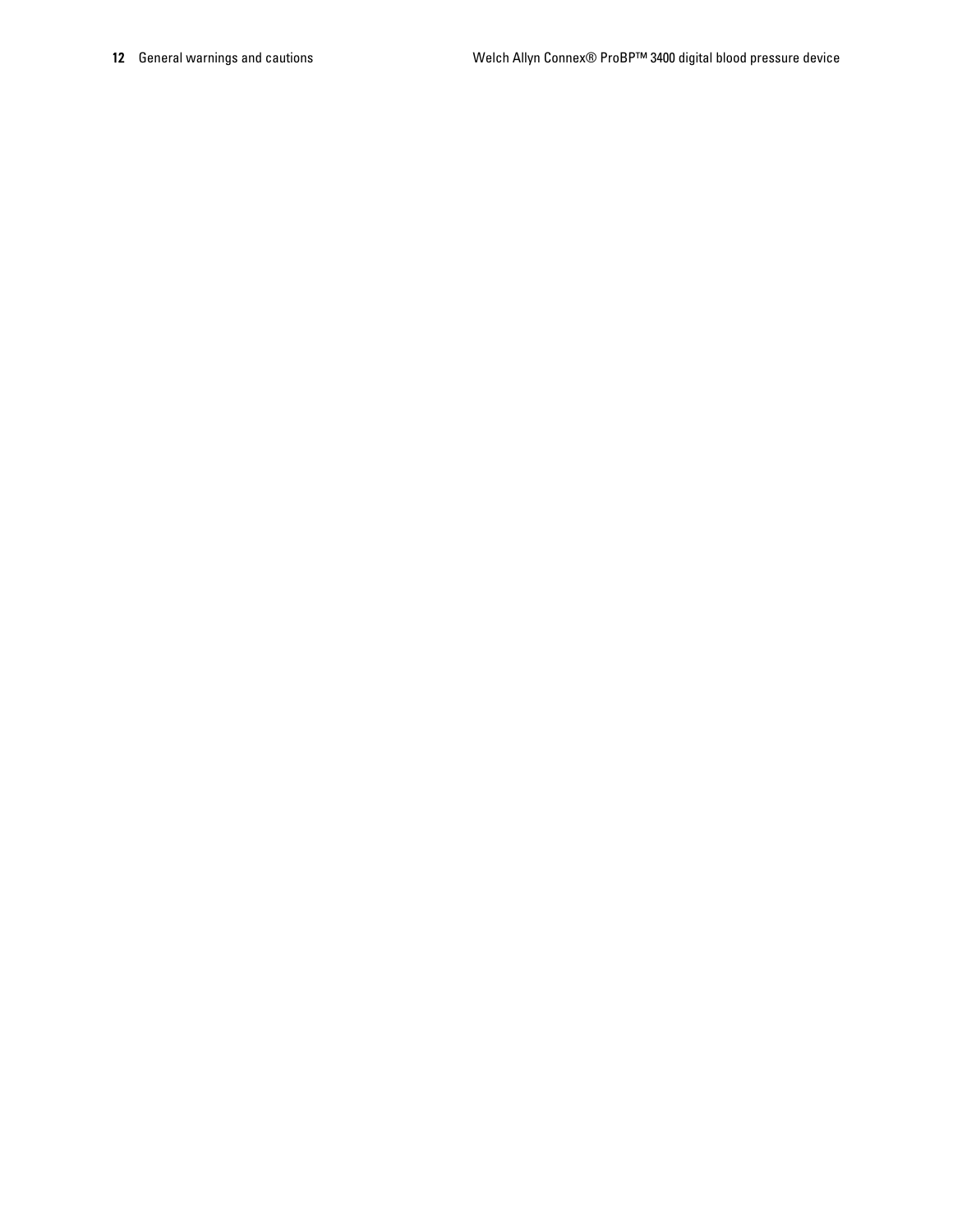## <span id="page-18-0"></span>NIBP warnings and cautions





**WARNING** The blood pressure cuff must be properly positioned to ensure blood pressure accuracy and patient safety. Wrapping the cuff too loosely (preventing proper inflation) may result in inaccurate NIBP readings.



 $\sqrt{2}$ 

/!\

**WARNING** To ensure pediatric blood pressure accuracy and safety, the Small Child Reusable Cuff (REUSE-08) and the Small Child Disposable Cuff (SOFT-08) are the smallest cuffs approved for use with young children. The child's arm must fit within the range markings on the cuff.



cause system errors or patient safety risks to occur.



moderate to severe arrhythmia.



patients who are experiencing convulsions or tremors.



**WARNING** Use only blood pressure cuffs and hoses listed as approved accessories to ensure safe and accurate NIBP measurements.



 $\sqrt{2}$ 

measurements are taken on the same patient, regularly check the cuff site and extremity for possible ischemia, purpura, and/or neuropathy.

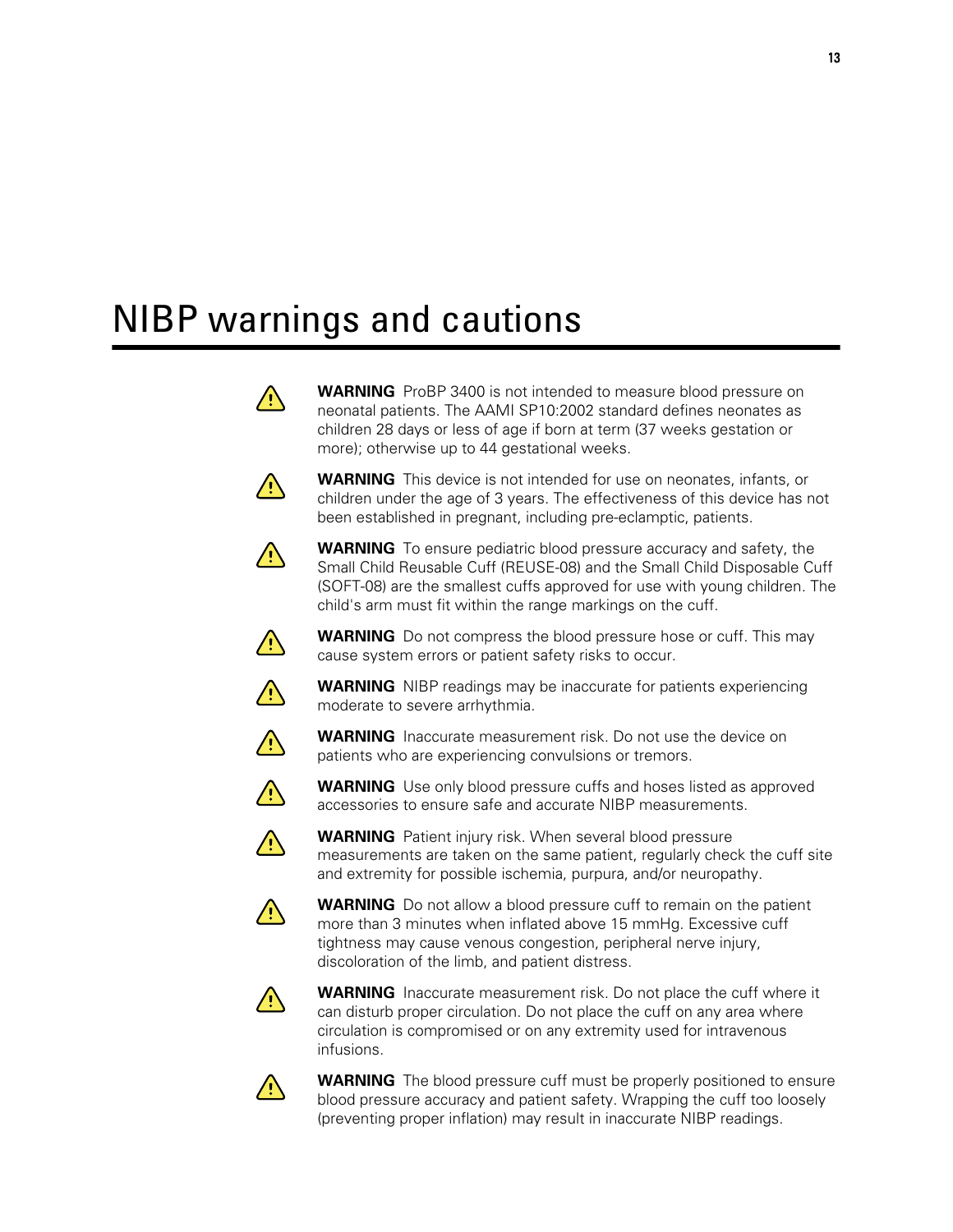

**WARNING** Patient injury risk. Never install Luer Lock connectors on Welch Allyn blood pressure tubing. Using these connectors on blood pressure cuff tubing creates the risk of mistakenly connecting this tubing to a patient's intravenous line and introducing air into the patient's circulatory system.



**WARNING** NIBP measurements may be inaccurate in the presence of excessive motion artifact. Minimize extremity and cuff motion during blood pressure readings.



**WARNING** The position and physiologic condition of the subject can affect a blood pressure reading.



**WARNING** If the blood pressure cuff is not at heart level, note the difference in reading due to the hydrostatic effect. Add the value of .2 kPa (1.80 mmHg) to the displayed reading for every 2.5 cm (inch) above heart level. Subtract the value of .2 kPa (1.80 mmHg) from the displayed reading for every 2.5 cm (inch) below heart level.



**WARNING** Proper blood pressure cuff size and placement is essential to the accuracy of the blood pressure determination. See Blood pressure cuff selection for sizing information.



**WARNING** Continuous cuff pressure due to connection tubing kinking may result in blood flow interference and harmful injury may occur to the patient.



**WARNING** Frequent measurements can cause injury to the patient due to blood flow interference.



**WARNING** Do not place the cuff over a wound as this can cause further injury.



**WARNING** Blood flow interference may result if the application of the cuff and its pressurization on any limb where intravascular access or therapy, or an arterio-venous (A-V) shunt is present and could result in injury to the patient.



**WARNING** Avoid pressurizing a cuff on the arm side of a mastectomy.



**WARNING** Pressurization of the cuff may result in temporary loss of function of simultaneous used monitoring equipment applied on the same limb as the cuff.



**WARNING** The automated sphygmomanometer needs to be checked to ensure that its operation does not result in prolonged impairment of blood circulation of the patient.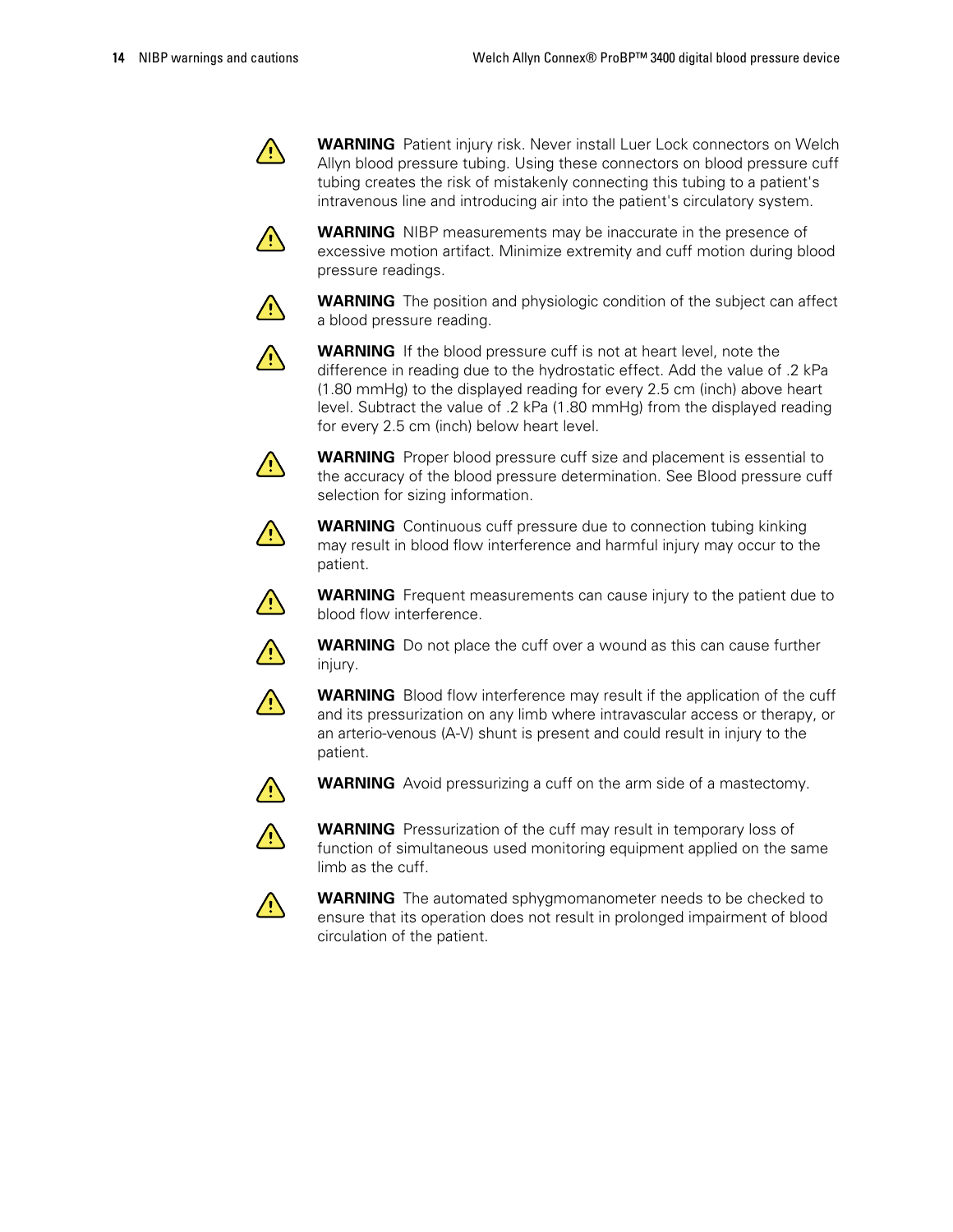### <span id="page-20-0"></span>Contents checklist

Unpack the ProBP 3400 and any applicable accessories and inspect for missing items. Retain the shipping materials in the event of shipping damage or for return, if necessary, to Welch Allyn for repair or warranty service. Report any signs of shipping damage to the carrier. Report any missing or damaged items to the Welch Allyn Service Center near you.

All ProBP 3400 devices include the following components:

**ProBP 3400 Device.** This device automatically measures systolic and diastolic pressure (excluding neonates) and pulse rate, as well as calculates Mean Arterial Pressure (MAP).

**Directions for Use CD.** Read this Directions for Use thoroughly before using the ProBP 3400. Save this CD for reference.

**Battery.** Install the battery before using the device. See Battery for additional information.

**Blood Pressure Cuff(s).** See Blood pressure hose and cuff for additional information.

**Blood Pressure Hose.** Latex-free pressure hose with connectors to attach various sizes of blood pressure cuffs to the Welch Allyn ProBP 3400 device.

**USB Cable.** Attaches to Power Transformer and device to provide power to the ProBP 3400 and charge the internal battery.

**Power Transformer and Wall Plug/Line Cord.** Power transformer and wall plug (or line cord) assembles and attaches to USB cable to provide power to the ProBP 3400 and charge the internal battery.

**Welch Allyn Service Tool CD.** The Welch Allyn Service Tool supports maintenance activities on select Welch Allyn products.

**Startup Guide.** Use the Startup Guide to setup device for first-time use.

**Warranty.** Complete the ProBP 3400 warranty today at www.welchallyn.com/warranty.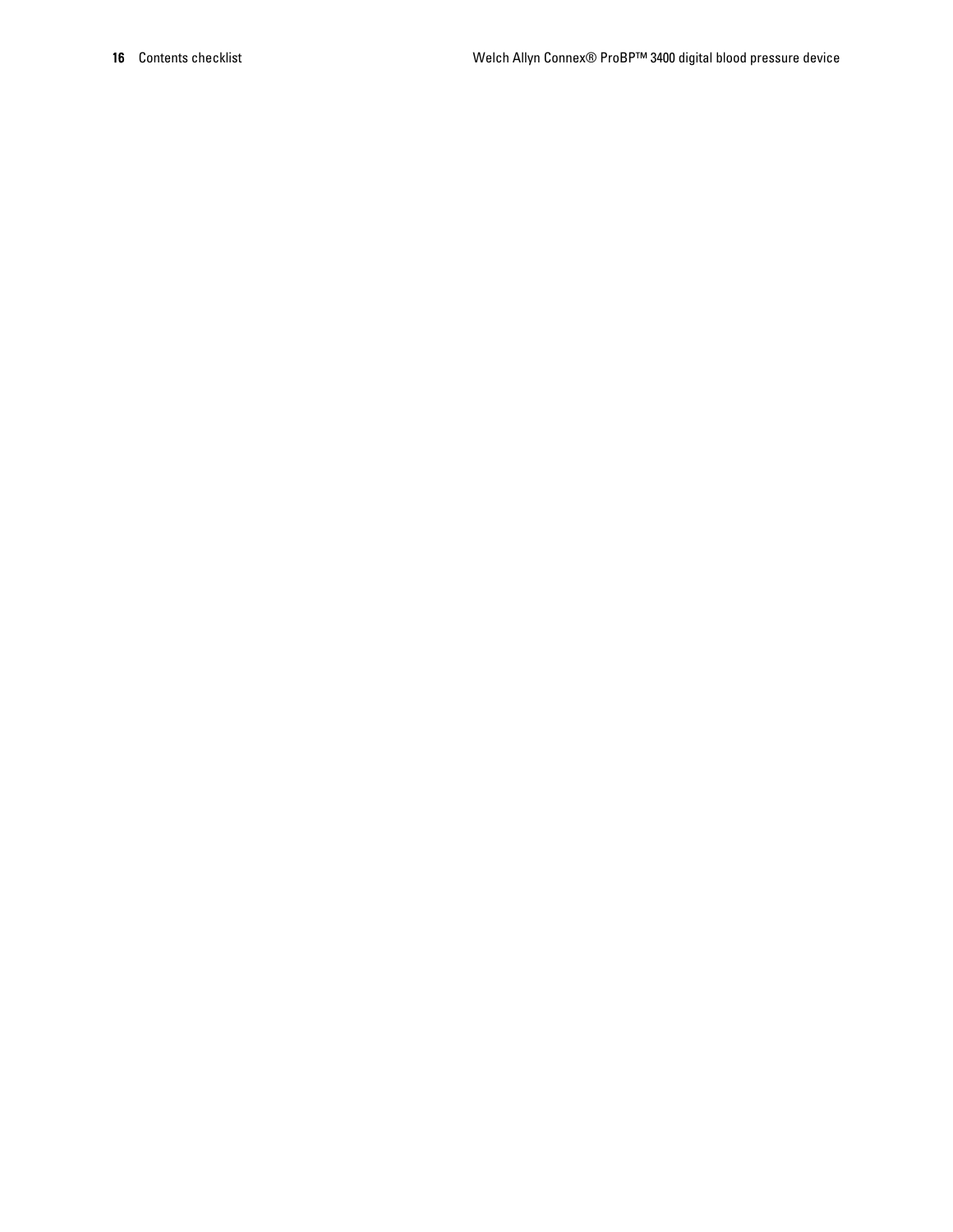### <span id="page-22-0"></span>Controls and indicators



- 1. **Power on/standby** button: controls power to the device.
- 2. **Blood Pressure Start/Stop** button: initiates a new blood pressure cycle from the Home screen. Pressing again aborts an active blood pressure measurement. This button returns user to the Home screen from any other screen on the device.
- 3. **Up navigation** button: highlights the previous option in the Display window or increases numeric values.
- 4. **Return** button: returns the user to the previous screen.
- 5. **Right navigation** button: highlights the Settings tab in the Display window or highlights options to the right.
- 6. **Charging** LED: indicates when device is connected to external power and battery charging state.
- 7. **Down navigation** button: highlights the next option in the Display window or decreases numeric values.
- 8. **Select** button: selects list item that has been highlighted.
- 9. **Left navigation** button: highlights the Review tab in the Display window or highlights options to the left.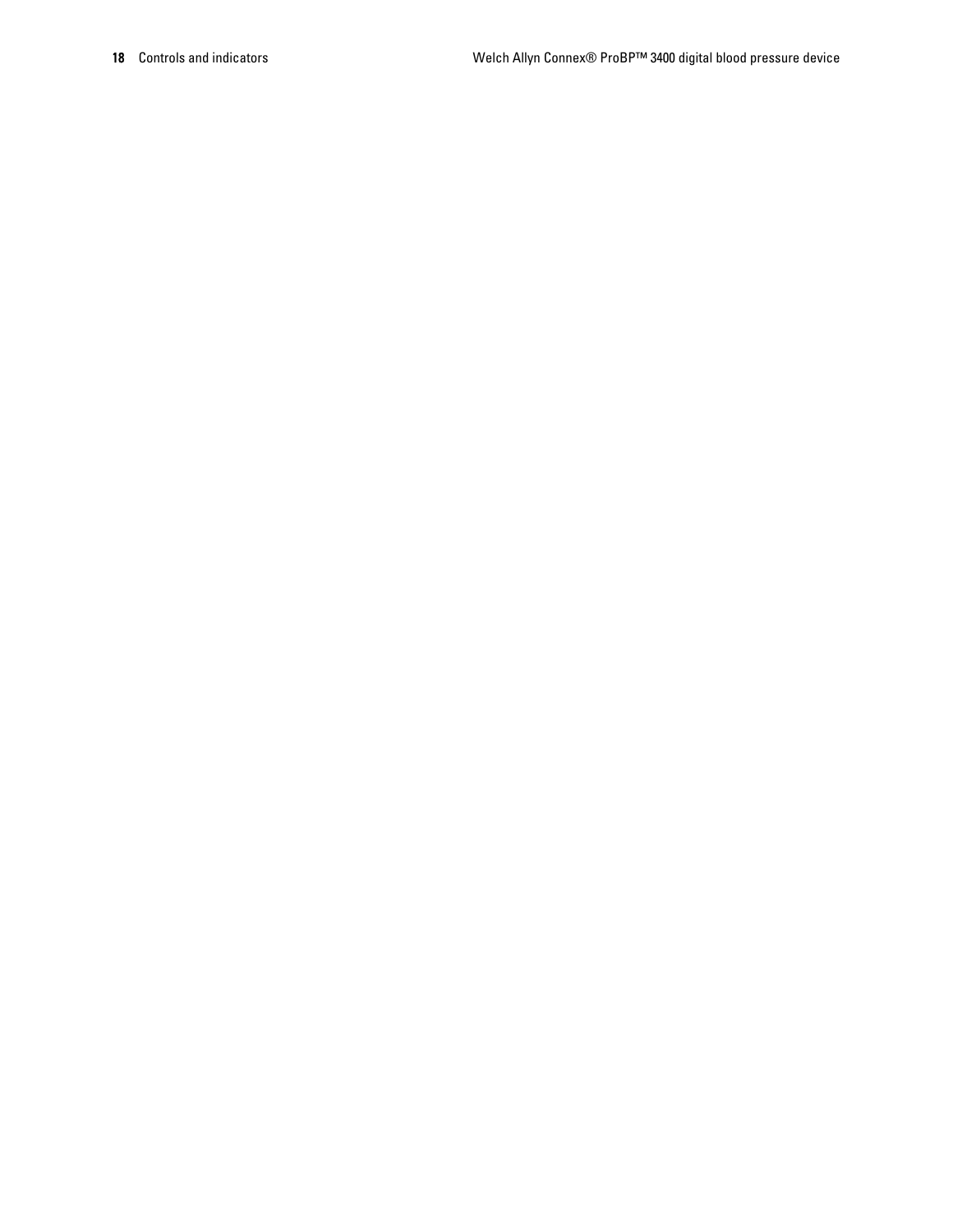### <span id="page-24-0"></span>Screen elements

The liquid crystal display (LCD) may indicate any of the following: systolic blood pressure (mmHg or kPa), diastolic blood pressure (mmHg or kPa), MAP (mmHg or kPa), pulse rate (bpm), date, time, record number, and battery charge level.



**Note** Your model may not contain all of these options.

- 1. **NIBP display:** shows systolic and diastolic values of NIBP readings.
- 2. *Bluetooth* **radio status (if equipped):** indicates status of *Bluetooth* radio.
- 3. **USB:** indicates USB is connected.
- 4. **Battery level indicator:** displays the battery charge level.
- 5. **Date:** shows the current date.
- 6. **Clock:** shows the current time.
- 7. **Reading number identified:** shows what reading the device is on. The ProBP 3400 device retains up to 50 readings in memory.
- 8. **MAP:** shows the MAP value.
- 9. **Settings:** displays the Settings menu, when selected.
- 10. **Review:** displays the Review menu, when selected.
- 11. **Pulse rate display:** shows the pulse rate.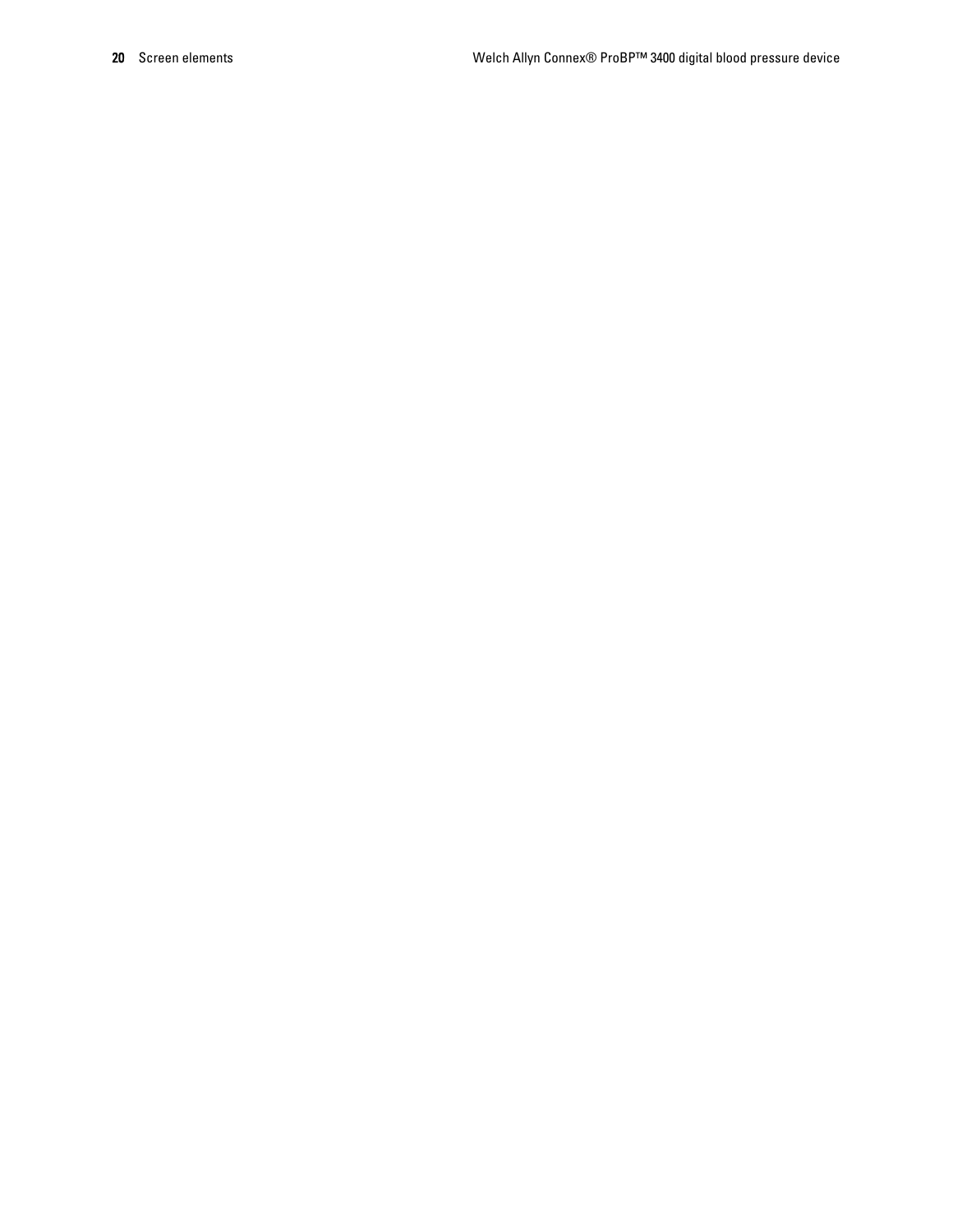## <span id="page-26-0"></span>**Connections**



- 1. Mounting connection
- 2. Battery door screw
- 3. Blood pressure hose connection port
- 4. USB/external power cord connection port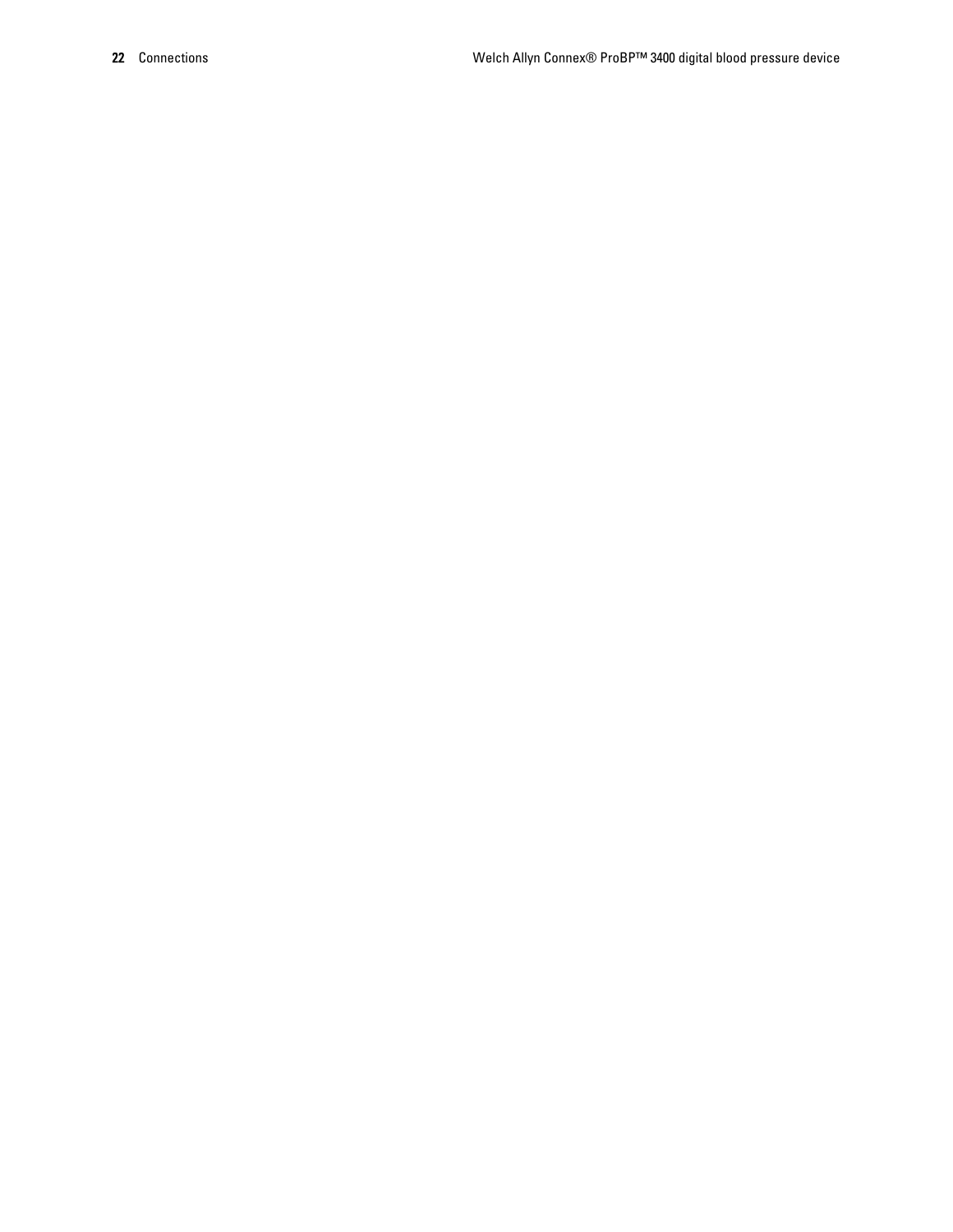### <span id="page-28-0"></span>Blood pressure hose and cuff

Identify and have available the ProBP 3400, blood pressure cuff, and the blood pressure hose.

- 1. Inspect the blood pressure hose; notice that one end has a single, gray Welch Allyn FlexiPort fitting and the other end is plain with two recessed holes.
- 2. Completely push the plain end of the blood pressure hose onto the two silver blood pressure ports on the device. Make sure the hose is fully seated.
- 3. Snap the Welch Allyn FlexiPort connector onto the blood pressure cuff.

#### Blood pressure cuff selection

Careful sizing of the cuff is important for accurate blood pressure readings. If the cuff is too small or too large, you may have false high or low readings, respectively. When there is an area of overlap for using a smaller or larger cuff, use the larger size cuff.

The device uses oscillometric technology to determine blood pressure; therefore, if the cuff extends to the antecubital fossa (bend in the elbow), you can still acquire an accurate blood pressure reading.

Measure the arm circumference (midway between the elbow and shoulder) for the correct cuff size.

Wrap the cuff around the patient's upper arm and verify that the artery index marker falls within the two divisions that identify the "range" on the cuff to indicate a proper fit.

The following table provides measurements for Welch Allyn blood pressure cuffs.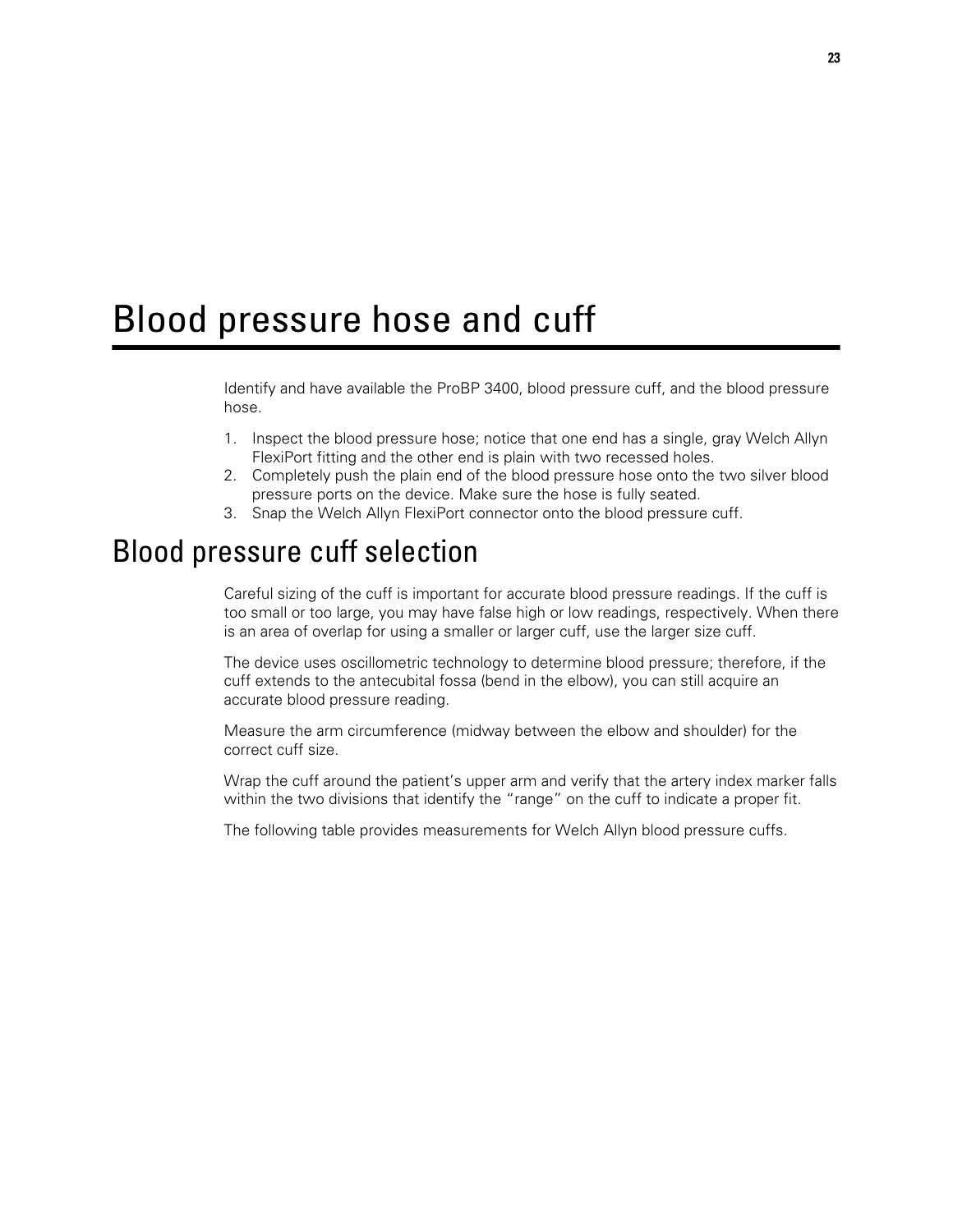| <b>Cuff Size</b>                     | <b>Soft Disposable Reusable One-</b><br><b>One-Piece Cuff Piece Cuff</b><br>(20 per case) | $(1$ per pack) | <b>Circumference</b><br>(cm) | Circumference (in) |
|--------------------------------------|-------------------------------------------------------------------------------------------|----------------|------------------------------|--------------------|
| Small child (size 8)                 | SOFT-08                                                                                   | REUSE-08       | $12.0 - 16.0$                | $4.7 - 6.3$        |
| Child (size 9)                       | SOFT-09                                                                                   | REUSE-09       | $15.0 - 21.0$                | $5.9 - 8.3$        |
| Small adult (size 10)                | SOFT-10                                                                                   | REUSE-10       | $20.0 - 26.0$                | $7.9 - 10.2$       |
| Adult (size 11)                      | SOFT-11                                                                                   | REUSE-11       | $25.0 - 34.0$                | $9.8 - 13.4$       |
| Adult long (size 11L)                | SOFT-11L                                                                                  | REUSE-11L      | $25.0 - 34.0$                | $9.8 - 13.4$       |
| Large adult (size 12)                | SOFT-12                                                                                   | REUSE-12       | $32.0 - 43.0$                | $12.6 - 16.9$      |
| Large adult long (size 12L) SOFT-12L |                                                                                           | REUSE-12L      | $32.0 - 43.0$                | $12.6 - 16.9$      |
| Thigh (size 13)                      | SOFT-13                                                                                   | REUSE-13       | $40.0 - 55.0$                | $15.7 - 21.7$      |

For ordering information, see the ProBP 3400 approved accessories in the Appendix.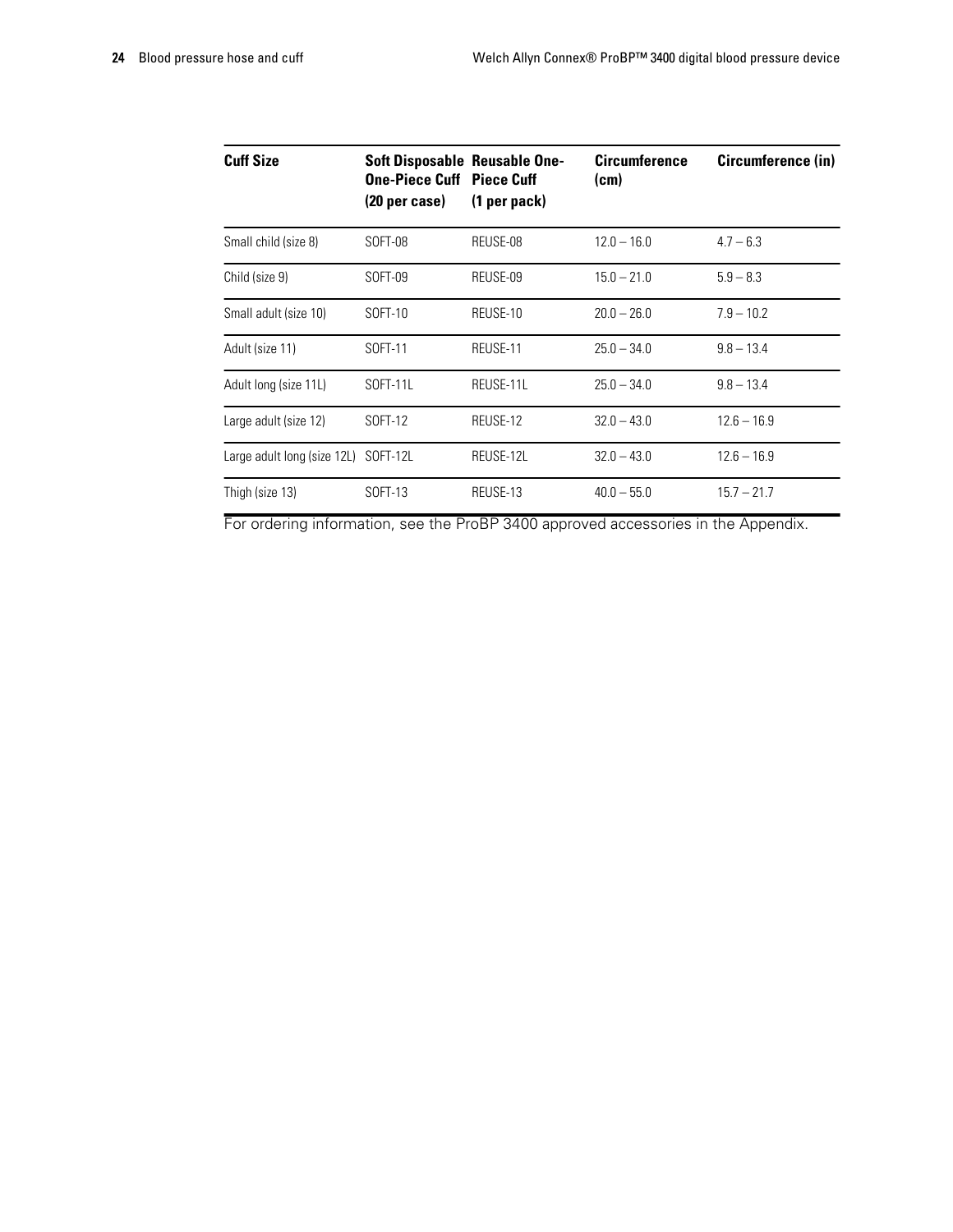## <span id="page-30-0"></span>Power transformer

### Power transformer and wall plug/line cord assembly

The power transformer and wall plug are packaged separately and must be assembled prior to use. The power transformer assembles to a line cord for the mobile stand configuration of the ProBP 3400.

1. Align the grooves in the wall plug or line cord with the casing located on the transformer.

Ensure that the two prong plug on the wall plug or line cord and the plug receptacle on the power transformer are aligned.



2. Slide the wall plug or line cord onto the transformer until it is firmly seated.

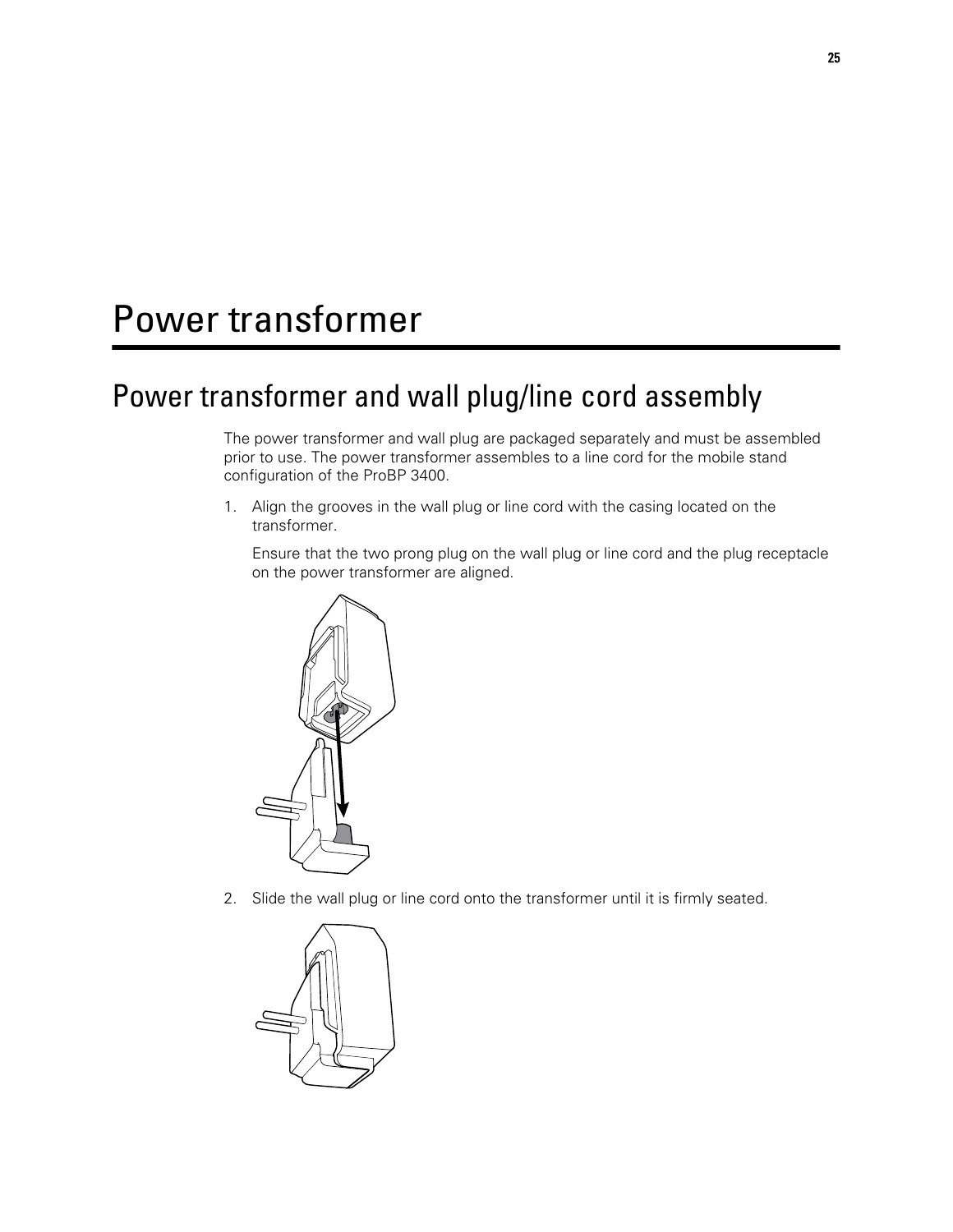### <span id="page-31-0"></span>Charge the device

Charge the ProBP 3400 with the Welch Allyn-supplied power supply.

To charge the device:

1. Insert the USB B connector into the USB/external power connection port on the back of the device.



2. Insert the other end of the USB cord into USB connector on the power transformer, then plug the transformer into the main power source.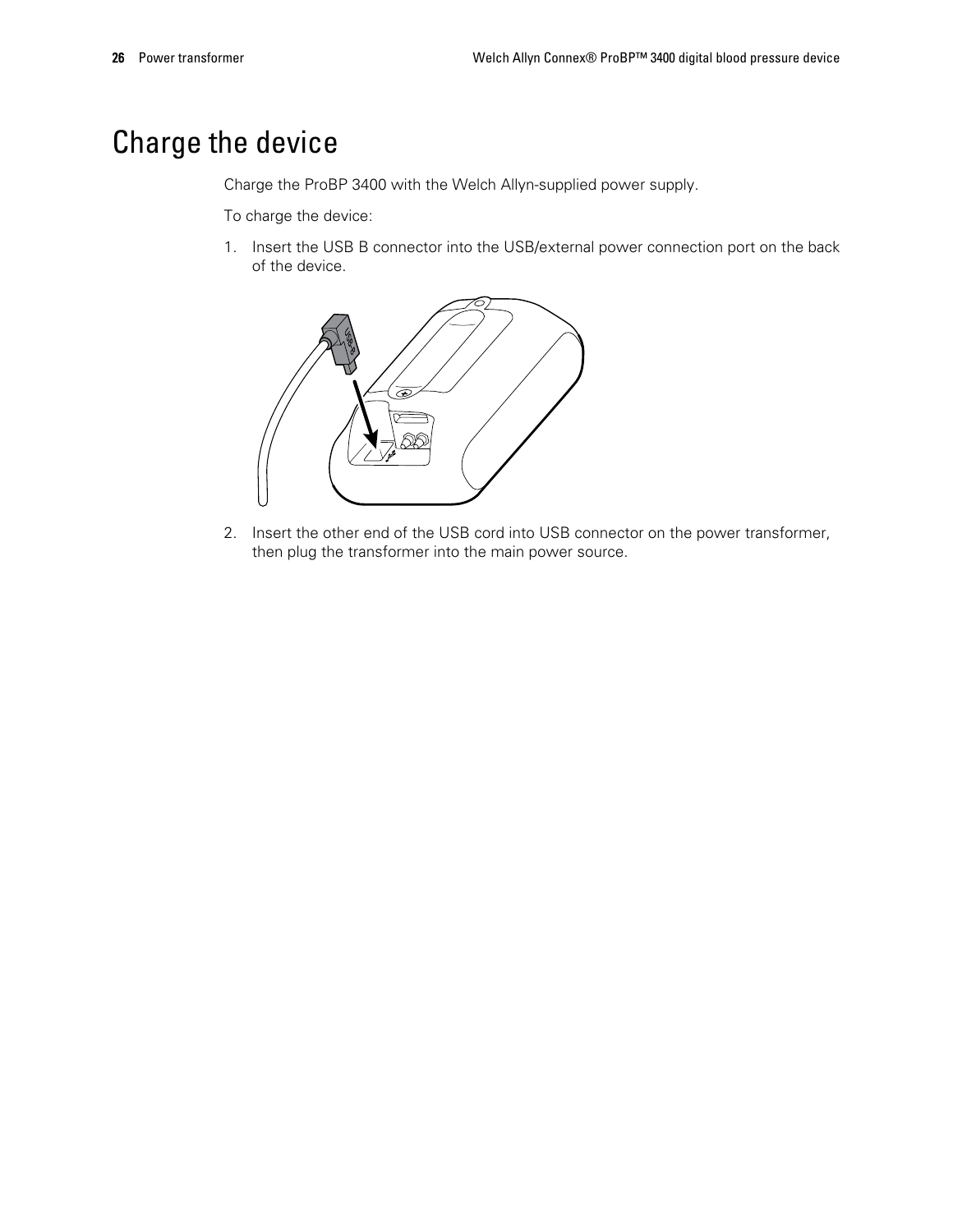### <span id="page-32-0"></span>Setup

Before first-time use of the ProBP 3400, complete the following steps:

### Insert the battery

The battery is shipped separately from the ProBP 3400 device. You must install and charge the battery for six hours before the device can be used.

- 1. Remove the screw from the battery compartment door with a Phillips screwdriver.
- 2. Remove the battery compartment door.
- 3. Remove the battery from the shipping bag.
- 4. Using the polarized guidelines on the battery label, insert the battery, positive (+) side first, into the battery compartment.
- 5. Replace the battery compartment door.
- 6. Secure the screw with the screwdriver.

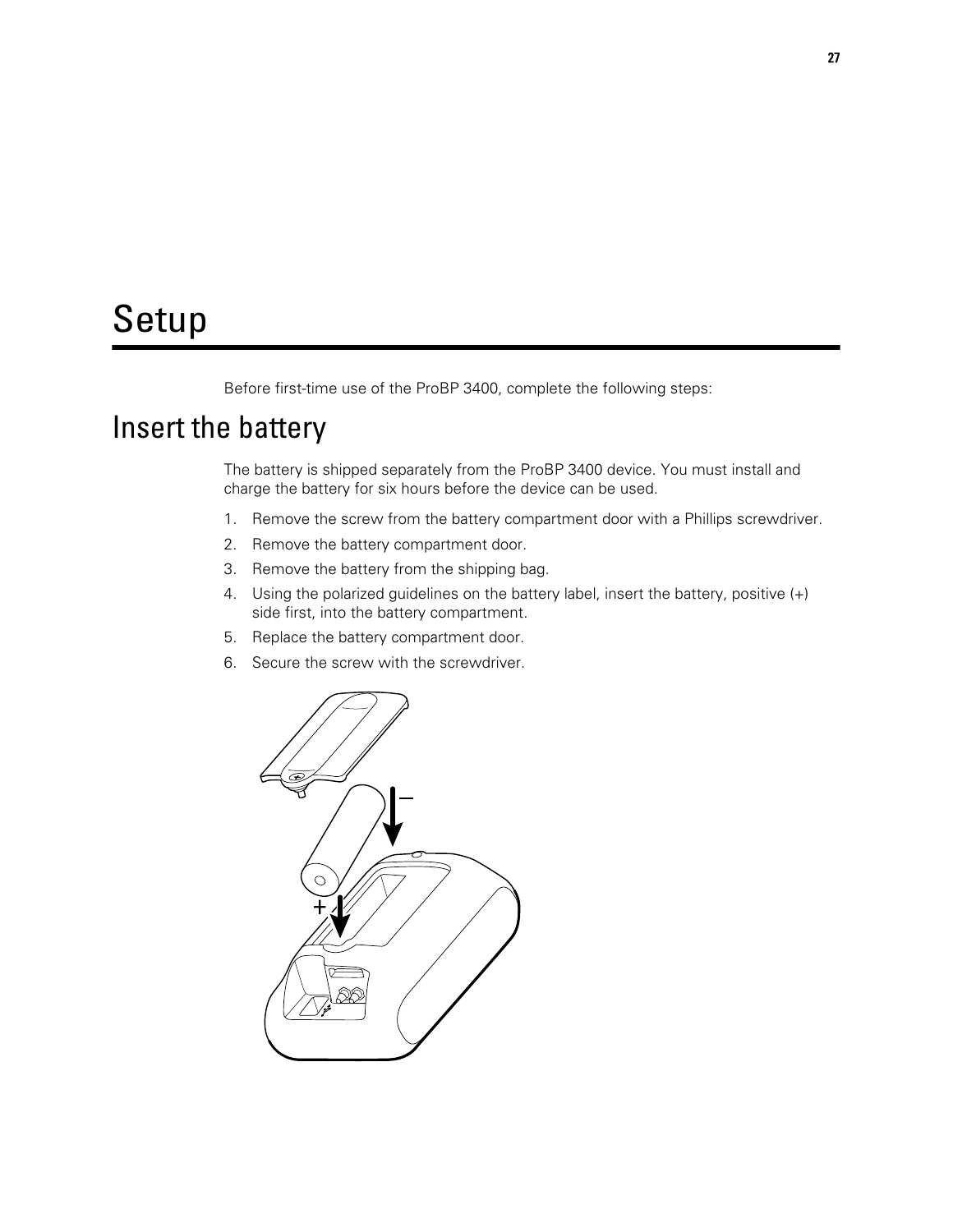#### <span id="page-33-0"></span>Mount the device

For mounting instructions, see the accessory's directions for use. For mounting options, see the ProBP 3400 approved accessories in the Appendix.

### Assemble power cord and wall plug/line cord

- 1. Align the grooves and two prong plug in the wall plug or line cord with the casing and plug receptacle located on the transformer.
- 2. Slide the wall plug or line cord onto the transformer until it is firmly seated.

### Charge the ProBP 3400

To charge the device:

- 1. Insert the USB B connector into the USB/external power connection port on the back of the device.
- 2. Insert the other end of the USB cord into USB connector on the power transformer, then plug the transformer into the main power source.

#### Initial startup

To complete initial configuration, you must turn on the device, and select an operating language, date, and time.

- 1. Press the **Power on/power off** button. After device power up, the display window shows the Language screen.
- 2. Use the Up and Down navigation buttons to highlight the correct option.
- 3. Press the **Select** button to choose a language. A confirmation window displays your language selection.

#### Set date and date format

After you select a language, set the device Date and Date format:

- 1. The Date format field is highlighted. Press the **Up navigation** or **Down navigation** buttons to access the correct format option.
- 2. Press the **Select** button to accept the date format as shown.
- 3. Press the **Down navigation** button to highlight the date.
- 4. Press the **Select** button. The first numeric field is highlighted for editing.
- 5. Use the **Up navigation** button to increase the number value; use the **Down navigation** button to decrease the number value.
- 6. Press the **Right navigation** button to move to the next field.
- 7. Repeat steps 5 and 6 to edit additional numeric values.
- 8. Press the **Right navigation** button to highlight the **OK** button.
- 9. Press the **Select** button to accept the date as shown.
- 10. Press the **Down navigation** button to highlight the **Next** button.
- 11. Press the **Select** button to move to the Time and Time format screen.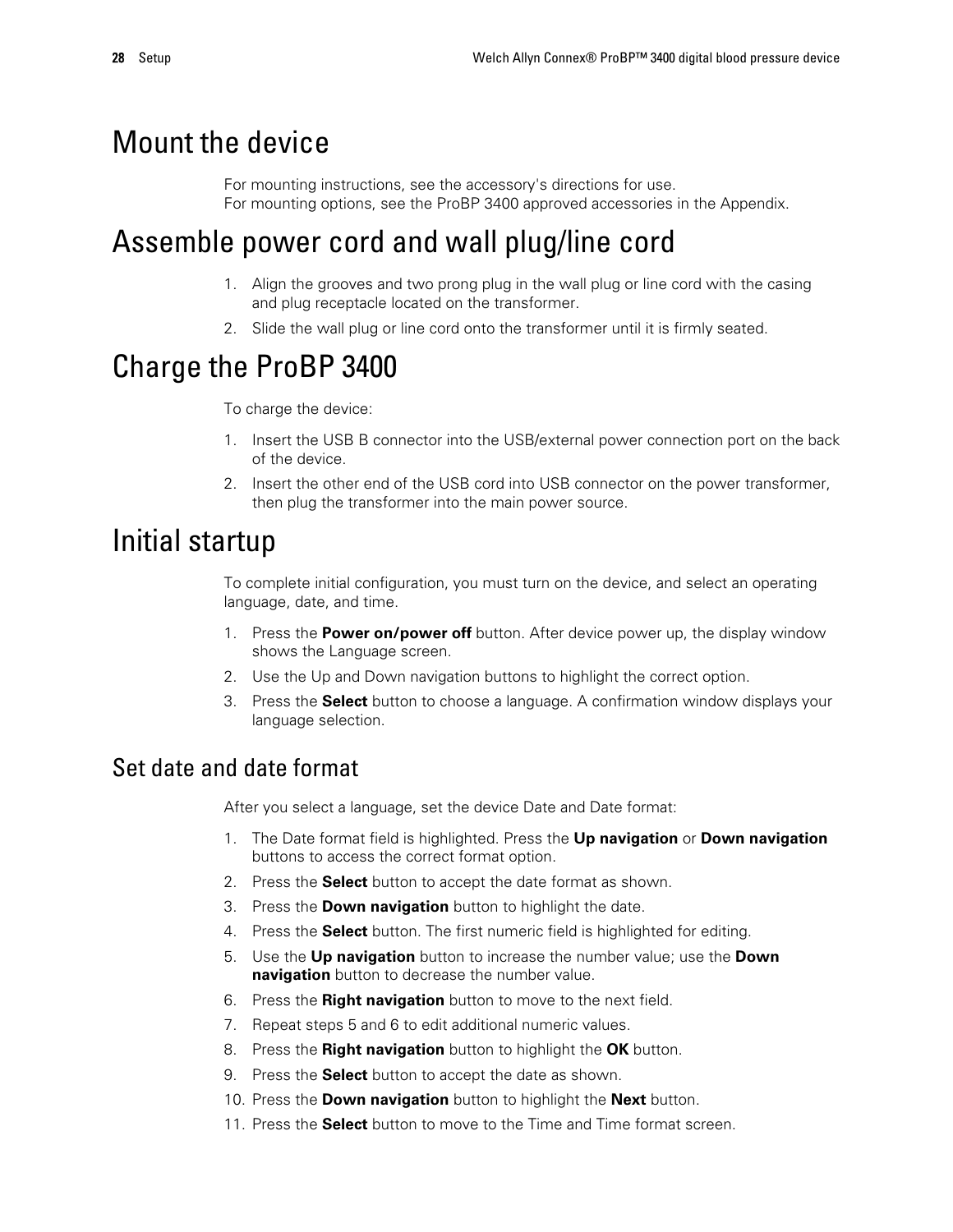#### Set time and time format

- 1. The Time format field is highlighted. Press the **Up navigation** or **Down navigation** buttons to access the correct format option.
- 2. Press the **Select** button to accept the time format as shown.
- 3. Press the **Down navigation** button to highlight the time.
- 4. Press the **Select** button. The first numeric field is highlighted for editing.
- 5. Use the **Up navigation** button to increase the number value; use the **Down navigation** button to decrease the number value.
- 6. Press the **Right navigation** button to move to the next field.
- 7. Repeat steps 5 and 6 to edit additional numeric values.
- 8. Press the **Right navigation** button to highlight the **OK** button.
- 9. Press the **Select** button to accept the entry.
- 10. Press the **Down navigation** button to highlight the **Next** button.
- 11. Press the **Select** button to complete the Setup process. The device will display the Home screen.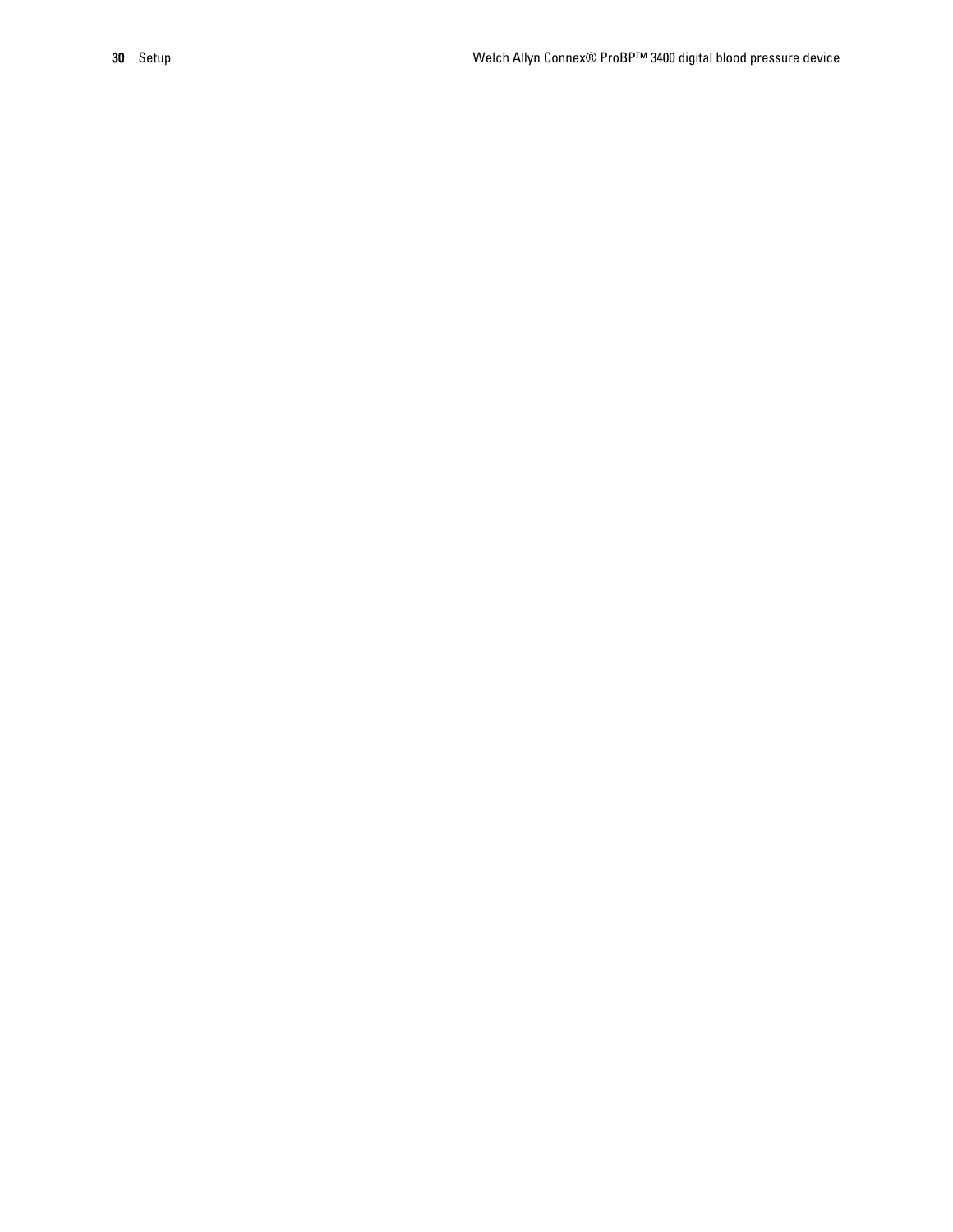# Battery



The ProBP 3400 device is powered by a lithium-ion rechargeable battery.

The battery is shipped separately from the ProBP 3400 device. You must install and charge the battery for six hours before using the device.

To install the battery:

- 1. Remove the screw from the battery compartment door with a Phillips screwdriver.
- 2. Remove the battery compartment door.
- 3. Remove the battery from the shipping bag.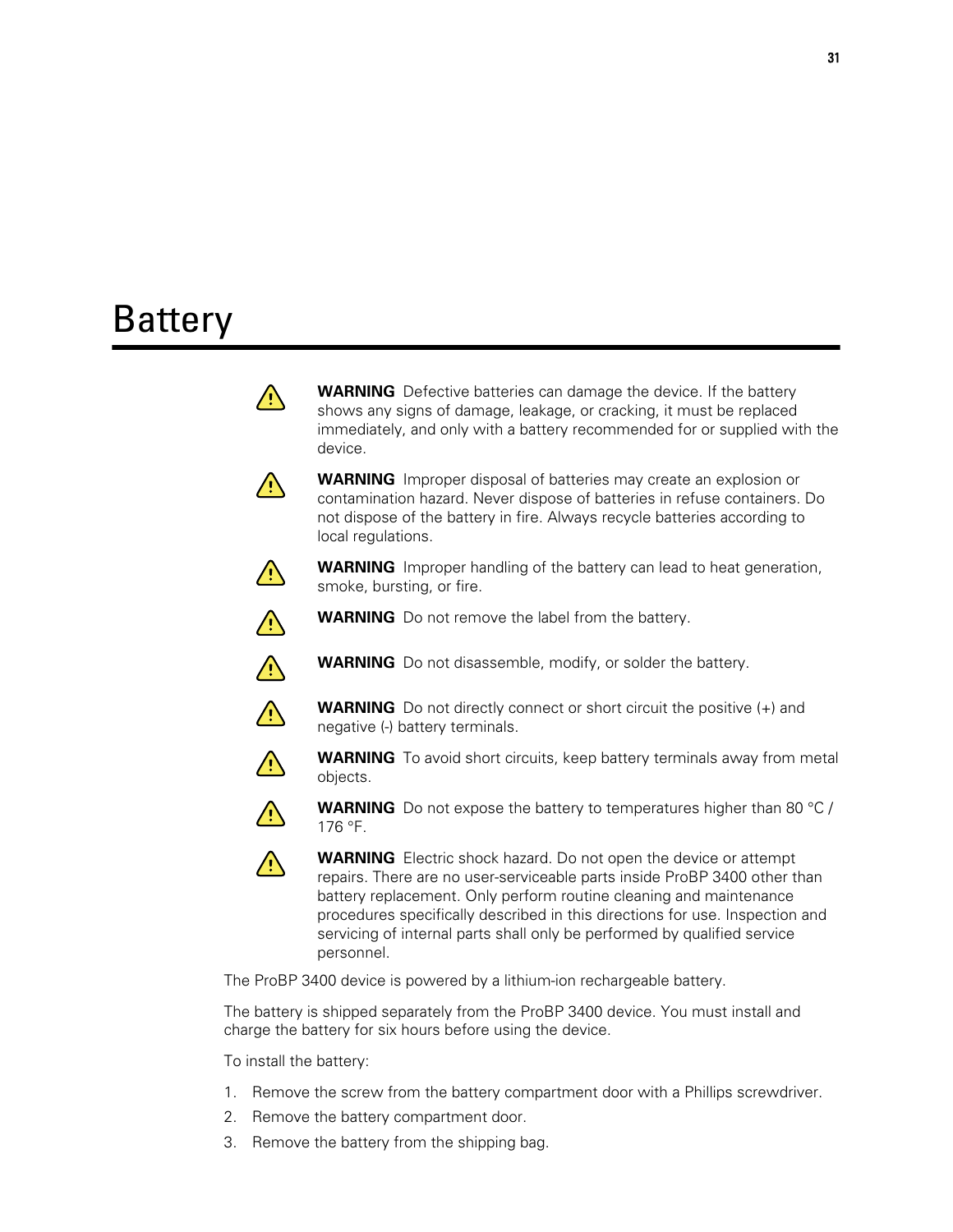- 4. Using the polarized guidelines on the battery label, insert the battery, positive (+) side first, into the battery compartment.
- 5. Replace the battery compartment door.
- 6. Secure the screw with the screwdriver.

The battery charges when the ProBP 3400 is connected to an external power source.

While the ProBP 3400 is charging, the symbol displays an amber indicator and the battery charging indicator,  $\boxed{\text{CP}}$ , displays on the Home screen. The battery charging indicator is only visible when the device is powered on. When the battery is charged, the

 $\overline{\mathbf{C}}$ symbol displays a green indicator, and the battery level indicator is steady with all segments continuously shown on the Home screen. An operator can use the device while the battery is charging; however, the battery charges faster when the instrument is not in operation.

A dead battery may result if the ProBP 3400 is left uncharged or unused for a long period of a time. If this occurs, charge the battery by connecting the ProBP 3400 to an external power source. Charge the battery for at least six hours before disconnecting the device from the power supply.

If the ProBP 3400 will be unused for several months or longer, remove the battery prior to storing the device.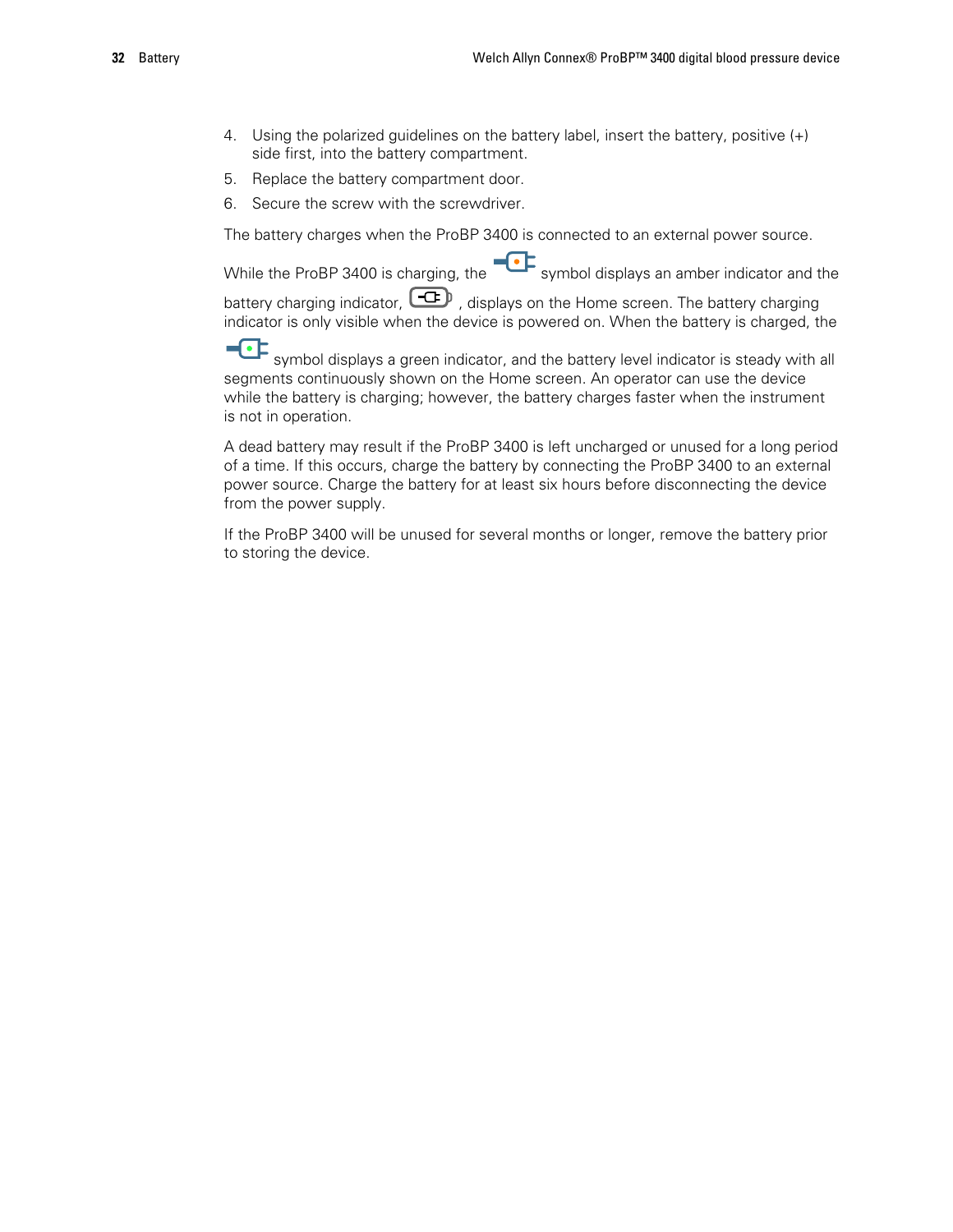# **Startup**

Press the **Power on/power off** button to turn the device on or off. Upon each power up, the display lights up and the ProBP 3400 displays the model number. When the internal self-check completes, the display shows the Home screen with all values blank, and the device is ready for operation.

If disconnected from an external power source, the ProBP 3400 automatically powers off when not used for 30 minutes. When the device is connected to external power, the device will automatically power off after three hours of non-use.

**Note** These automatic power-off times are adjustable through the Welch Allyn Service Tool software, which is provided with each device.

If a system error is detected, the device displays a system fault message that contains a wrench icon  $\rightarrow$  and a system fault code to assist service and engineers in diagnosing the problem.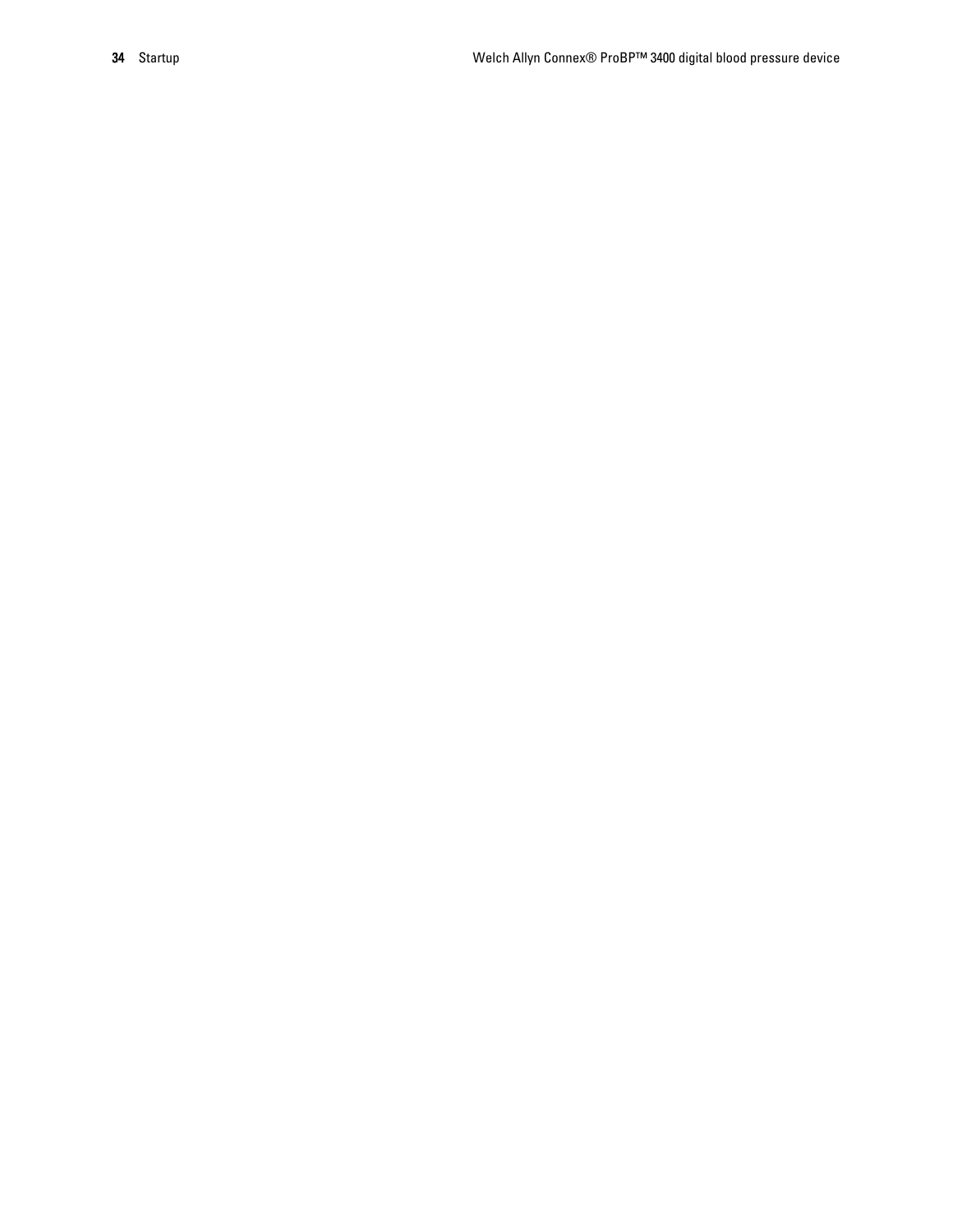# Standby mode

The standby mode conserves battery power. The display goes black, then enters standby mode two minutes after a reading or last button pressed.

Press any button to bring the ProBP 3400 out of Standby Mode.

If disconnected from an external power source, the ProBP 3400 automatically powers off when not used for 30 minutes. When the device is connected to external power, the device will automatically power off after three hours of non-use.

**Note** These automatic power-off times are adjustable through the Welch Allyn Service Tool software, which is provided with each device.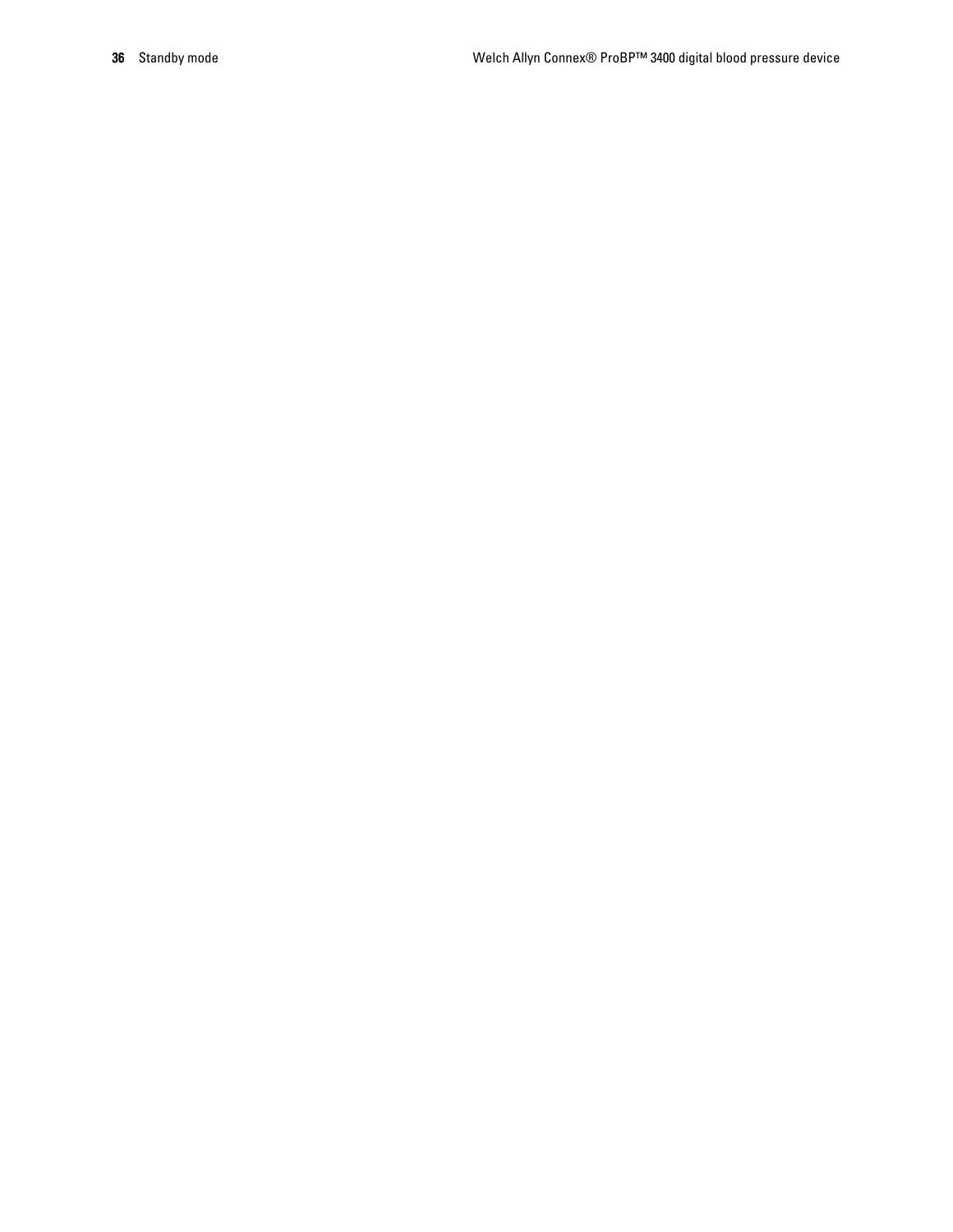# Blood pressure measurement

The preferred blood pressure measurement site for adults and children is the upper arm. Keep the patient's arm relaxed and motion-free during measurement(s). The patient should be seated and relaxed for 5 minutes prior to the blood pressure measurement. The patient should also be comfortably seated, legs uncrossed, feet flat on the floor, back and arm supported. The middle of the cuff should be at the level of the heart. The patient should not talk during the measurement.



**WARNING** Inaccurate measurement risk. Do not place the cuff where it can disturb proper circulation. Do not place the cuff on any area where circulation is compromised or on any extremity used for intravenous infusions.



**WARNING** The blood pressure cuff must be properly positioned to ensure blood pressure accuracy and patient safety. Wrapping the cuff too loosely (preventing proper inflation) may result in inaccurate NIBP readings.



**WARNING** Do not allow a blood pressure cuff to remain on the patient more than 3 minutes when inflated above 15 mmHg. Excessive cuff tightness may cause venous congestion, peripheral nerve injury, discoloration of the limb, and patient distress.



**WARNING** ProBP 3400 is not intended to measure blood pressure on neonatal patients. The AAMI SP10:2002 standard defines neonates as children 28 days or less of age if born at term (37 weeks gestation or more); otherwise up to 44 gestational weeks.



**WARNING** This device is not intended for use on neonates, infants, or children under the age of 3 years. The effectiveness of this device has not been established in pregnant, including pre-eclamptic, patients.

To initiate blood pressure measurements:

- 1. Press the **Power on/power off** button to turn the device on.
- 2. Properly size the blood pressure cuff and position it around the patient's bare upper arm with the artery index marker over the brachial artery. Leave room between the cuff and the arm for no more than two fingers.
- 3. From the Home screen, press the **Blood Pressure Start/Stop** button.

The ProBP 3400 inflates the blood pressure cuff to the appropriate pressure and displays the pressure as the blood pressure cuff is deflating.

If your device contains the SureBP feature (captures blood pressure on inflation): From the Home screen, press the **Blood Pressure Start/Stop** button. The ProBP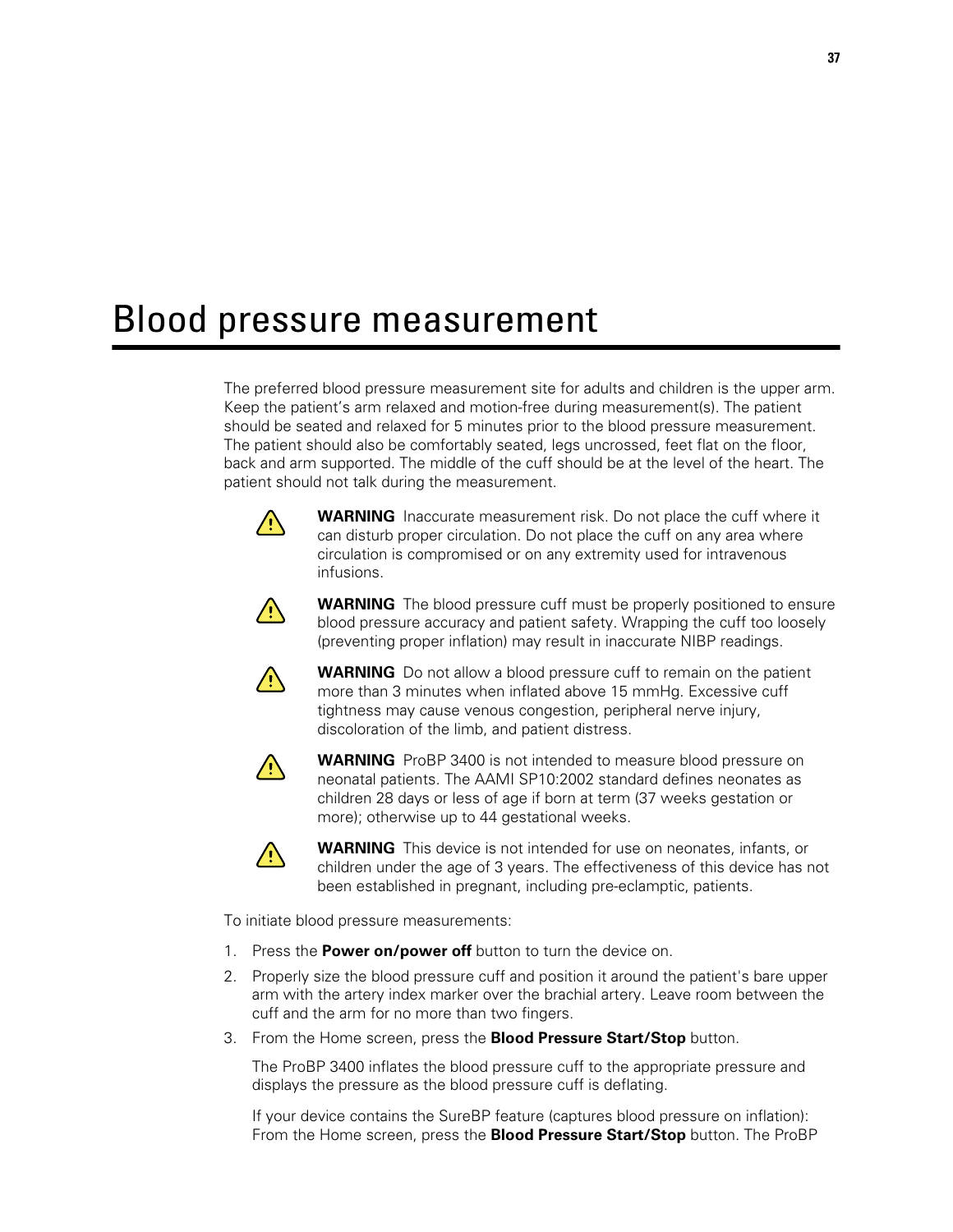3400 inflates the cuff to the appropriate level, measuring the blood pressure as the cuff is inflating. The systolic display shows the pressure in the cuff as the blood pressure determination is in process. If the device is unable to determine a blood pressure while the cuff is inflating due to patient movement, excessive noise, or an arrhythmia, the device will use the Step algorithm to inflate the cuff to a higher pressure, then attempt to measure the blood pressure while deflating the cuff.

Pressing the **Blood Pressure Start/Stop** button at any time during a blood pressure determination aborts the measurement and rapidly deflates the cuff.

When complete, the ProBP 3400 device displays systolic, diastolic, pulse rate measurements, and if enabled, MAP calculation.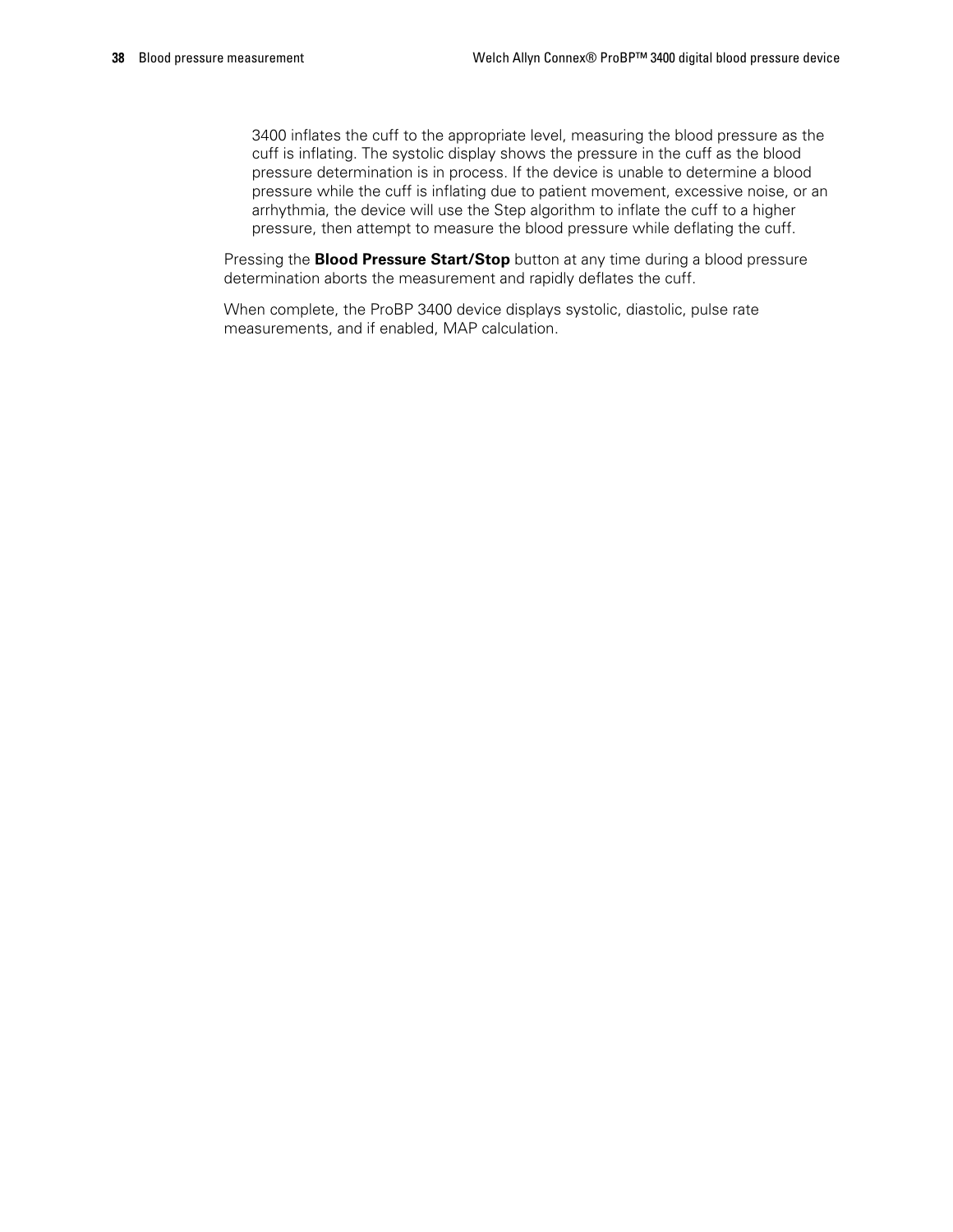# Settings

- 1. From the Home screen, press the **Right navigation** button. Settings is highlighted.
- 2. Press the **Select** button. The Settings menu displays.
- 3. Use **Up** or **Down navigation** buttons to highlight the Unit of measure, Pressure preset, *Bluetooth*radio, or Advanced menus.
	- **Note** The *Bluetooth* radio menu option is only visible for devices that contain the *Bluetooth* licensed feature. The NIBP algorithm is only visible for devices that contain the SureBP licensed feature.

## Settings matrix

| Settings > | Unit of measure  |                 |
|------------|------------------|-----------------|
|            | Pressure presets |                 |
|            | Bluetooth radio  |                 |
|            | Advanced >       | Cycle count     |
|            |                  | Data management |
|            |                  | Date            |
|            |                  | Time            |
|            |                  | <b>MAP</b>      |
|            |                  | NIBP algorithm  |
|            |                  | Language        |

## Unit of measure

To select a unit of measure:

- 1. From the Settings screen, use **Up** or **Down navigation** buttons to highlight Unit of measure.
- 2. Press the **Select** button. The Unit of measure menu displays.
- 3. Use **Up** or **Down navigation** buttons to highlight mmHg or kPa.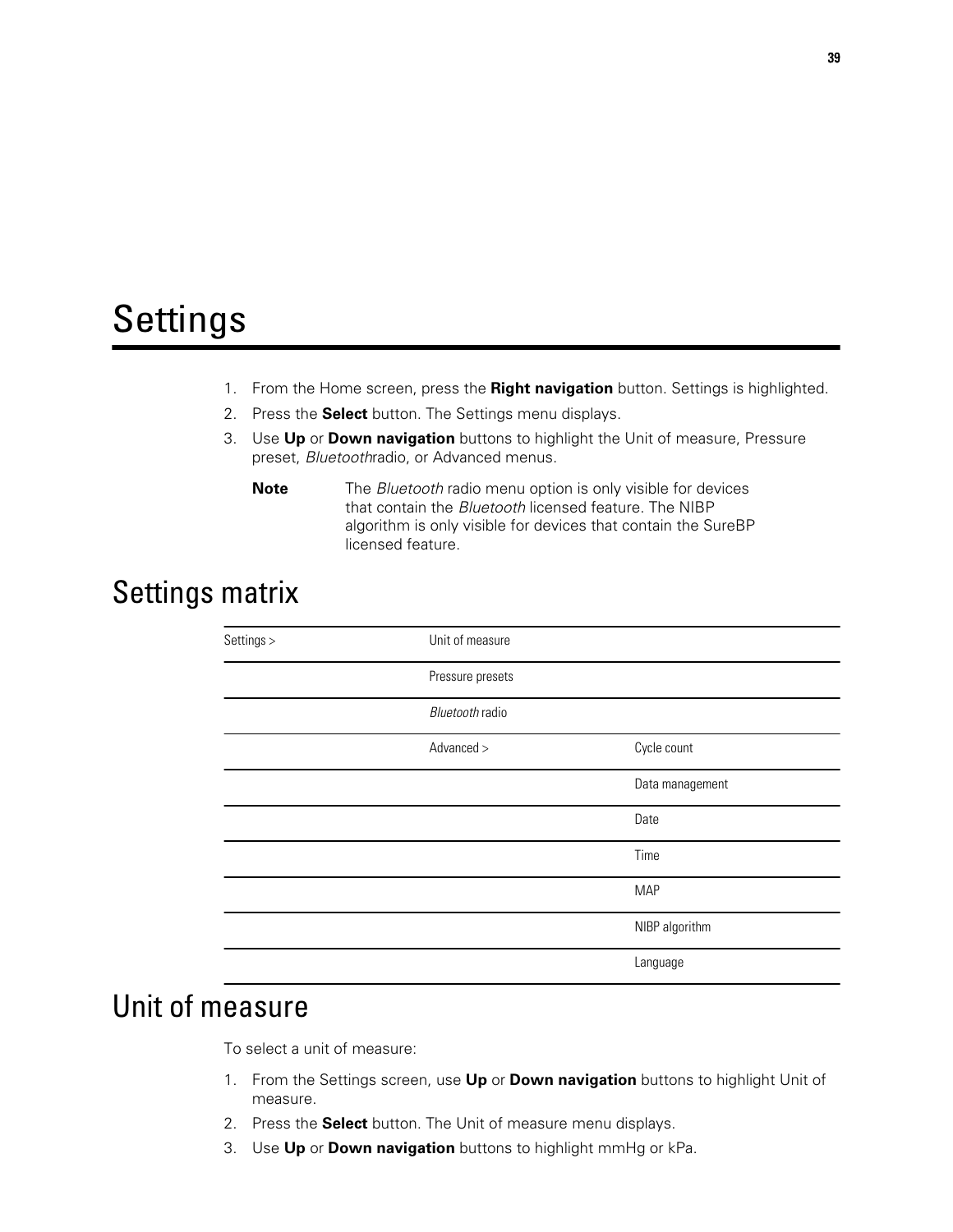4. Press the **Select** button to select the unit of measure.

The default unit of measure is mmHg.

## Pressure presets

To select a pressure preset:

- 1. From the Settings screen, use **Up** or **Down navigation** buttons to highlight Pressure presets.
- 2. Press the **Select** button. The Pressure presets menu displays.
- 3. Use **Up** or **Down navigation** buttons to highlight desired pressure.
- 4. Press the **Select** button to select the pressure.

The default inflation pressure is 160 mmHg or 21.3 kPa.

## *Bluetooth* wireless technology

To wirelessly transfer data from the ProBP 3400 to another device with *Bluetooth* technology, you must enable *Bluetooth* technology in both devices, then pair and connect the devices. Pairing will create a unique wireless link between two *Bluetooth* wireless technology enabled devices.

The default setting for *Bluetooth* radio is Enable.

### Enable *Bluetooth* radio and pair devices

When trying to pair the ProBP 3400 with a target device, keep the devices within several meters or feet of each other.

To enable the *Bluetooth* radio and pair your *Bluetooth* wireless technology-enabled devices:

- 1. From the Settings screen, use **Up** or **Down navigation** buttons to highlight *Bluetooth* **radio**.
- 2. Press the **Select** button.
- 3. Use the **Up** or **Down navigation** buttons to highlight **Enable**.
- 4. Press the **Select** button to confirm your selection.
- 5. Press the **Down navigation** button to highlight the **Pair** button.
- 6. Press the **Select** button to place the ProBP 3400 into Pairing mode.
- 7. Activate the *Bluetooth* feature on your target device and search for the ProBP 3400.
	- Consult your target device's user manual for device-specific instructions.
- 8. Select the ProBP 3400 from the list of devices found by your target device.
- 9. Enter the PIN (**1234**) to pair the ProBP 3400 to your target device.

The ProBP 3400 supports the Secure Simple Pairing feature, which allows the device to be paired to a target device without requesting a PIN. This feature is available for target devices that are compliant with *Bluetooth* version 2.1 or higher.

10. When pairing is complete, the ProBP 3400 will automatically connect to your target device and will attempt to reconnect to your target device each time the ProBP 3400 is powered on.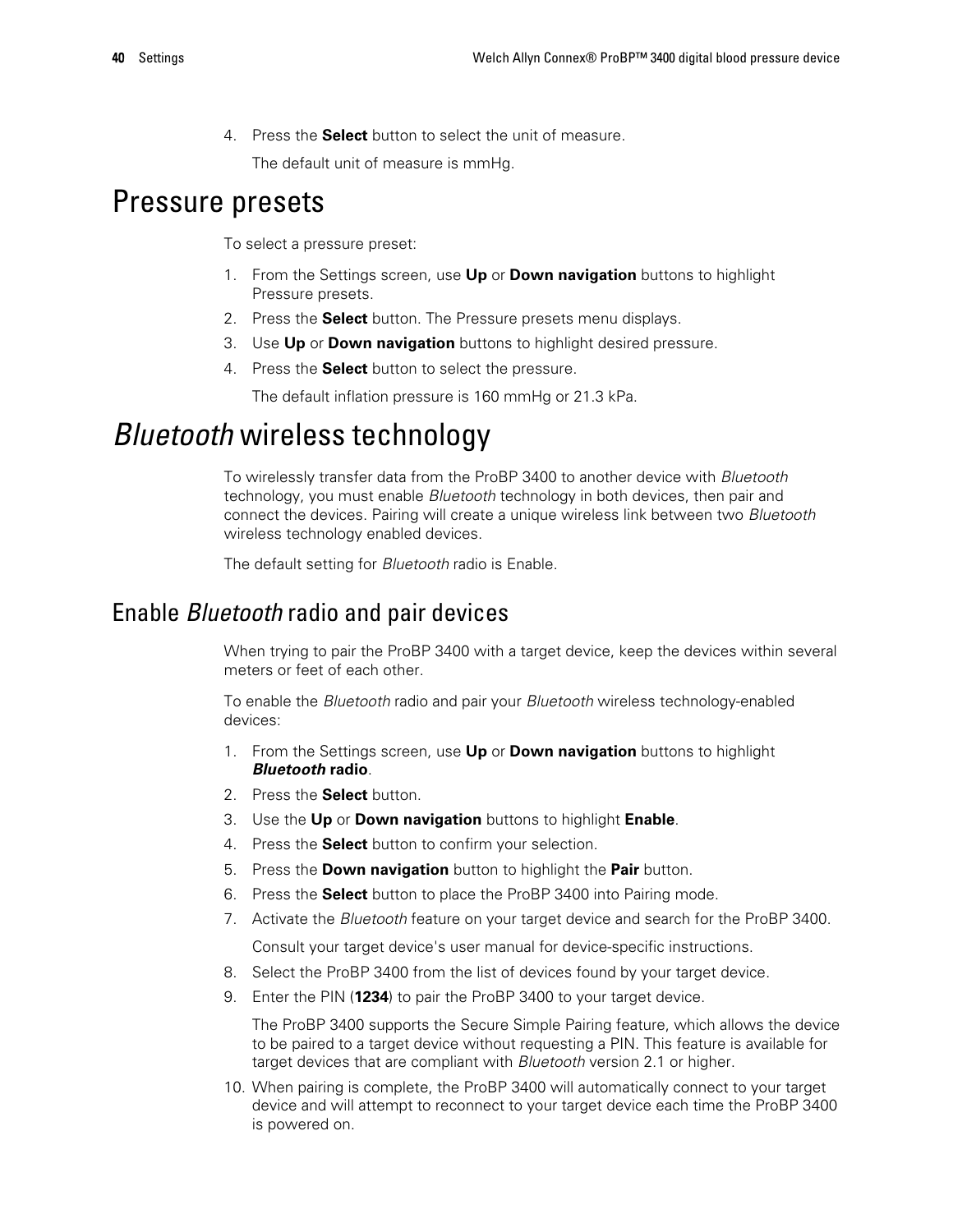When devices are connected, the  $\mathbb{R}$  symbol appears in the left corner of the ProBP 3400 screen.

### Connect the ProBP 3400 to a target device

When the ProBP 3400 is paired to a target device, it will attempt to automatically reconnect each time you turn on the ProBP 3400. If the devices do not connect within 60 seconds of turning on the ProBP 3400, the *Bluetooth* radio will shut down to conserve battery power.

If the ProBP 3400 does not automatically reconnect,

- 1. Press the **Power on/power off** button to turn the device off.
- 2. Ensure that you are within several meters or feet of the target device.
- 3. Press the **Power on/power off** button to turn the device on.

## Advanced settings

To view or modify advanced settings:

- 1. From the Settings screen, press the **Up** or **Down navigation** buttons to highlight the Advanced menu.
- 2. Press the **Select** button. The Advanced menu displays.
- 3. Use **Up** or **Down navigation** buttons to highlight the Cycle count, Data management, Date, Time, MAP or Language screens.

### Cycle count

To view device cycle count:

- 1. From the Advanced screen, use **Up** or **Down navigation** buttons to highlight Cycle count.
- 2. Press the **Select** button. The total number or readings taken on the device displays.
- 3. Use the **Down navigation** button to highlight Close.

#### Data management

The ProBP 3400 is able to store up to 50 readings in its internal memory. The Data management function allows you to manage how additional readings are stored.

- 1. From the Advanced screen, use **Up** or **Down navigation** buttons to highlight Data management.
- 2. Press the **Select** button.
- 3. Use the **Up** or **Down navigation** buttons to highlight Auto overwrite or Ask overwrite.

If Auto overwrite is selected, the device will overwrite previous readings, starting with Reading 1, once internal memory is full. If Ask overwrite is selected, the user will have to confirm the save of each additional reading once the memory is full.

4. Press the **Select** button to confirm your choice.

The default data management setting is Auto overwrite.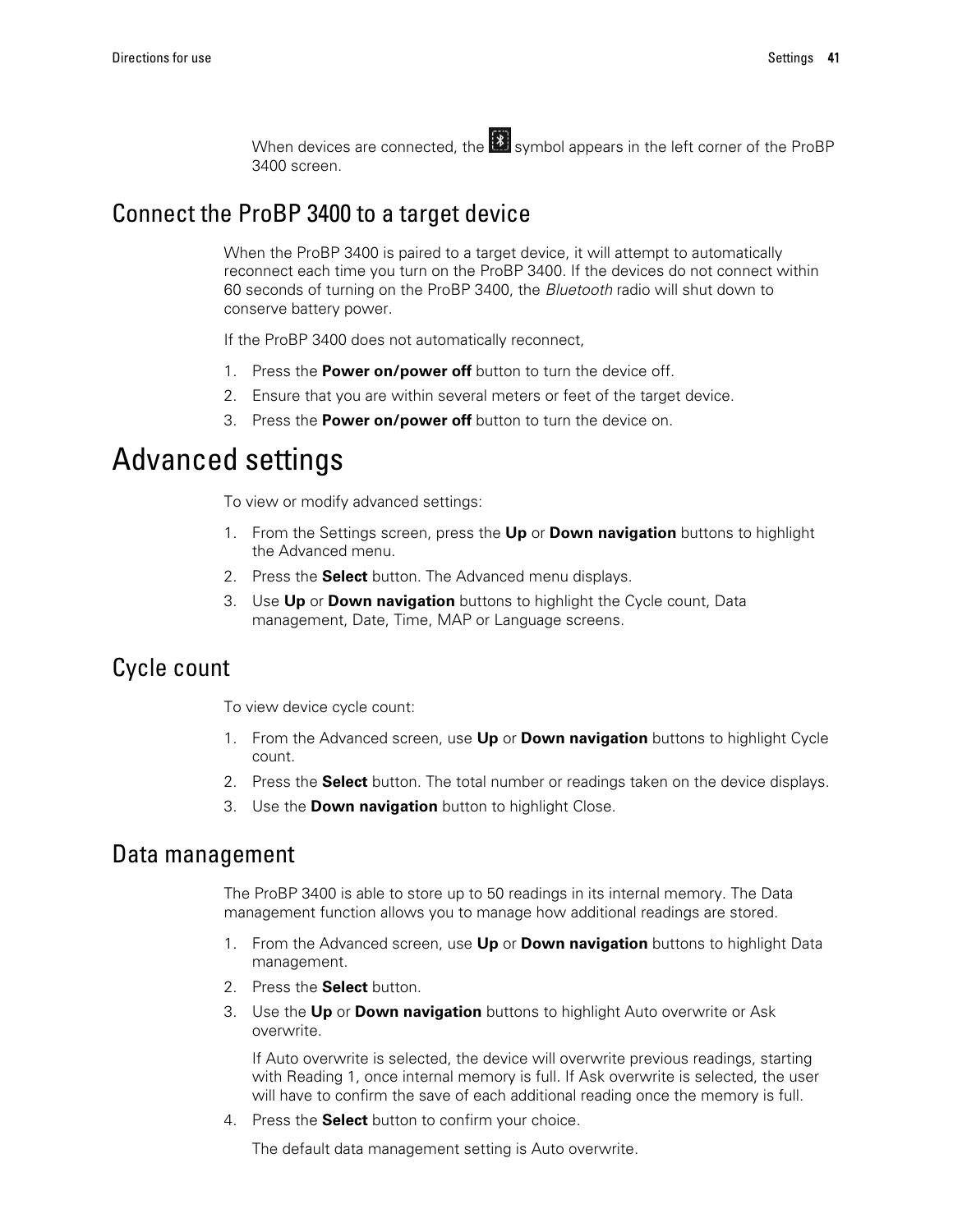### Select date

To modify the date shown on the Home screen:

- 1. From the Advanced screen, use **Up** or **Down navigation** buttons to highlight Date.
- 2. Press the **Select** button to edit the entry.
- 3. The Date format field is highlighted. Press the **Up navigation** or **Down navigation** buttons to access the correct format option.
- 4. Press the **Select** button to accept the date format as shown.
- 5. Press the **Down navigation** button to highlight the date.
- 6. Press the **Select** button. The first numeric field is highlighted for editing.
- 7. Use the **Up navigation** button to increase the number value; use the **Down navigation** button to decrease the number value.
- 8. Press the **Right navigation** button to move to the next field.
- 9. Repeat steps 7 and 8 to edit additional numeric values.
- 10. Press the **Right navigation** button to highlight the **OK** button.
- 11. Press the **Select** button to accept the entry.

### Select time

To modify the time shown on the Home screen:

- 1. From the Advanced screen, use **Up** or **Down navigation** buttons to highlight Time.
- 2. Press the **Select** button to edit the entry.
- 3. The Time format field is highlighted. Press the **Up navigation** or **Down navigation** buttons to access the correct format option.
- 4. Press the **Select** button to accept the time format as shown.
- 5. Press the **Down navigation** button to highlight the time.
- 6. Press the **Select** button. The first numeric field is highlighted for editing.
- 7. Use the **Up navigation** button to increase the number value; use the **Down navigation** button to decrease the number value.
- 8. Press the **Right navigation** button to move to the next field.
- 9. Repeat steps 7 and 8 to edit additional numeric values.
- 10. Press the **Right navigation** button to highlight the **OK** button.
- 11. Press the **Select** button to accept the entry.

### MAP

- 1. From the Advanced screen, use **Up** or **Down navigation** buttons to highlight MAP.
- 2. Press the **Select** button.
- 3. Use the **Up** or **Down navigation** button to highlight On or Off.
- 4. Press the **Select** button to confirm your choice.

The default MAP setting is On.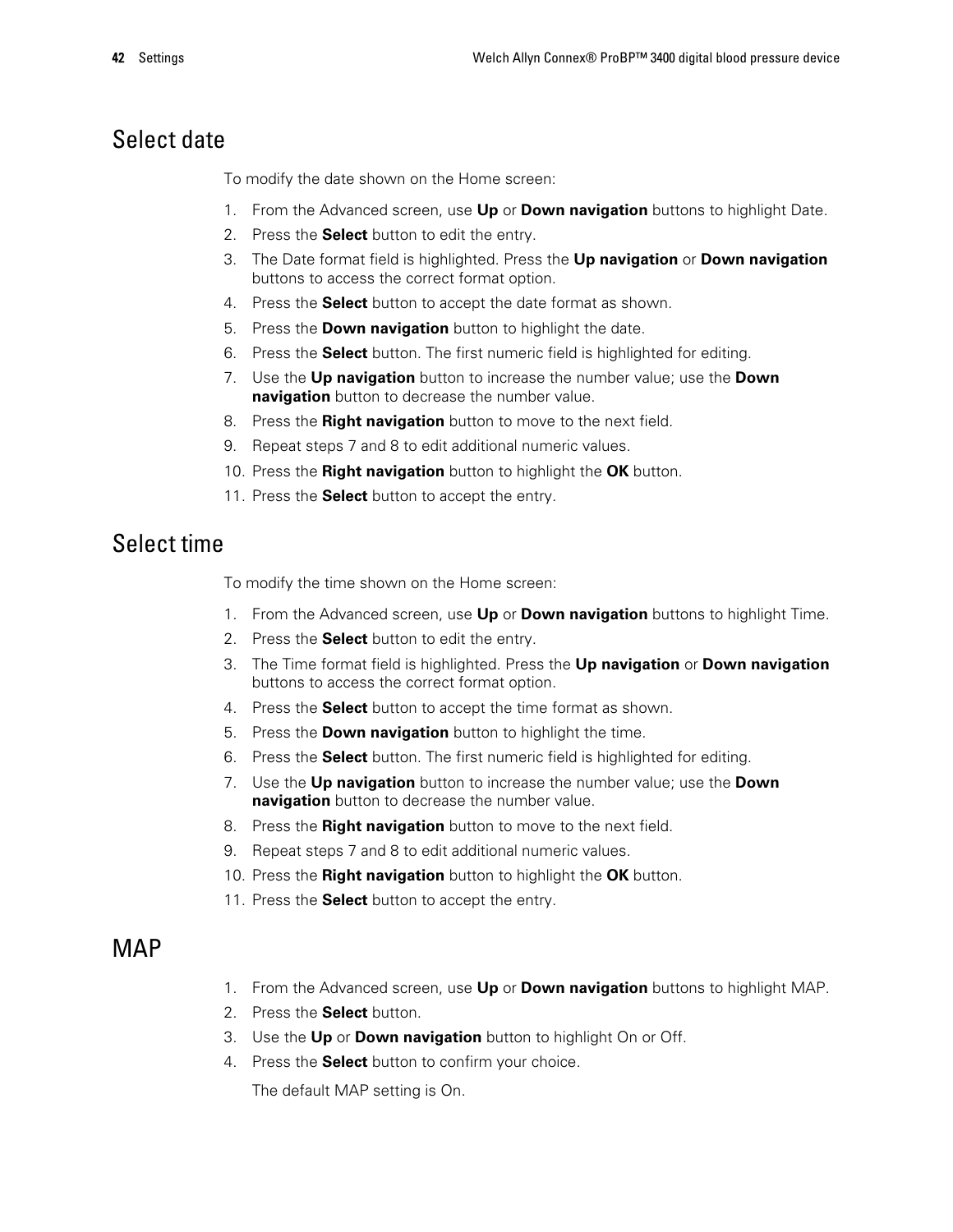### NIBP algorithm

To modify the NIBP algorithm used on the device:

- 1. From the Advanced screen, use **Up** or **Down navigation** buttons to highlight NIBP algorithm.
- 2. Press the **Select** button to edit the entry.
- 3. Use the **Up** or **Down navigation** buttons to highlight SureBP or Step.
- 4. Press the **Select** button to accept the entry as shown.

If SureBP is selected, the device inflates the cuff to the appropriate level, measuring the blood pressure as the cuff is inflating. The systolic display shows the pressure in the cuff as the blood pressure determination is in process. If Step is selected, the device will inflate the cuff, then measure the blood pressure while deflating the cuff. If the device is unable to determine a blood pressure while the cuff is inflating due to patient movement, excessive noise, or an arrhythmia, the device will use the Step algorithm to inflate the cuff to a higher pressure, then attempt to measure the blood pressure while deflating the cuff.

The default NIBP algorithm is SureBP.

### Language

To change device language:

- 1. From the Advanced screen, use **Up** or **Down navigation** buttons to highlight Language.
- 2. Press the **Select** button. The Language screen displays.
- 3. Use the **Up** or **Down navigation** buttons to highlight the correct Language option.
- 4. Press the **Select** button to choose a language.

A popup confirmation screen will display your language selection. The default language is English.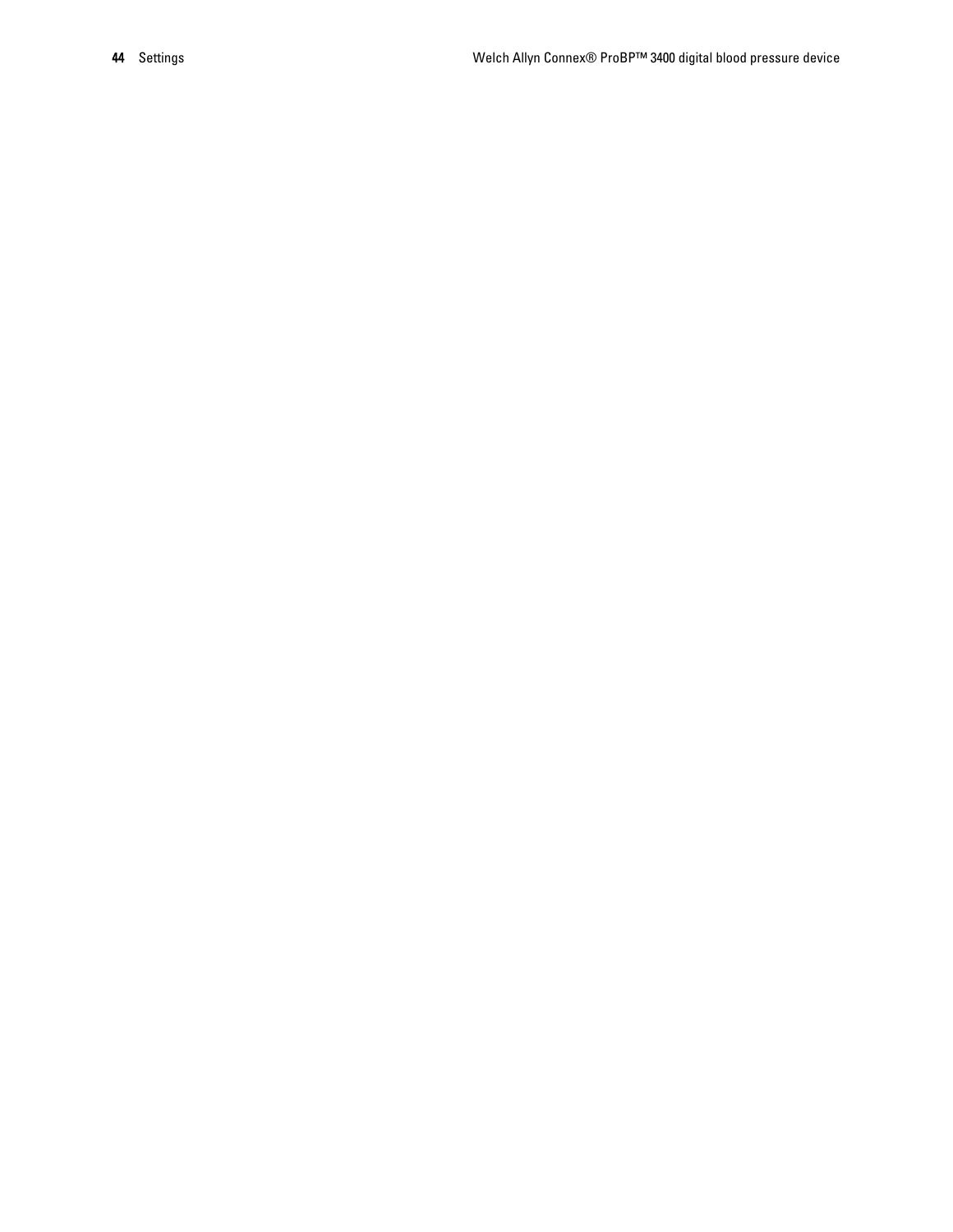# Data review

Data is accessed through the Review menu. Data can be identified by number, date, time reading was taken, diastolic/systolic parameters, MAP, and pulse rate data captured at the time of the reading.

## Review data

- 1. From the Home screen, press the **Left navigation** button. The Review menu option is highlighted.
- 2. Press the **Select** button. Review menu displays.
- 3. Use **Up** or **Down navigation** buttons to review the desired reading.

## Delete data

- 1. From the Home screen, press the **Left navigation** arrow. The Review menu option is highlighted.
- 2. Press the **Select** button. Blood pressure, pulse rate, MAP data (if enabled), date, and time displays.
- 3. Use **Up** or **Down navigation** buttons to highlight desired reading.
- 4. Press the **Select** button to delete selected reading. A popup confirmation screen will appear; use **Up** or **Down navigation** buttons to highlight deletion of the selected reading, deletion of all readings, or to exit the screen without saving changes.
- 5. Press the **Select** button to confirm deletion of selected or all readings or press the **Blood Pressure Start/Stop** button to exit without saving your changes.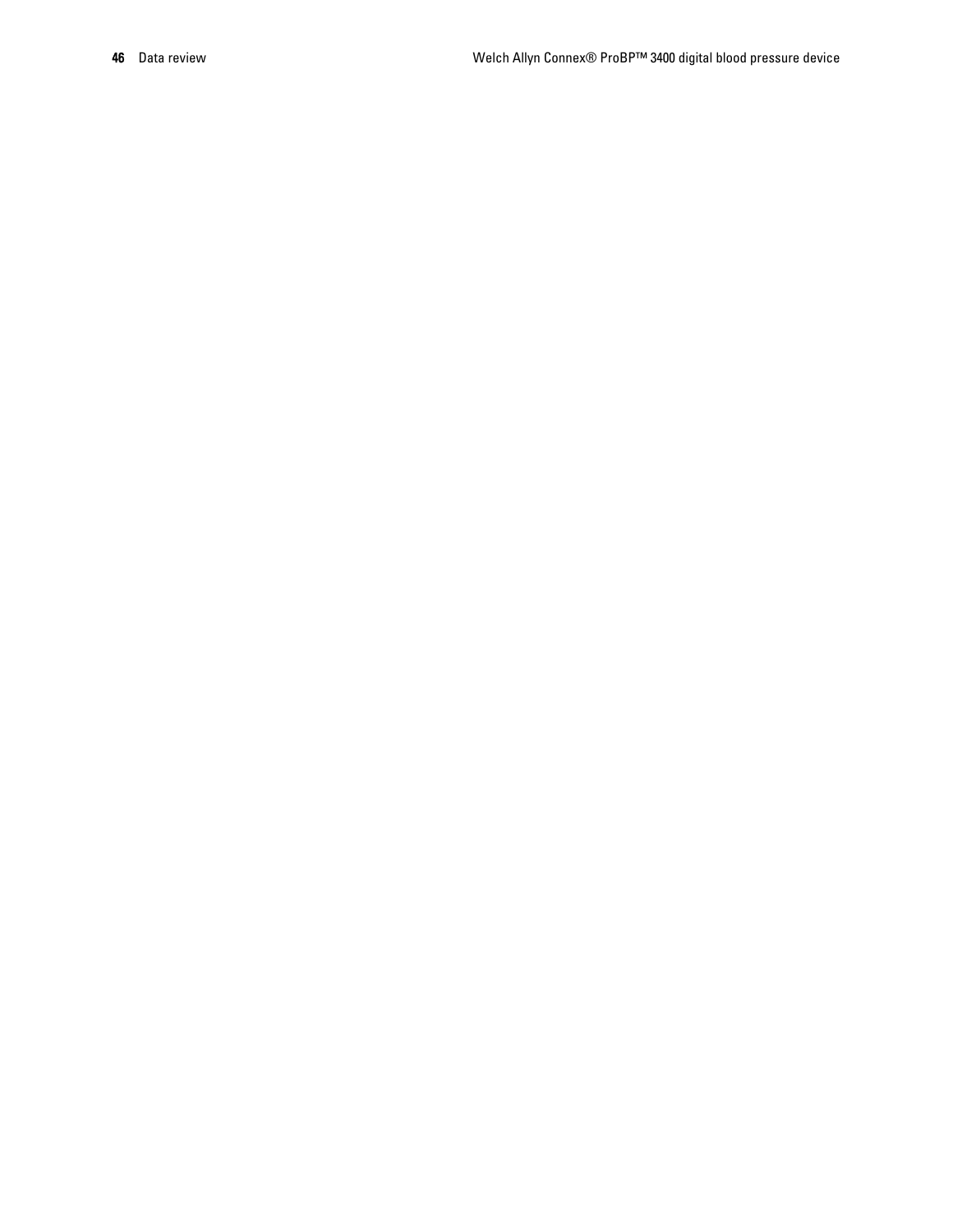# Maintenance and service

# Calibrate the device

Verify device calibration annually using the Welch Allyn Service Tool. If your device is out of calibration, contact your nearest Welch Allyn Service Center.

## Change the battery

|             | <b>WARNING</b> Defective batteries can damage the device. If the battery<br>shows any signs of damage, leakage, or cracking, it must be replaced<br>immediately, and only with a battery recommended for or supplied with the<br>device.                                                                                                                                                             |
|-------------|------------------------------------------------------------------------------------------------------------------------------------------------------------------------------------------------------------------------------------------------------------------------------------------------------------------------------------------------------------------------------------------------------|
|             | <b>WARNING</b> Improper disposal of batteries may create an explosion or<br>contamination hazard. Never dispose of batteries in refuse containers. Do<br>not dispose of the battery in fire. Always recycle batteries according to<br>local regulations.                                                                                                                                             |
|             | <b>WARNING</b> Improper handling of the battery can lead to heat generation,<br>smoke, bursting, or fire.                                                                                                                                                                                                                                                                                            |
|             | <b>WARNING</b> Do not remove the label from the battery.                                                                                                                                                                                                                                                                                                                                             |
| $\sqrt{1}$  | <b>WARNING</b> Do not disassemble, modify, or solder the battery.                                                                                                                                                                                                                                                                                                                                    |
| $\bigwedge$ | <b>WARNING</b> Do not directly connect or short circuit the positive $(+)$ and<br>negative (-) battery terminals.                                                                                                                                                                                                                                                                                    |
| $\bigwedge$ | <b>WARNING</b> To avoid short circuits, keep battery terminals away from metal<br>objects.                                                                                                                                                                                                                                                                                                           |
|             | <b>WARNING</b> Do not expose the battery to temperatures higher than 80 °C/<br>176 °F.                                                                                                                                                                                                                                                                                                               |
|             | <b>WARNING</b> Electric shock hazard. Do not open the device or attempt<br>repairs. There are no user-serviceable parts inside ProBP 3400 other than<br>battery replacement. Only perform routine cleaning and maintenance<br>procedures specifically described in this directions for use. Inspection and<br>servicing of internal parts shall only be performed by qualified service<br>personnel. |

The ProBP 3400 device is powered by a lithium-ion rechargeable battery.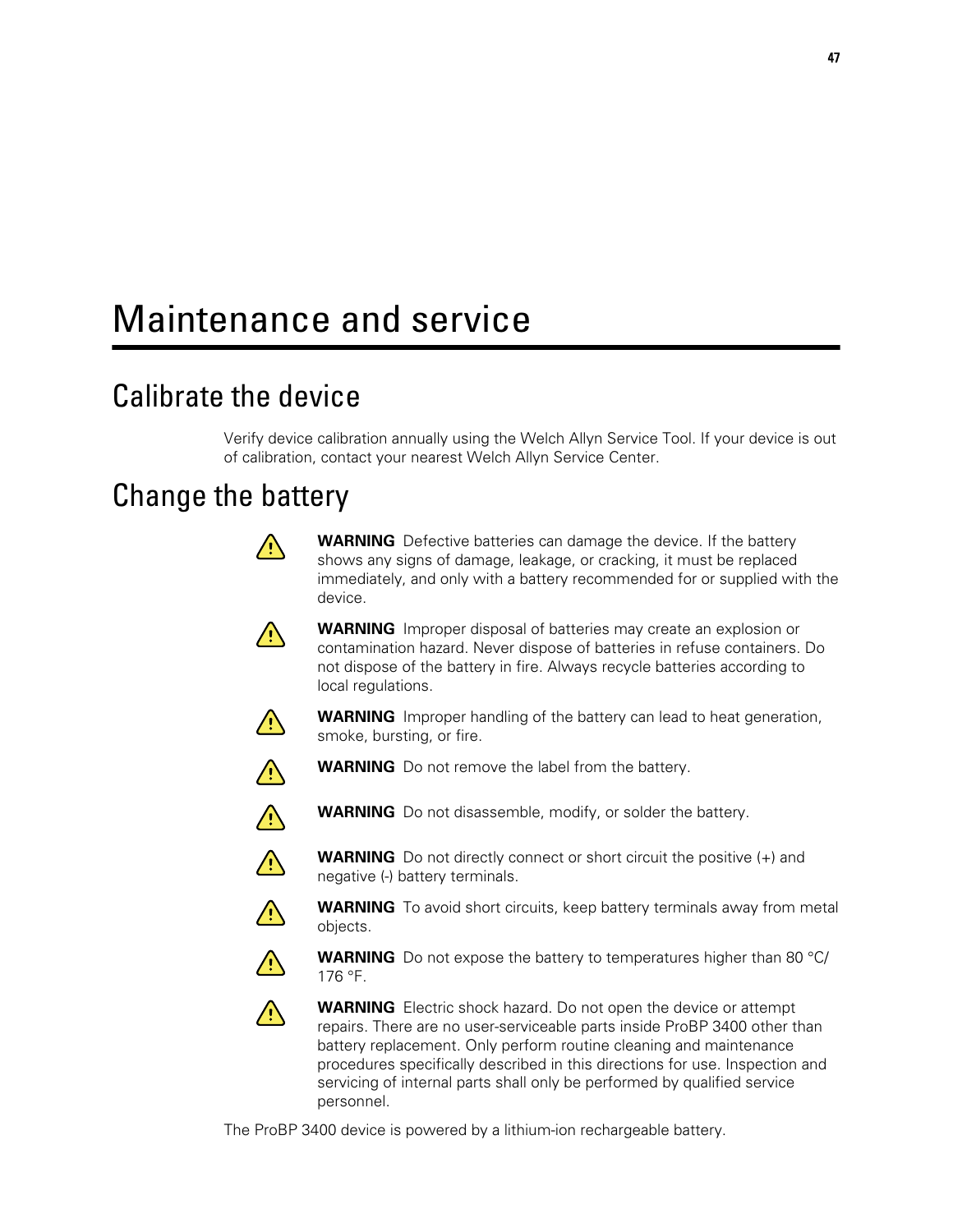To remove the battery:

- 1. Remove the screw from the battery compartment door with a Phillips screwdriver.
- 2. Remove the battery compartment door.
- 3. Remove the battery from the battery compartment.
- 4. Remove the new battery from the shipping bag.
- 5. Using the polarized guidelines on the battery label, insert the battery, positive (+) side first, into the battery compartment.
- 6. Replace the battery compartment door.
- 7. Secure the screw with the screwdriver.

If the ProBP 3400 will be unused for a long period of time, remove the battery prior to storing the device.

## Clean the device



**WARNING** Electric shock hazard. Before cleaning the device, disconnect the power cord from the power source and the device.



**WARNING** Take care to prevent water or other fluid from entering any connectors on the device. Should this occur, dry the connectors with warm air. Check the accuracy of all operating functions.



**CAUTION** The device is not heat-resistant. Do not autoclave.

The following agents are compatible with the device:

- 70 percent isopropyl alcohol
- 10 percent chlorine bleach/90 percent water solution
- **Note** Clean the device on a routine basis, according to your facility's protocols and standards or local regulations.

### 70 percent isopropyl alcohol

Wipe the device with a clean cloth slightly dampened with 70 percent isopropyl alcohol.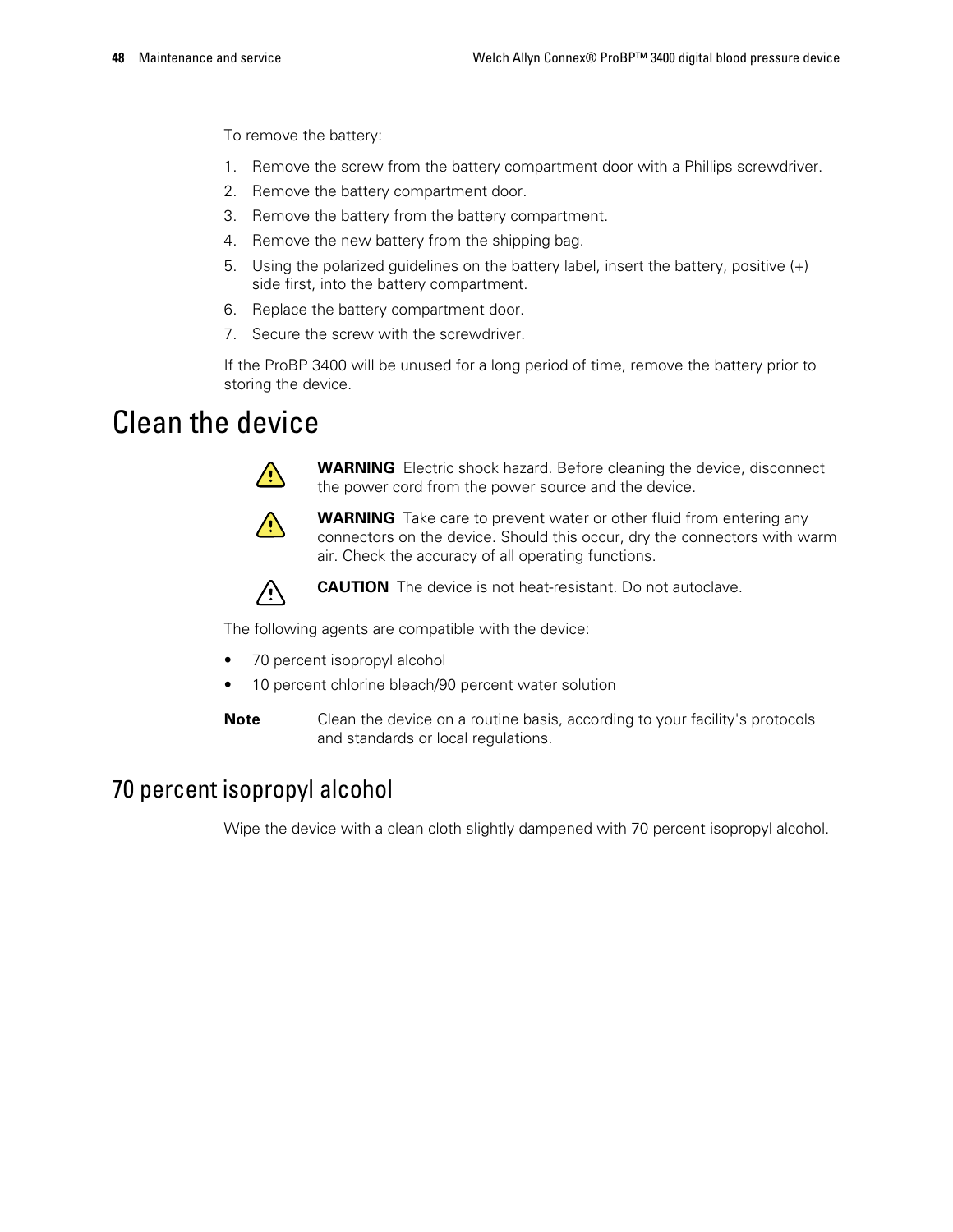### 10 percent chlorine bleach/90 percent water solution

- 1. Wipe the device with a clean cloth slightly dampened with a 10 percent bleach and 90 percent water solution.
- 2. Rinse with a clean cloth slightly dampened with clean water.
- 3. Allow the device surface to dry for a minimum of 10 minutes before using the device.

### Clean the accessories

Wipe the NIBP hose and any reusable cuffs with a damp cloth moistened in a mild detergent solution.

The same cleaning agents used to clean the device can be used on the stand and mounting accessories.

**Note** Clean the device on a routine basis, according to your facility's protocols and standards or local regulations.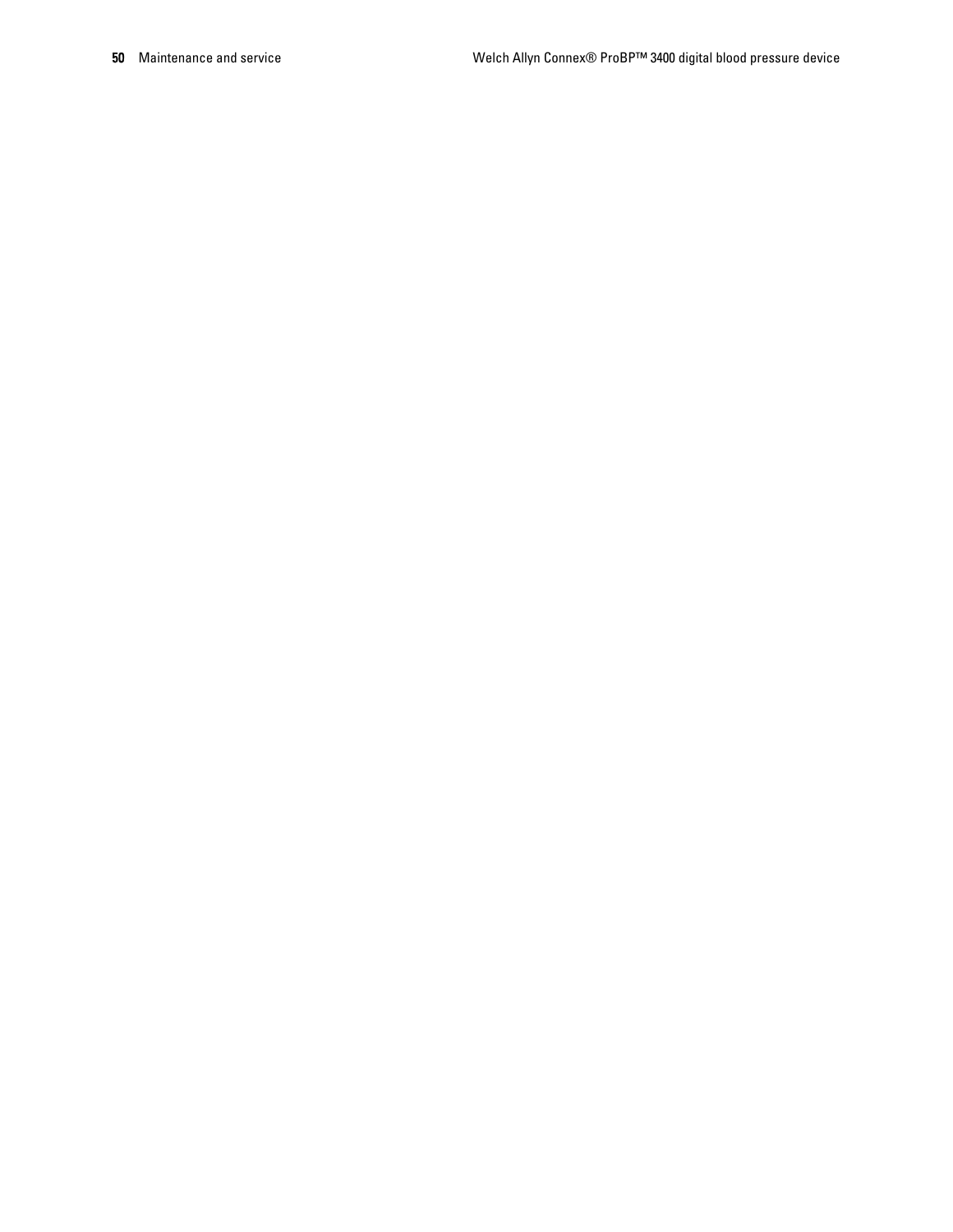# Specifications

## Physical specifications

#### **Performance**

This section describe normal ranges for the ProBP 3400 device.

#### **Blood Pressure Accuracy**

Blood pressure accuracy meets or exceeds ANSI.AAMI SP10:2002 standards for noninvasive blood pressure accuracy (±5 mmHg mean error, 8 mmHg standard deviation). Blood pressure accuracy is validated for pressure measurement using the upper arm only.

| Cuff pressure range                                                                                 | 0 to 300 mmHq  |
|-----------------------------------------------------------------------------------------------------|----------------|
| Systolic range                                                                                      | 60 to 250 mmHq |
| Diastolic range                                                                                     | 30 to 160 mmHq |
| Mean Arterial Pressure (MAP) range<br>MAP is a calculated reading that yields an approximate value. | 40 to 190 mmHq |
| Pulse rate range                                                                                    | 35 to 199 bpm  |
| Pulse rate accuracy                                                                                 | ±5.0%          |
| Overpressure cutoff                                                                                 | 300 mmHq       |

## Mechanical specifications

| <b>Dimensions</b> | Height: 15.0 cm (5.91 inches)<br>Width: 8.0 cm (3.15 inches)<br>Depth: 5.6 cm (2.20 inches) |
|-------------------|---------------------------------------------------------------------------------------------|
| Weight            | 450 g $(0.99 \, \text{lb})$                                                                 |
| Mounting          | Custom mobile stand<br>Custom wall mount<br>Custom desk mount                               |
| Portability       | May be used as a handheld device                                                            |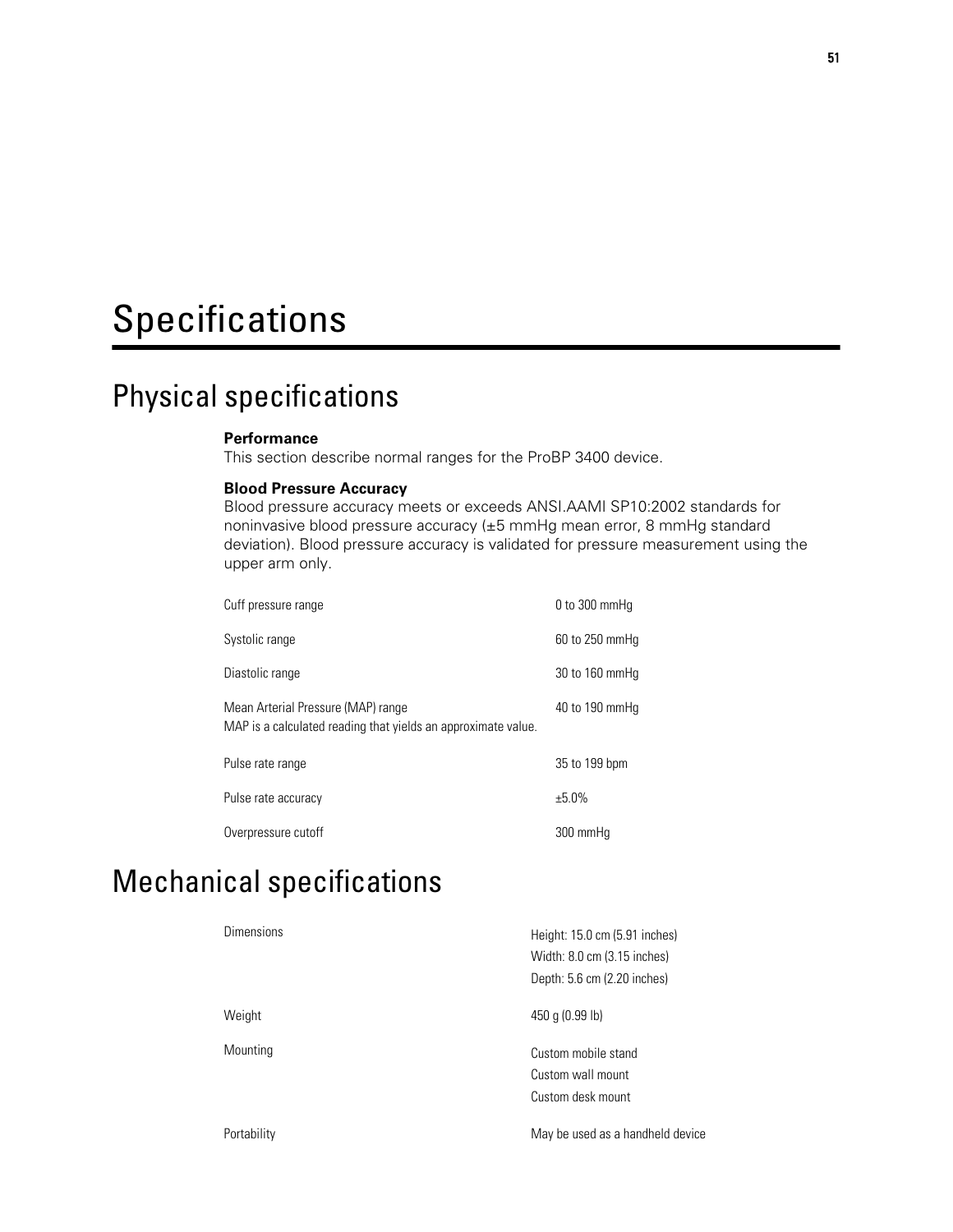## Electrical specifications

| Power requirements:                      | Input: 100-240VAC, 0.18A, 50-60Hz<br>Output: 5VDC, 0.5A                                                                                                            |
|------------------------------------------|--------------------------------------------------------------------------------------------------------------------------------------------------------------------|
| Degree of protection:                    | Type BF applied part                                                                                                                                               |
| Safety classification:                   | Class II                                                                                                                                                           |
| Internally powered:                      | Battery, lithium-ion type, 3.7V, 2100mAh, 7.8Wh                                                                                                                    |
| Protection against the ingress of water: | <b>IPXØ</b>                                                                                                                                                        |
| Safety mode of operation:                | Continuous operation                                                                                                                                               |
| Standards:                               | This device complies with the following standards:                                                                                                                 |
|                                          | EN/IEC 60601-1                                                                                                                                                     |
|                                          | EN/IEC 60601-1-2                                                                                                                                                   |
|                                          | EN/IEC 80601-2-30                                                                                                                                                  |
|                                          | EN 1060-1:1996 Specification for non-invasive sphygmomanometers -<br>Part 1: General requirements                                                                  |
|                                          | EN 1060-3:1997 Specification for non-invasive sphygmomanometers -<br>Part 3: Supplementary requirements for electro-mechanical blood<br>pressure measuring systems |
|                                          | FCC Subpart 15C                                                                                                                                                    |
|                                          | FCC ID #PI4411B, IC 1931B-BTM411                                                                                                                                   |

# Environmental specifications



**WARNING** Fire and explosion hazard. Do not operate the device in the presence of a flammable anesthetic mixture with air, oxygen, or nitrous oxide; in oxygen-enriched environments; or in any other potentially explosive environment.



**CAUTION** Use the device within stated operating temperature ranges. The device will not meet performance specifications if used outside these temperatures ranges.

| Operating temperature | 10 °C to 40 °C (50 ° to 104 °F)                                        |
|-----------------------|------------------------------------------------------------------------|
| Storage temperature   | $-20^{\circ}$ C to 50 $^{\circ}$ C (-4 $^{\circ}$ to 122 $^{\circ}$ F) |
| Operating altitude    | -170 to 4877 m (-557 to 16,000 ft.)                                    |
| Storage humidity      | 15 to 95% (noncondensing)                                              |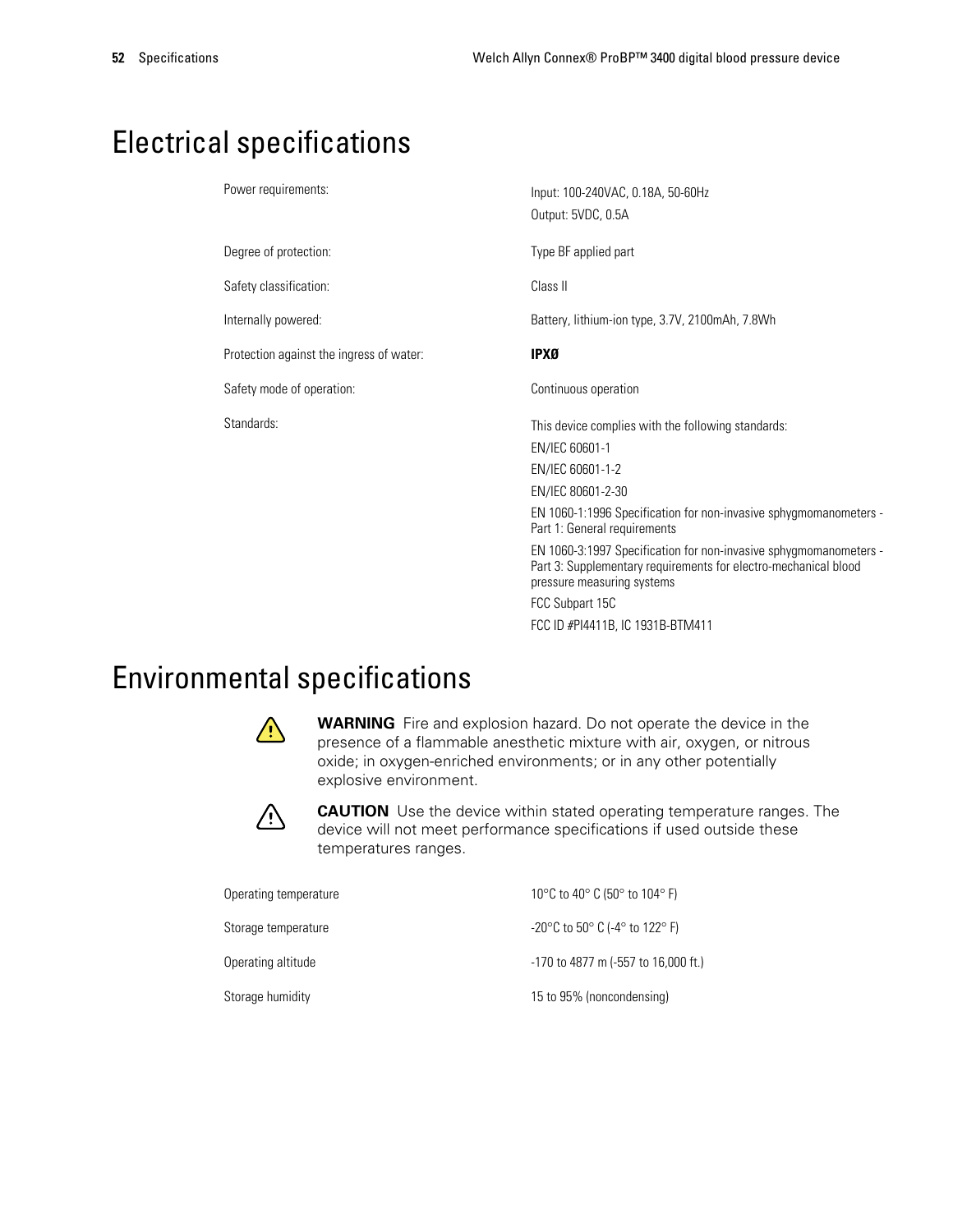# Product disposal

Separate collection of Electrical and Electronic Equipment. Do not dispose as unsorted municipal waste.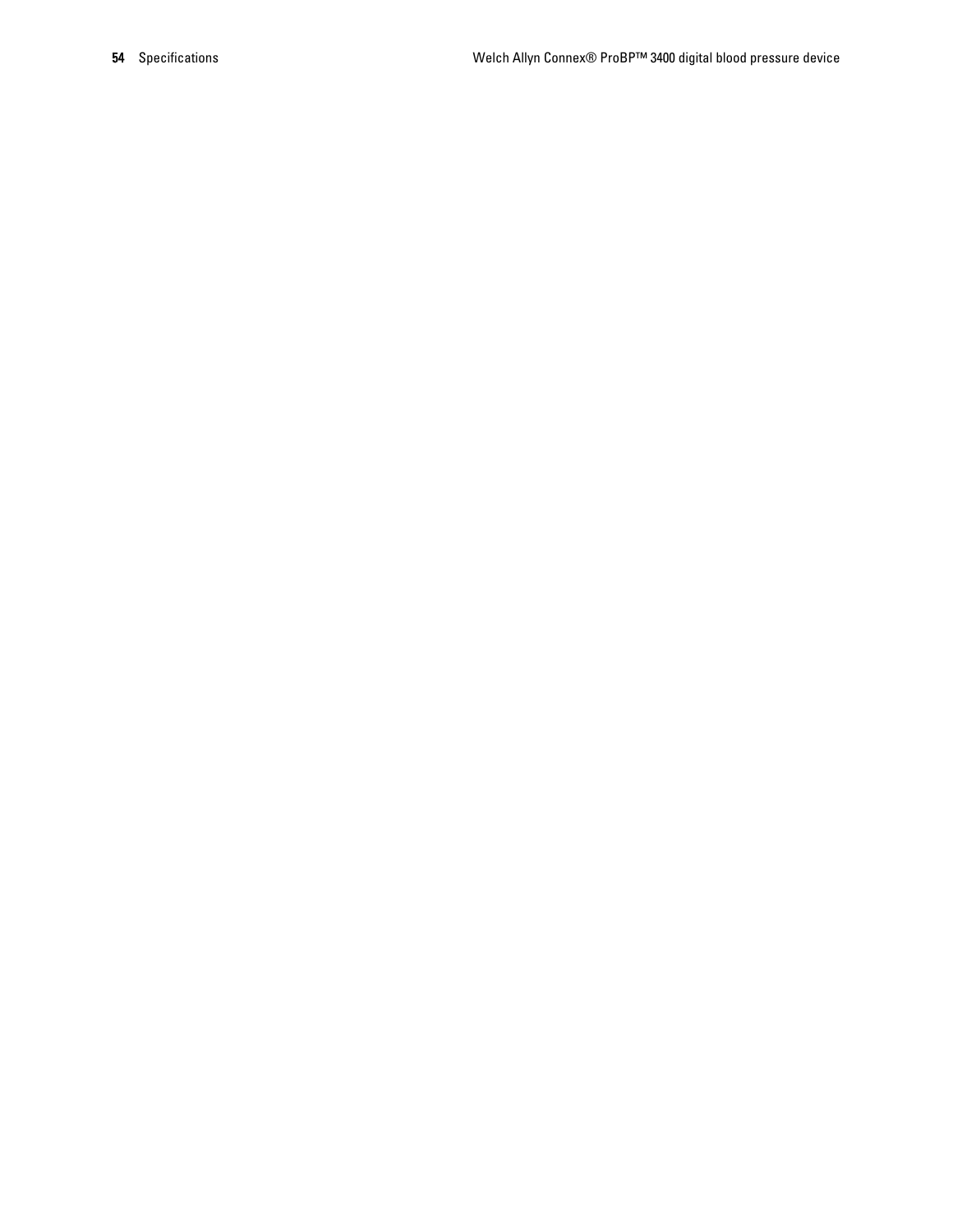# Standards and compliance

## General radio compliance

The *Bluetooth* Wireless Card must be used in strict accordance with the manufacturer's instructions as described in the user documentation that comes with the product.

This device complies with Part 15 of the FCC rules and with the rules of the Canadian ICES-003. Operation is subject to the following two conditions: (1) This device may not cause harmful interference and (2) this device must accept any interference received, including interference that may cause undesired operation.

### Federal Communications Commission (FCC)

This device complies with part 15 of the FCC Rules. Operation is subject to the following two conditions:

- This device may not cause harmful interference.
- This device must accept any interference received, including interference that may cause undesired operation.

This equipment has been tested and found to comply with the limits for a Class B digital device, pursuant to Part 15 of FCC Rules. These limits are designed to provide reasonable protection against harmful interference in a residential installation. This equipment generates, uses, and can radiate radio frequency energy. If not installed and used in accordance with the instructions, it may cause harmful interference to radio communications. However, there is no guarantee that interference will not occur in a particular installation. If this equipment does cause harmful interference to radio or television reception, which can be determined by turning the equipment off and on, the user is encouraged to try and correct the interference by one or more of the following measures:

- Reorient or relocate the receiving antenna
- Increase the distance between the equipment and the receiver
- Connect the equipment to an outlet on a circuit different from that to which the receiver is connected
- Consult the dealer or an experienced radio/TV technician for help

The user may find the following booklet prepared by the Federal Communications Commission helpful:

*The Interference Handbook*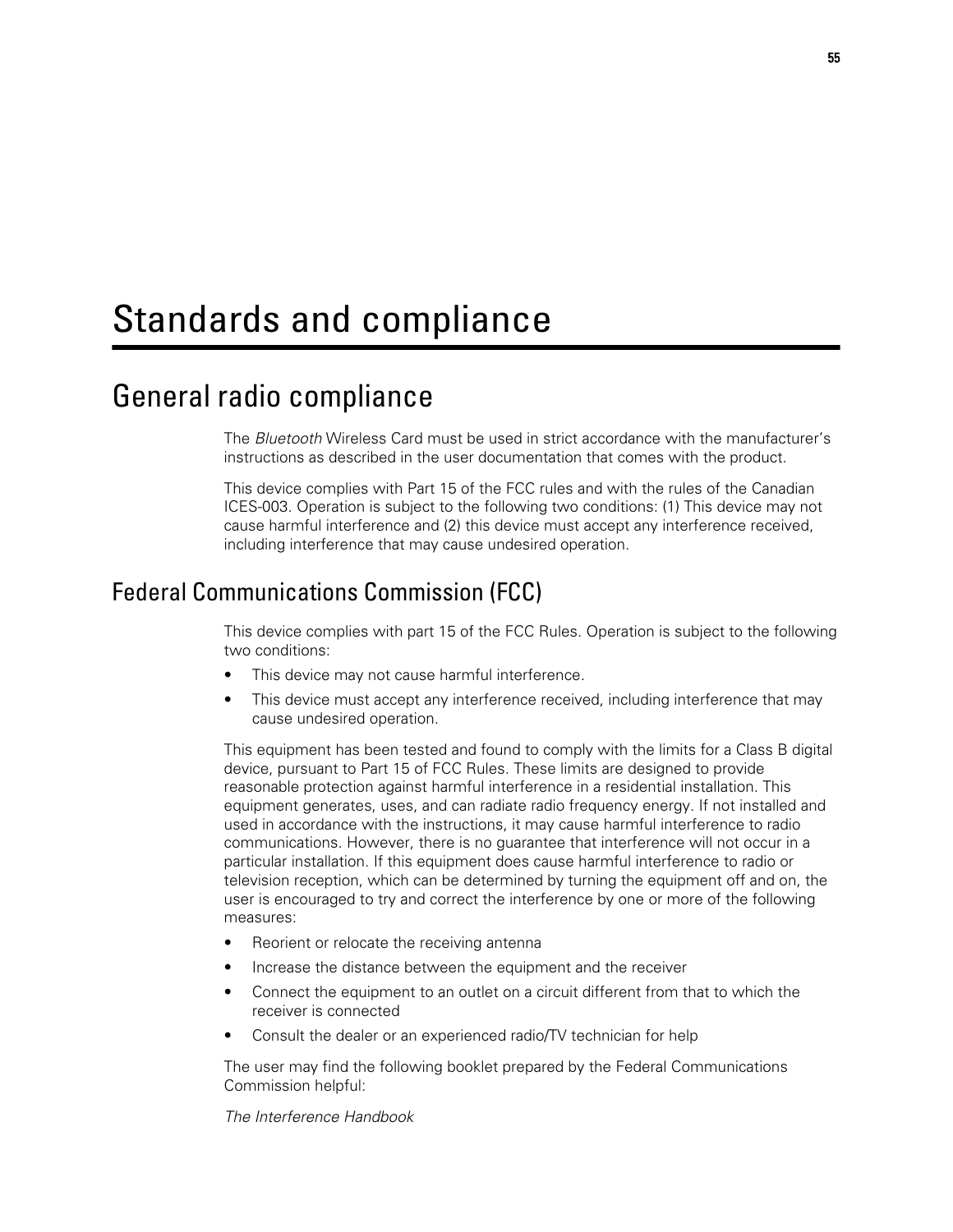This booklet is available from the U.S. Government Printing Office, Washington, D.C. 20402. Stock No. 004-000-0034504.

Welch Allyn is not responsible for any radio or television interference caused by unauthorized modification of the devices included with this Welch Allyn product, or the substitution or attachment of connecting cables and equipment other than specified by Welch Allyn.

The correction of interference caused by such unauthorized modification, substitution, or attachment will be the responsibility of the user.

### Industry Canada (IC)

This device complies with RSS 210 of Industry Canada.

Operation is subject to the following two conditions: (1) this device may not cause interference, and (2) this device must accept any interference, including interference that may cause undesired operation of this device.

L'utilisation de ce dispositif est autorisée seulement aux conditions suivantes: (1) il ne doit pas produire de brouillage et (2) l' utilisateur du dispositif doit étre prêt à accepter tout brouillage radioélectrique reçu, même si ce brouillage est susceptible de compromettre le fonctionnement du dispositif.

This Class B digital apparatus complies with Canadian ICES-003.

Cet appareil numérique de la classe B est conform à la norme NMB-003 du Canada.

### European Union

The *Bluetooth* radio contained within this equipment complies with the essential requirements of the European Union R&TTE Directive (1999/5/EC).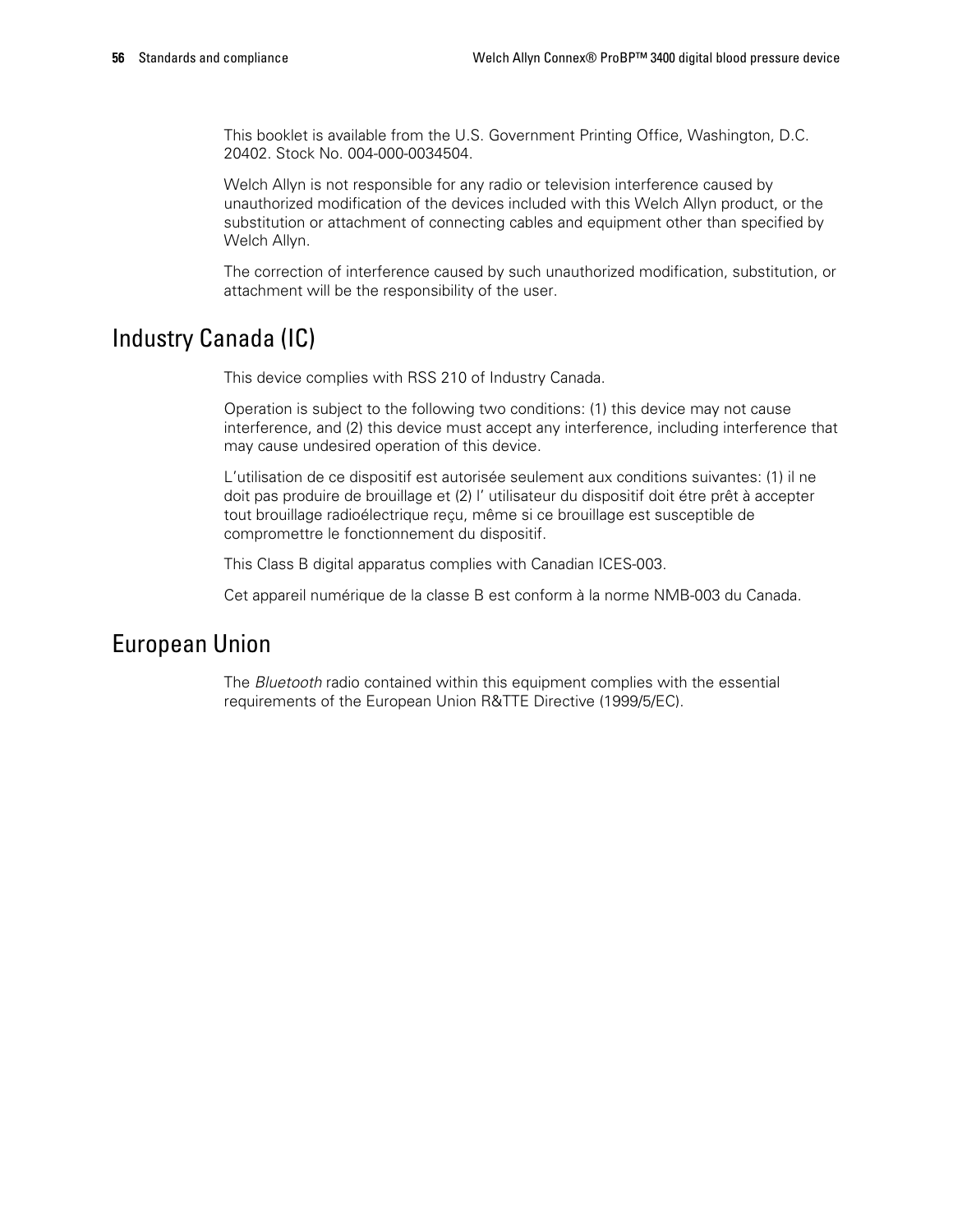# Guidance and manufacturer's declaration

## Emissions and immunity information

#### **Electromagnetic emissions**

The device is intended for use in the electromagnetic environment specified below. The customer or user of the device should assure that it is used in such an environment.

| <b>Emissions test</b>                                       | <b>Compliance</b> | Electromagnetic environment - guidance                                                                                                                                                                                                               |  |
|-------------------------------------------------------------|-------------------|------------------------------------------------------------------------------------------------------------------------------------------------------------------------------------------------------------------------------------------------------|--|
| <b>RF</b> emissions<br>CISPR <sub>11</sub>                  | Group 1           | The device uses RF energy only for its internal function. Therefore, its<br>RF emissions are very low and are not likely to cause any interference<br>in nearby electronic equipment.                                                                |  |
| <b>RF</b> emissions<br>CISPR <sub>11</sub>                  | Class B           | The device is suitable for use in all establishments other than domestic<br>establishments and those directly connected to the public low-voltage<br>power supply network that supplies buildings used for domestic                                  |  |
| Harmonic emissions<br>IEC 61000-3-2                         | Class A           | purposes, provided the following warning is heeded:<br><b>WARNING</b> This equipment/system is intended for<br>use by healthcare professionals only. This                                                                                            |  |
| Voltage fluctuations/<br>flicker emissions<br>IEC 61000-3-3 | Complies          | equipment/ system may cause radio interference or<br>may disrupt the operation of nearby equipment <sup>a</sup> . It<br>may be necessary to take mitigation measures, such<br>as re-orienting or relocating the device or shielding<br>the location. |  |

a The device contains a 5-GHz orthogonal frequency-division multiplexing transmitter or a 2.4-GHz frequency hopping spread-spectrum transmitter for the purpose of wireless communication. The radio is operated according to the requirements of various agencies, including FCC 47 CFR 15.247 and R&TTE Directive (1995/5/EC). The transmitter is excluded from the EMC requirements of 60601-1-2:2007, but should be considered when addressing possible interference issues between this and other devices.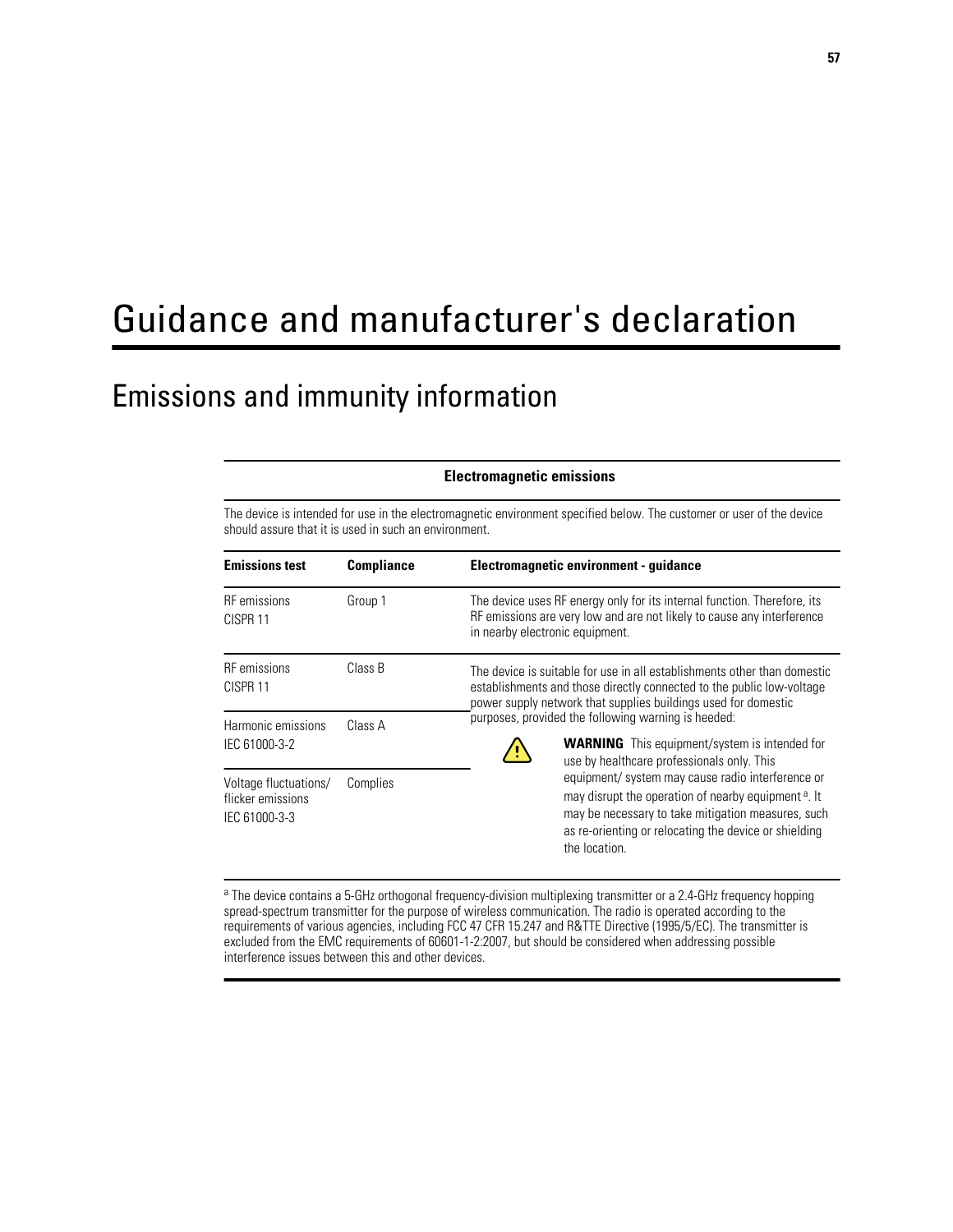#### **Electromagnetic immunity**

The device is intended for use in the electromagnetic environment specified below. The customer or the user of the device should assure that it is used in such an environment.

| <b>Immunity test</b>                                                                                               | IEC 60601 test level                                                     | <b>Compliance level</b>                                                                                                       | Electromagnetic environment - guidance                                                                                                                                                                                                                                                      |
|--------------------------------------------------------------------------------------------------------------------|--------------------------------------------------------------------------|-------------------------------------------------------------------------------------------------------------------------------|---------------------------------------------------------------------------------------------------------------------------------------------------------------------------------------------------------------------------------------------------------------------------------------------|
| Electrostatic discharge $\pm 6$ kV contact<br>(ESD)<br>IEC 61000-4-2                                               | $± 8$ kV air                                                             | $± 6$ kV contact<br>$\pm$ 8 kV air                                                                                            | Floors should be wood, concrete or ceramic<br>tile. If floors are covered with synthetic<br>material, the relative humidity should be at<br>$least 30\%$ .                                                                                                                                  |
| Electrical fast<br>transient/burst<br>IEC 61000-4-4                                                                | lines<br>$\pm$ 1 kV for input/output<br>lines                            | lines<br>$±1$ kV for input/output<br>lines                                                                                    | $\pm$ 2 kV for power supply $\pm$ 2 kV for power supply Mains power quality should be that of a typical<br>commercial or hospital environment.                                                                                                                                              |
| Surge<br>IEC 61000-4-5                                                                                             | $±$ 1 kV differential<br>mode<br>$\pm$ 2 kV common mode                  | $±$ 1 kV differential<br>mode<br>$\pm$ 2 kV common mode                                                                       | Mains power quality should be that of a typical<br>commercial or hospital environment.                                                                                                                                                                                                      |
| Voltage dips, short<br>interruptions and<br>voltage variations on<br>power supply input<br>lines<br>IEC 61000-4-11 | $>95\%$ dip in 0.5 cycle<br>60% dip in 5 cycles<br>30% dip for 25 cycles | $>95\%$ dip in 0.5 cycle<br>60% dip in 5 cycles<br>30% dip for 25 cycles<br>$>95\%$ dip in 5 seconds $>95\%$ dip in 5 seconds | Mains power quality should be that of a typical<br>commercial or hospital environment. If the user<br>of the device requires continued operation<br>during power mains interruptions, it is<br>recommended that the device be powered from<br>an uninterruptible power supply or a battery. |

#### **Electromagnetic immunity**

The device is intended for use in the electromagnetic environment specified below. The customer or the user of the device should assure that it is used in such an environment.

| Immunity test                        | IEC 60601 test level        | <b>Compliancelevel</b> | Electromagnetic environment - guidance                                                                                                                                                                                                                     |
|--------------------------------------|-----------------------------|------------------------|------------------------------------------------------------------------------------------------------------------------------------------------------------------------------------------------------------------------------------------------------------|
|                                      |                             |                        | Portable and mobile RF communications<br>equipment should be used no closer to any part<br>of the device, including cables, than the<br>recommended separation distance calculated<br>from the equation applicable to the frequency<br>of the transmitter. |
|                                      |                             |                        | <b>Recommended separation distance</b>                                                                                                                                                                                                                     |
| <b>Conducted RF</b><br>IEC 61000-4-6 | 3 Vrms<br>150 kHz to 80 MHz | 3 Vrms                 | $d = (1.17) \sqrt{P}$                                                                                                                                                                                                                                      |
| Radiated RF<br>IEC 61000-4-3         | 3 V/m 80 MHz to 1 GHz 3 V/m |                        | $d = (1.17) \sqrt{P} 80$ to 800 MHz                                                                                                                                                                                                                        |
|                                      |                             |                        | d= (2.33) $\sqrt{P}$ 800 MHz to 2,5 GHz                                                                                                                                                                                                                    |
|                                      |                             |                        | where $P$ is the maximum output power rating of<br>the transmitter in watts (W) and <i>d</i> is the<br>recommended separation distance in meters<br>(m). Field strengths from fixed RF transmitters,                                                       |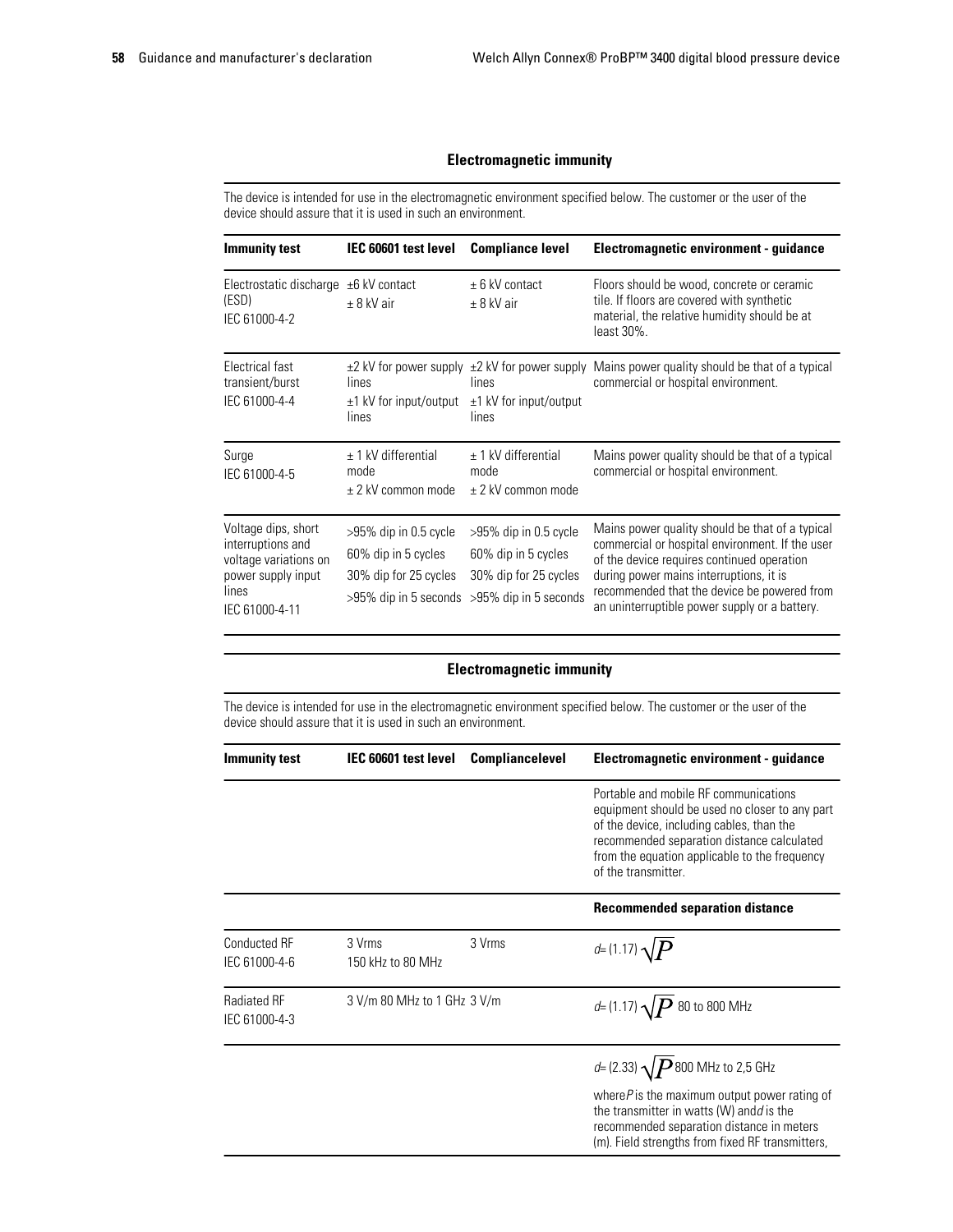#### **Electromagnetic immunity**

as determined by an electromagnetic site survey<sup>a</sup>, should be less than the compliance level in each frequency range b. Interference may occur in the vicinity of equipment marked with the following symbol:



Note1: At 80 MHz and 800 MHz, the higher frequency range applies.

Note 2: These guidelines may not apply in all situations. Electromagnetic propagation is affected by absorption and reflection from structures, objects, and people.

a Field strengths from fixed transmitters, such as base stations for radio (cellular/cordless) telephones and land mobile radios, amateur radio, AM and FM radio broadcast, and TV broadcast cannot be predicted theoretically with accuracy. To assess the electromagnetic environment due to fixed RF transmitters, an electromagnetic site survey should be considered. If the measured field strength in the location in which the device is used exceeds the applicable RF compliance level above, the device should be observed to verify normal operation. If abnormal performance is observed, additional measures may be necessary, such as reorienting or relocating the device.

b<sub>over the frequency range 150 kHz to 80 MHz, field strengths should be less than 3 V/m.</sub>

#### **Recommended separation distances between portable and mobile RF communications equipment and the device**

The device is intended for use in an electromagnetic environment in which radiated RF disturbances are controlled. The customer or user of the device can help prevent electromagnetic interference by maintaining a minimum distance between portable and mobile RF communications equipment (transmitters) and the device as recommended below, according to the maximum output power of the communications equipment.

| Separation distance according to frequency of transmitter (m) |                                         |                                         |                                           |
|---------------------------------------------------------------|-----------------------------------------|-----------------------------------------|-------------------------------------------|
| Rated max. output<br>power of transmitter<br>(W)              | 150 kHz to 80 MHz<br>$d=(1.17)\sqrt{P}$ | 80 MHz to 800 MHz<br>$d=(1.17)\sqrt{P}$ | 800 MHz to 2.5 GHz<br>$d=(2.23) \sqrt{P}$ |
| 0.01                                                          | 0.11667                                 | 0.11667                                 | 0.23333                                   |
| 0.1                                                           | 0.36894                                 | 0.36894                                 | 0.73785                                   |
| 1                                                             | 1.1667                                  | 1.1667                                  | 2.3333                                    |
| 10                                                            | 3.6894                                  | 3.6894                                  | 7.3785                                    |
| 100                                                           | 11.667                                  | 11.667                                  | 23.3333                                   |

For transmitters rated at a maximum output power not listed above, the recommended separation distance*d* in meters (m) can be estimated using the equation applicable to the frequency of the transmitter, where*P* is the maximum output power rating of the transmitter in watts (W) according to the transmitter manufacturer.

Note 1: At 80 MHz and 800 MHz, the separation distance for the higher frequency range applies.

Note 2: These guidelines may not apply in all situations. Electromagnetic propagation is affected by absorption and reflection from structures, objects, and people.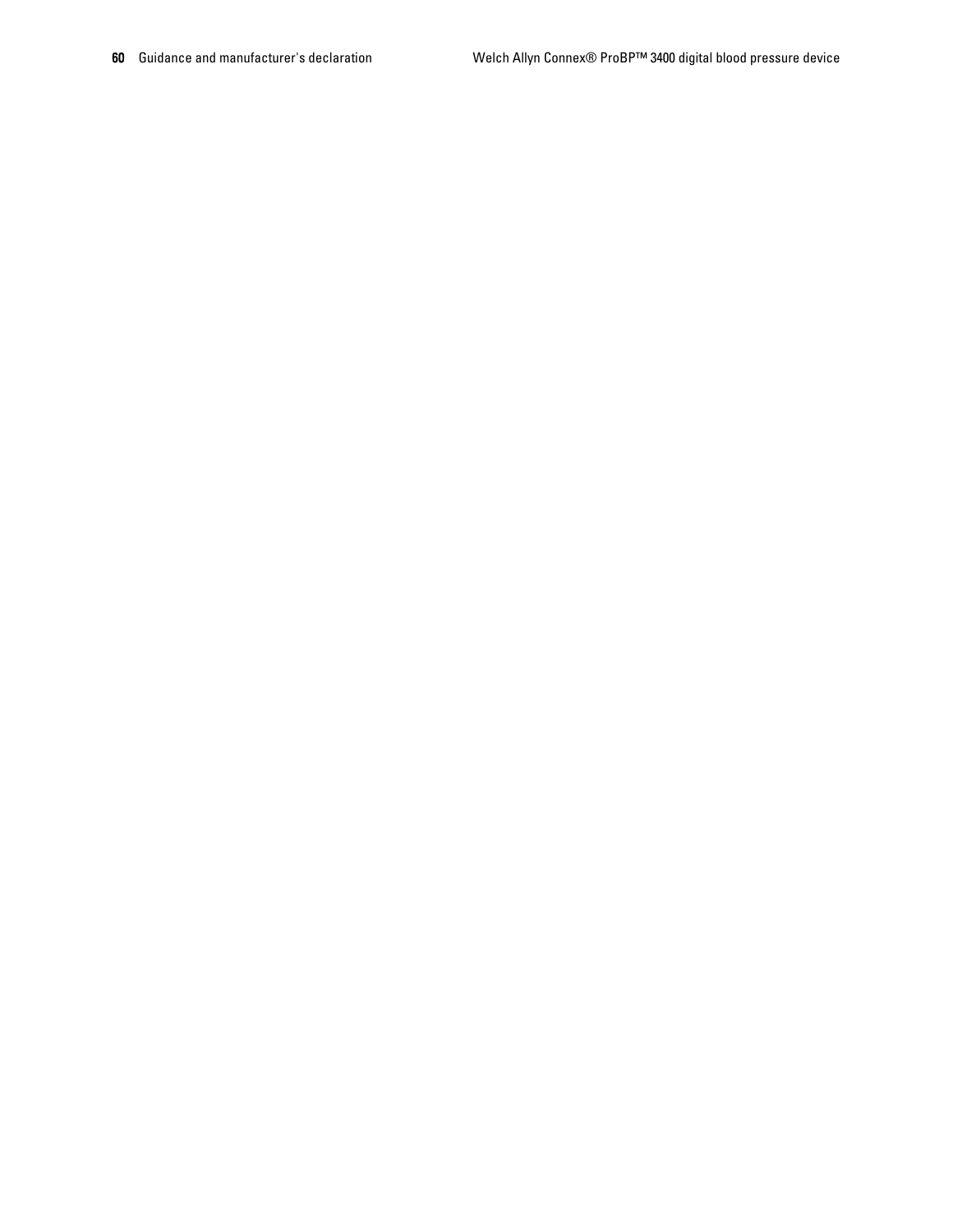# **Warranty**

Welch Allyn will warranty the ProBP 3400 device and battery to be free of defects in material and workmanship and to perform in accordance with manufacturer specifications for the period of one year from the date of purchase from Welch Allyn or its authorized distributors or agents.

The warranty period shall start on the date of purchase. The date of purchase is: 1) the invoiced ship date if the device was purchased directly from Welch Allyn, 2) the date specified during product registration, 3) the date of purchase of the product from a Welch Allyn authorized distributor as documented from a receipt from said distributor.

This warranty does not cover damage caused by: 1) handling during shipping, 2) use or maintenance contrary to labeled instructions, 3) alteration or repair by anyone not authorized by Welch Allyn, and 4) accidents.

The product warranty is also subject to the following terms and limitations:

Accessories are not covered by the warranty. Refer to the Directions For Use provided with individual accessories for warranty information.

Shipping cost to return a device to a Welch Allyn Service center is not included.

A service notification number must be obtained from Welch Allyn prior to returning any products or accessories to Welch Allyn's designated service centers for repair. To obtain a service notification number, contact Welch Allyn Technical Support.

THIS WARRANTY IS IN LIEU OF ALL OTHER WARRANTIES, EXPRESS OR IMPLIED, INCLUDING BUT NOT LIMITED TO THE IMPLIED WARRANTIES OF MERCHANTABILITY AND FITNESS FOR A PARTICULAR PURPOSE. WELCH ALLYN'S OBLIGATION UNDER THIS WARRANTY IS LIMITED TO REPAIR OR REPLACEMENT OF PRODUCTS CONTAINING A DEFECT. WELCH ALLYN IS NOT RESPONSIBLE FOR ANY INDIRECT OR CONSEQUENTIAL DAMAGES RESULTING FROM A PRODUCT DEFECT COVERED BY THE WARRANTY.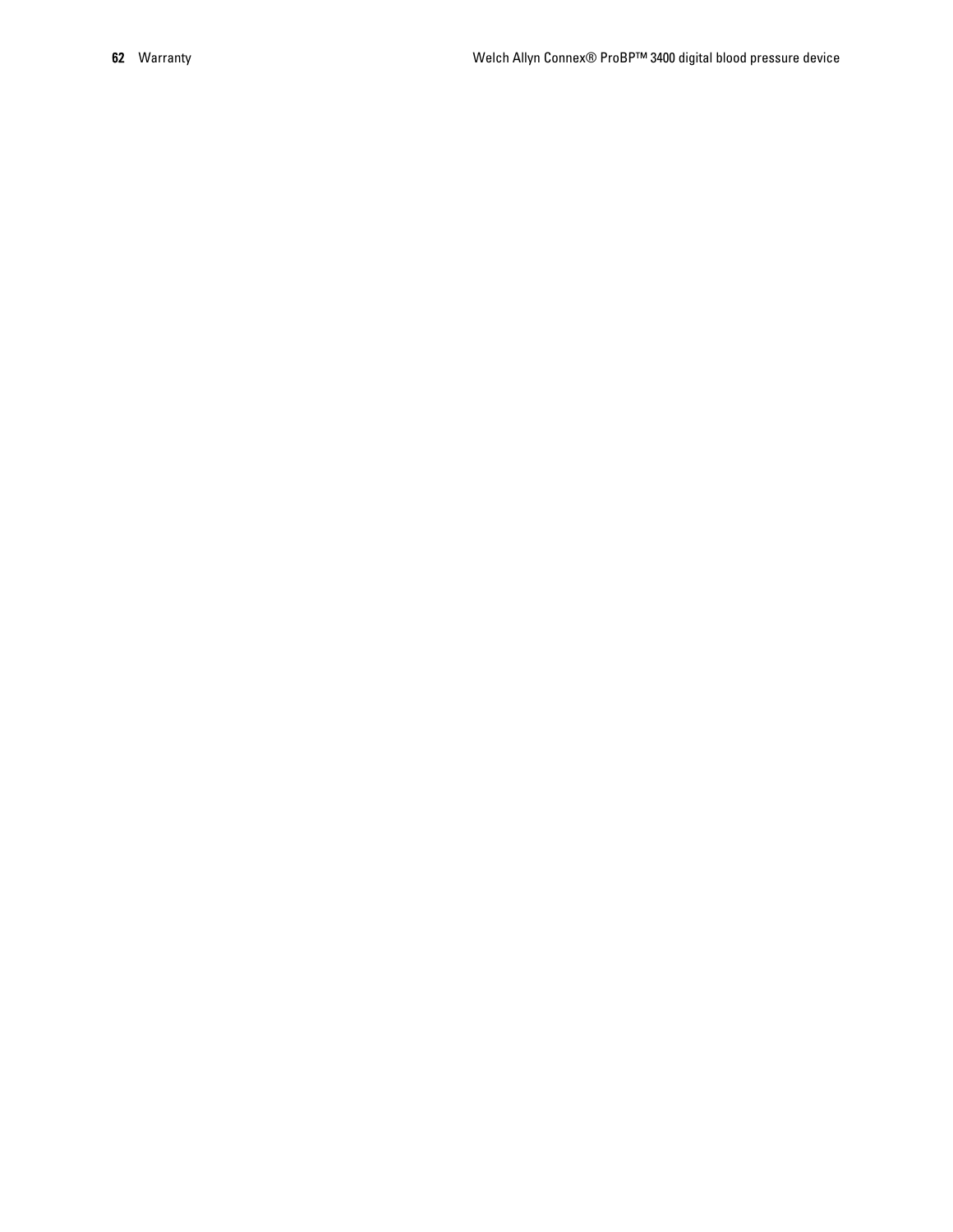# Troubleshooting

# Inaccurate blood pressure readings

| <b>Possible cause</b>                                                           | <b>Corrective action and explanation</b>                                                                                                                                                                                                                                                                                                                                                                                              |  |  |
|---------------------------------------------------------------------------------|---------------------------------------------------------------------------------------------------------------------------------------------------------------------------------------------------------------------------------------------------------------------------------------------------------------------------------------------------------------------------------------------------------------------------------------|--|--|
| Incorrect cuff size                                                             | Use Welch Allyn approved cuffs only.<br>Measure patient's arm circumference midway between<br>elbow and shoulder (see "Blood pressure cuff selection" to<br>select correct cuff size).                                                                                                                                                                                                                                                |  |  |
| Patient's arm position                                                          | Ensure patient's arm is at heart level.                                                                                                                                                                                                                                                                                                                                                                                               |  |  |
| Arm movement during blood pressure cycle                                        | Keep arm still during blood pressure cycle.<br>Movement may cause inaccuracies from artifact.                                                                                                                                                                                                                                                                                                                                         |  |  |
| Blood pressure taken over clothing                                              | Take blood pressure on a bare arm.                                                                                                                                                                                                                                                                                                                                                                                                    |  |  |
| Arrhythmia                                                                      | Check for regularity of heart rate (palpate pulse or check<br>device).<br>Moderate to severe heart rate irregularities may make<br>blood pressure difficult to measure accurately.                                                                                                                                                                                                                                                    |  |  |
| Change in blood pressure between auscultatory reading<br>and ProBP 3400 reading | Check blood pressure immediately before ProBP 3400<br>reading.<br>Blood pressure is dynamic and changing. It is normal for<br>blood pressure to fluctuate 5 to 10 mmHg.                                                                                                                                                                                                                                                               |  |  |
| Incorrect reference                                                             | Use the correct Korotkoff sound to determine diastolic<br>blood pressure.<br>Many listeners incorrectly equate diastolic blood<br>pressure with the disappearance of sound only (phase<br>5). ProBP 3400 was developed using the American<br>Heart Association recommendations, which state that<br>phase 5 be used unless sound continues to 0 mmHg,<br>in which case the change in the quality of sound<br>(phase 4) is to be used. |  |  |
|                                                                                 | Deflate cuff no faster than 3 mmHg per second.<br>One of the major sources of error in auscultatory<br>blood pressure measurement is deflating the cuff too                                                                                                                                                                                                                                                                           |  |  |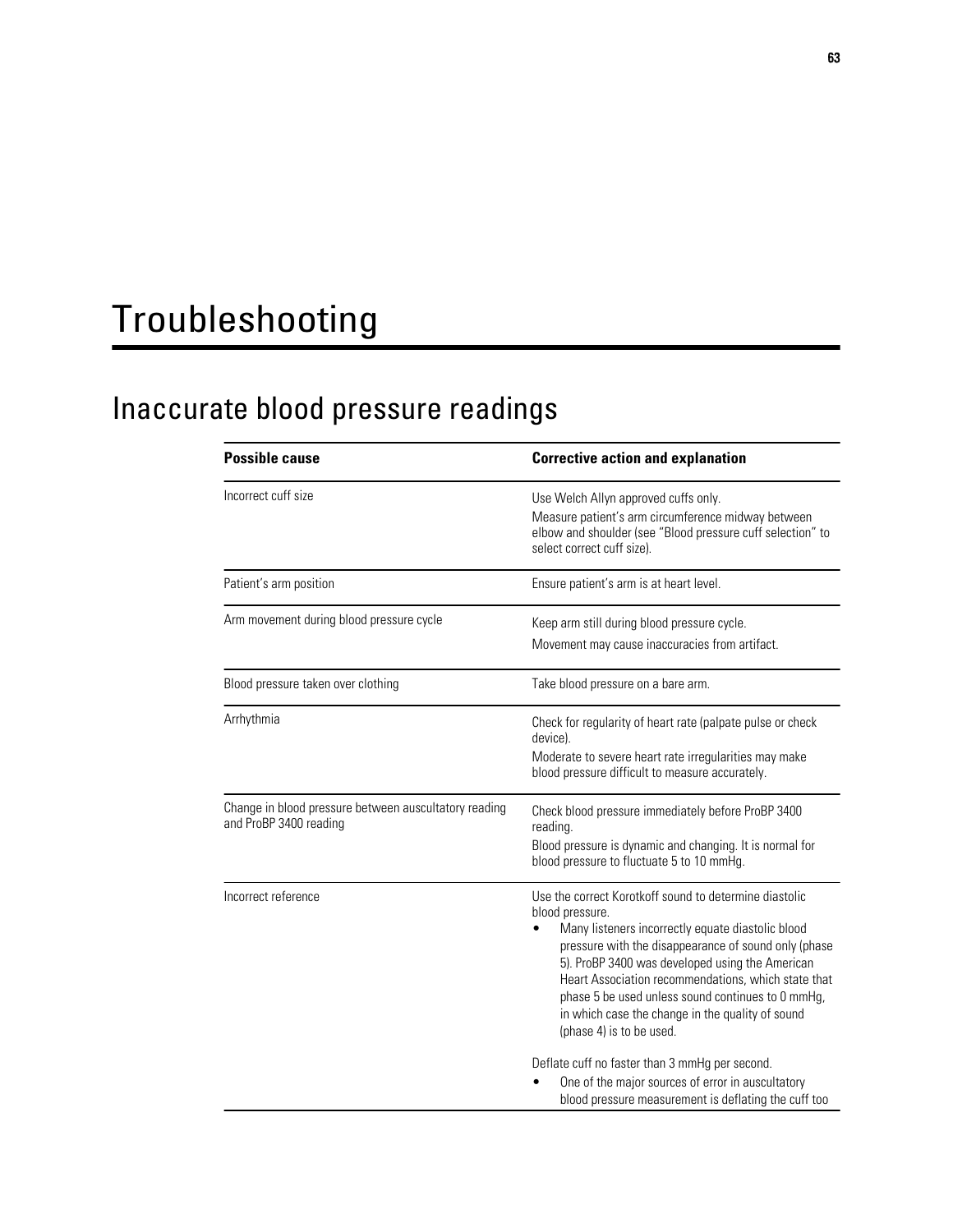| <b>Possible cause</b>                           | <b>Corrective action and explanation</b>                                                                                                     |  |  |
|-------------------------------------------------|----------------------------------------------------------------------------------------------------------------------------------------------|--|--|
|                                                 | quickly. The American Heart Association recommends<br>deflation no faster than 3 mmHg per second.                                            |  |  |
|                                                 | Only use a sphygmomanometer that is calibrated.<br>An uncalibrated sphygmomanometer may result in<br>inaccurate blood pressure measurements. |  |  |
| Poor auscultatory sound recognition by observer | Use high-quality stethoscope. Have a different observer<br>check patient's blood pressure.                                                   |  |  |

# Cuff inflation and deflation with no blood pressure reading displayed

| <b>Possible cause</b>                                                                                                            | <b>Corrective action and explanation</b>                                                                                                             |
|----------------------------------------------------------------------------------------------------------------------------------|------------------------------------------------------------------------------------------------------------------------------------------------------|
| Leak in pneumatic system                                                                                                         | Inflation too quick; check NIBP cuff and tubing<br>connections may display.                                                                          |
|                                                                                                                                  | <b>Cuff pressure limits exceeded. Powering down may</b><br>display.                                                                                  |
|                                                                                                                                  | NIBP air leak; check cuff and tubing connections may<br>display.                                                                                     |
|                                                                                                                                  | Unable to determine NIBP; check inflation settings<br>may display.                                                                                   |
|                                                                                                                                  | Ensure all cuff attachments are tight.<br>Carefully check for leaks in the blood pressure cuff, tubing,<br>and pressure hose attached to ProBP 3400. |
| Arm movement during cycle                                                                                                        | Unable to determine NIBP; check connections; limit<br><b>patient movement</b> may display.                                                           |
|                                                                                                                                  | Keep arm still during blood pressure cycle.                                                                                                          |
|                                                                                                                                  | Movement may cause inaccuracies from artifact, long cycle<br>times, and error message.                                                               |
| Cuff tubing or pressure hose movement artifact                                                                                   | Unable to determine NIBP; check connections and<br>tubing for kinks may display.                                                                     |
|                                                                                                                                  | Do not contact cuff tubing or pressure hose during blood<br>pressure cycle.                                                                          |
|                                                                                                                                  | Movement may cause inaccuracies from artifact.                                                                                                       |
| User may have pressed the <b>Blood Pressure Start/ User cancelled NIBP reading</b> will display. Press the<br><b>Stop</b> button | <b>Blood Pressure Start/Stop button to initiate</b><br>blood pressure measurement.                                                                   |

# No cuff inflation

| <b>Possible cause</b>                     | <b>Corrective action and explanation</b> |
|-------------------------------------------|------------------------------------------|
| Connections between device and cuff loose | Check all connections.                   |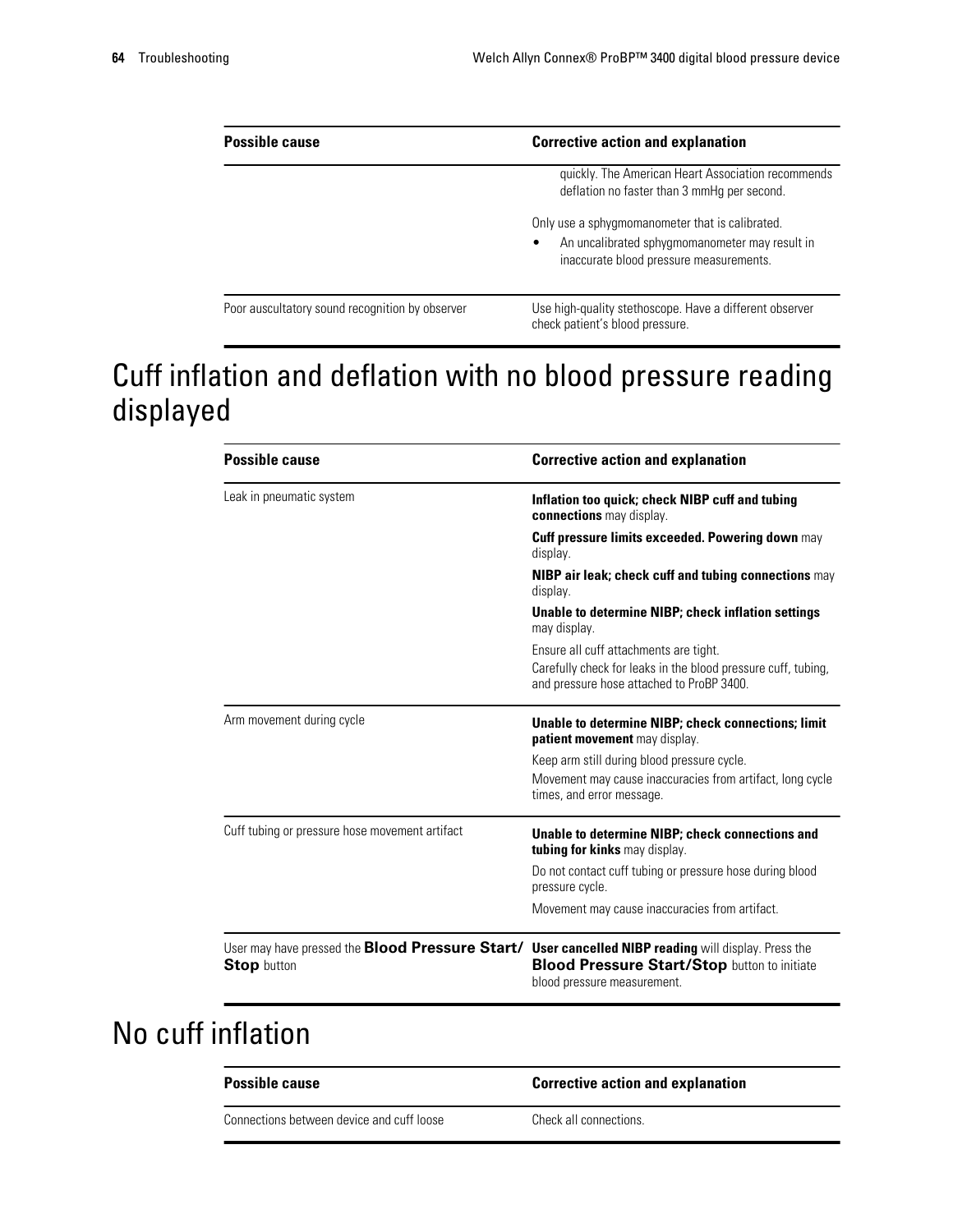| <b>Possible cause</b>                         | <b>Corrective action and explanation</b>                                                                                                                                                   |
|-----------------------------------------------|--------------------------------------------------------------------------------------------------------------------------------------------------------------------------------------------|
| Device is being used in inclimate environment | Ambient temperature is outside of operating range.<br><b>Retry measurement</b> may display.<br>Operate the device within temperature range in the<br>Environmental specifications section. |
| Internal errors or messaging error occurred   | <b>NIBP feature not functional. Call for service may</b><br>display.<br>Contact a Welch Allyn Service Center.                                                                              |

# Cuff pops off

| <b>Possible cause</b>     | <b>Corrective action and explanation</b>                                                                                                                            |
|---------------------------|---------------------------------------------------------------------------------------------------------------------------------------------------------------------|
| Inappropriate cuff size   | See "Blood pressure cuff selection" to select correct cuff<br>size. If cuff continues to pop off, notify biomedical<br>department or Welch Allyn Technical Support. |
| Cuff not applied securely | Smooth hook and loop securely before inflating cuff.                                                                                                                |
| Cuff applied inside out   | Re-apply cuff. Verify that the Welch Allyn label is facing<br>away from arm.                                                                                        |

# Cuff deflating too slowly

| <b>Possible cause</b>          | <b>Corrective action and explanation</b>                                                                                    |
|--------------------------------|-----------------------------------------------------------------------------------------------------------------------------|
| Patient movement               | Have patient sit still.                                                                                                     |
|                                | Do not have arm tight against chest wall, as respiration<br>may affect speed and accuracy of blood pressure<br>measurement. |
| Arrhythmia                     | Check for regularity of heart rate (palpate pulse or check<br>device).                                                      |
|                                | Moderate to severe heart rate irregularities may make<br>blood pressure difficult to measure accurately.                    |
| Small leak in pneumatic system | Check cuff tubing and pressure hose for leaks.                                                                              |

# Cuff inflates beyond SureBP inflation pressure preset while device is in use

| <b>Possible cause</b>                         | <b>Corrective action and explanation</b>                                                                                                                                         |
|-----------------------------------------------|----------------------------------------------------------------------------------------------------------------------------------------------------------------------------------|
| Device switched from SureBP to Step algorithm | If the device is unable to determine a blood pressure while<br>the cuff is inflating due to patient movement, excessive<br>noise, or an arrhythmia, the device will use the Step |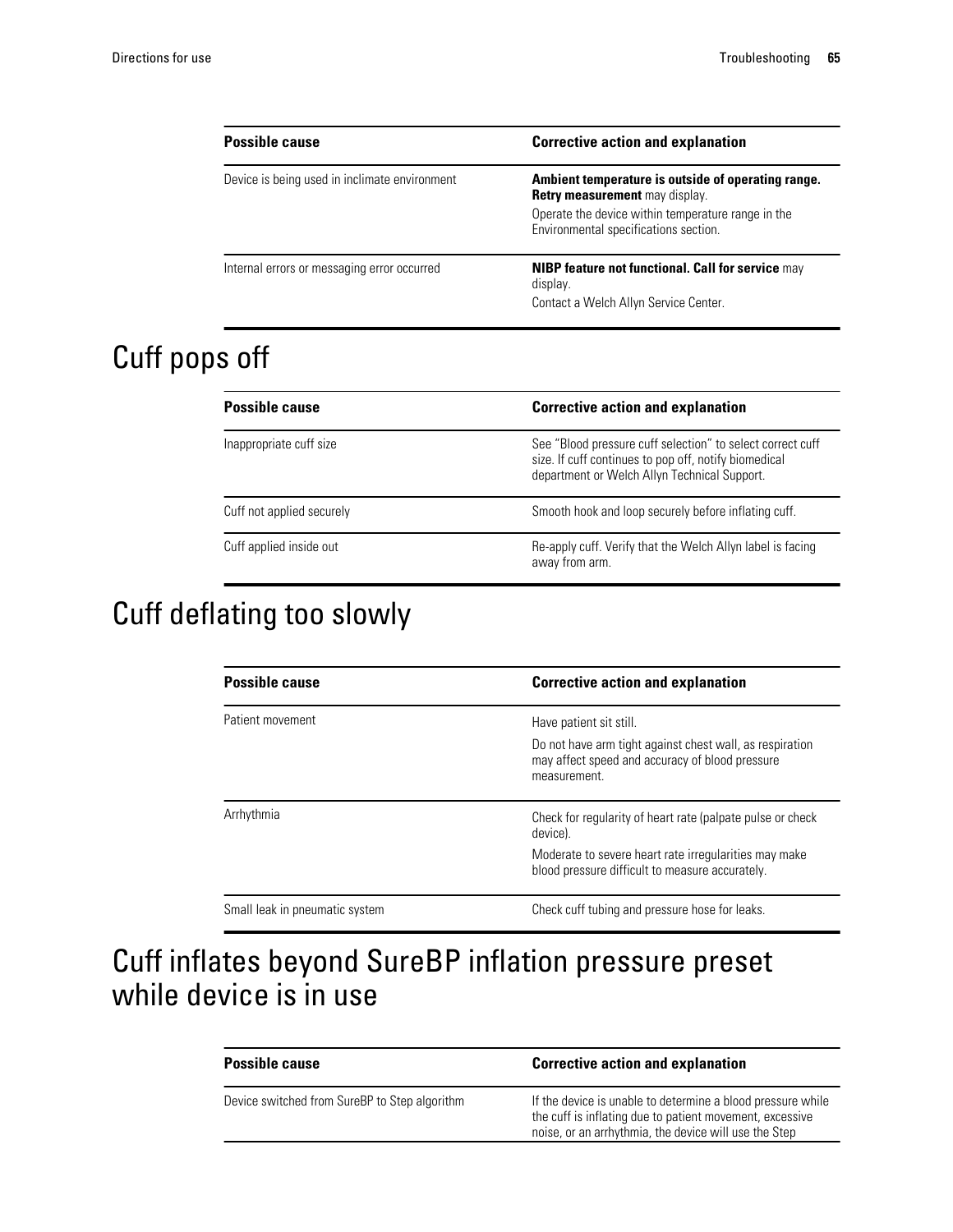| <b>Possible cause</b>                    | <b>Corrective action and explanation</b>                                                                                                                                           |
|------------------------------------------|------------------------------------------------------------------------------------------------------------------------------------------------------------------------------------|
|                                          | algorithm to inflate the cuff to a higher pressure, then<br>attempt to measure the blood pressure while deflating the<br>cuff.                                                     |
| Arm movement during blood pressure cycle | Keep arm still during blood pressure cycle.<br>Movement may cause inaccuracies from artifact.                                                                                      |
| Blood pressure taken over clothing       | Take blood pressure on a bare arm.                                                                                                                                                 |
| Arrhythmia                               | Check for regularity of heart rate (palpate pulse or check<br>device).<br>Moderate to severe heart rate irregularities may make<br>blood pressure difficult to measure accurately. |

# Device does not turn on

| <b>Possible cause</b>         | <b>Corrective action and explanation</b>                                                                                                                                                                                                                                                                              |
|-------------------------------|-----------------------------------------------------------------------------------------------------------------------------------------------------------------------------------------------------------------------------------------------------------------------------------------------------------------------|
| Low battery                   | Plug in the device. Check connections between the ProBP<br>3400 and the transformer, then between the transformer<br>and wall receptacle.                                                                                                                                                                             |
| Battery installed incorrectly | Using the polarized guidelines on the battery label, insert<br>the battery, positive (+) side first, into the battery<br>compartment.                                                                                                                                                                                 |
| Device not powering up        | Unplug the device from wall receptacle and check for<br>breaks in the cord. If connections are secure, check<br>electrical outlet for power. Charging indicator is on if<br>connections are good and the device is plugged into a<br>working outlet.<br>Plug the device into a known working electrical outlet.       |
|                               | The device may not power up if the battery is completely<br>discharged. Connect the device to an external power source<br>for at least 15 minutes before attempting to power up<br>again. If device powers up, charge the battery for at least<br>six hours before disconnecting the device from the power<br>supply. |
|                               | Replace the battery.                                                                                                                                                                                                                                                                                                  |
|                               | Notify Biomedical department or Welch Allyn Technical<br>Support.                                                                                                                                                                                                                                                     |
| System error                  | The device displays a system fault message that contains a<br>wrench icon and a system fault code to assist service<br>and engineers in diagnosing the problem.                                                                                                                                                       |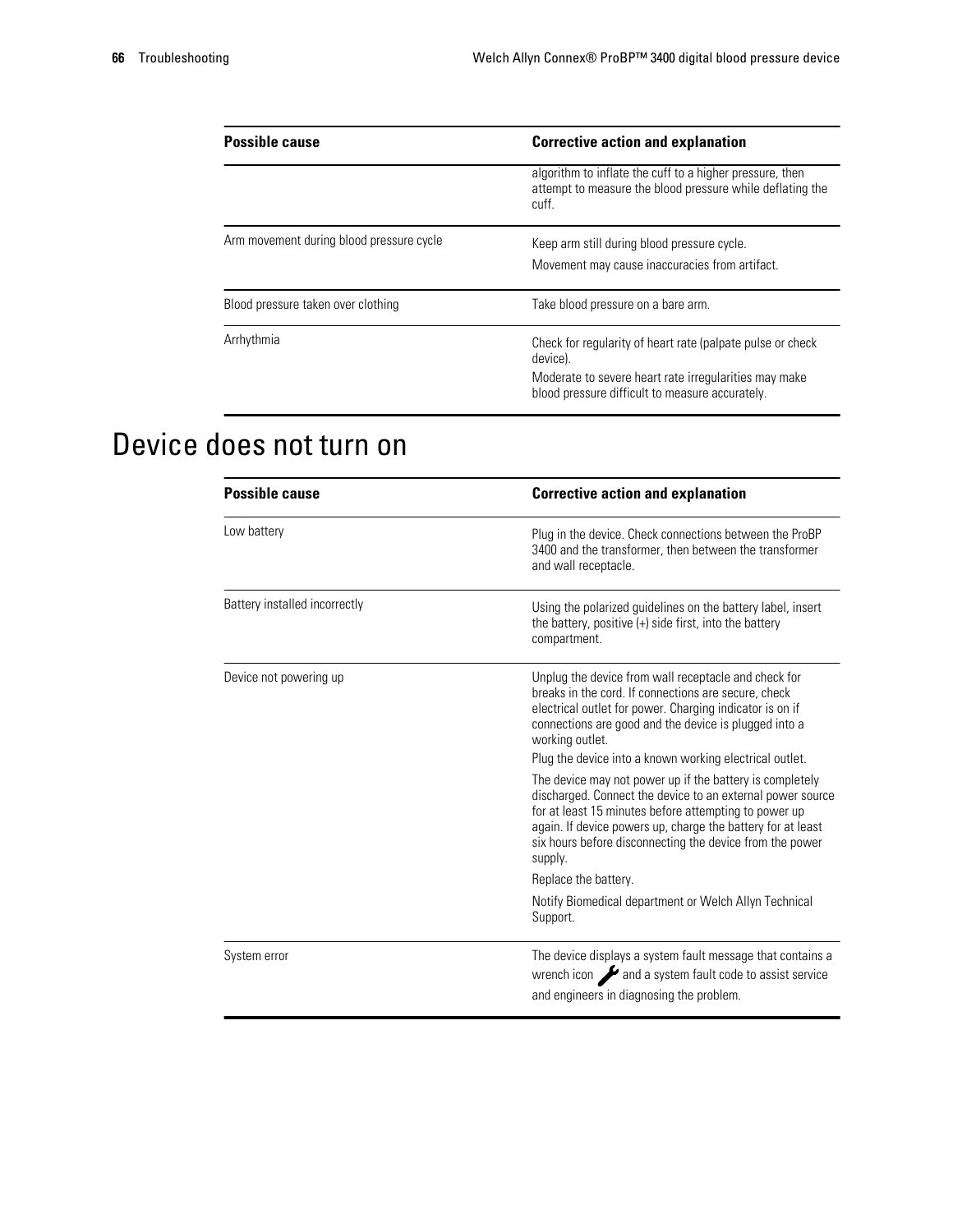## Bluetooth troubleshooting

#### ProBP 3400 and the target device will not pair

| <b>Possible cause</b>                                                                                      | <b>Corrective action and explanation</b>                                                                                |
|------------------------------------------------------------------------------------------------------------|-------------------------------------------------------------------------------------------------------------------------|
| <i>Bluetooth</i> radio is not enabled on the ProBP 3400                                                    | See <i>Bluetooth</i> wireless technology section for instructions<br>on enabling Bluetooth functionality in the device. |
| ProBP 3400 is not in Pairing mode                                                                          | See <i>Bluetooth</i> wireless technology section for instructions<br>on enabling pairing in the device.                 |
| There is too much distance between ProBP 3400 and the<br>target device                                     | Move the ProBP 3400 closer to the target device.                                                                        |
| The wrong PIN was entered for a <i>Bluetooth</i> 2.0 connection If a PIN is requested, enter <b>1234</b> . |                                                                                                                         |
| There is a problem with the target device                                                                  | Refer to operating system or computer hardware manuals<br>for further troubleshooting.                                  |

#### ProBP 3400 and the target device are not connected

| <b>Possible cause</b>                                                       | <b>Corrective action and explanation</b>                                                                                                                                                                                   |
|-----------------------------------------------------------------------------|----------------------------------------------------------------------------------------------------------------------------------------------------------------------------------------------------------------------------|
| ProBP 3400 and the target device have not been paired.                      | Follow instructions for pairing the ProBP 3400 to a target<br>device.<br>If pairing was attempted:<br>Complete pairing process again<br>See troubleshooting section for ProBP 3400 and the<br>target device will not pair. |
| There is too much distance between ProBP 3400 and the<br>target device      | Move the ProBP 3400 closer to the target device.                                                                                                                                                                           |
| The target device and/or software were not launched in the<br>correct order | The connection process was not completed in the correct<br>order<br>Exit the application on the computer.<br>1.<br>2.<br>Power down, then power up ProBP 3400.<br>3.<br>Relaunch the computer application.                 |
| There is a problem with the target device                                   | Refer to operating system or computer hardware manuals<br>for further troubleshooting.                                                                                                                                     |

#### ProBP 3400 and the target device lost connection

| <b>Possible cause</b>                             | <b>Corrective action and explanation</b> |
|---------------------------------------------------|------------------------------------------|
| Unexpected loss in <i>Bluetooth</i> communication | Exit the target application.             |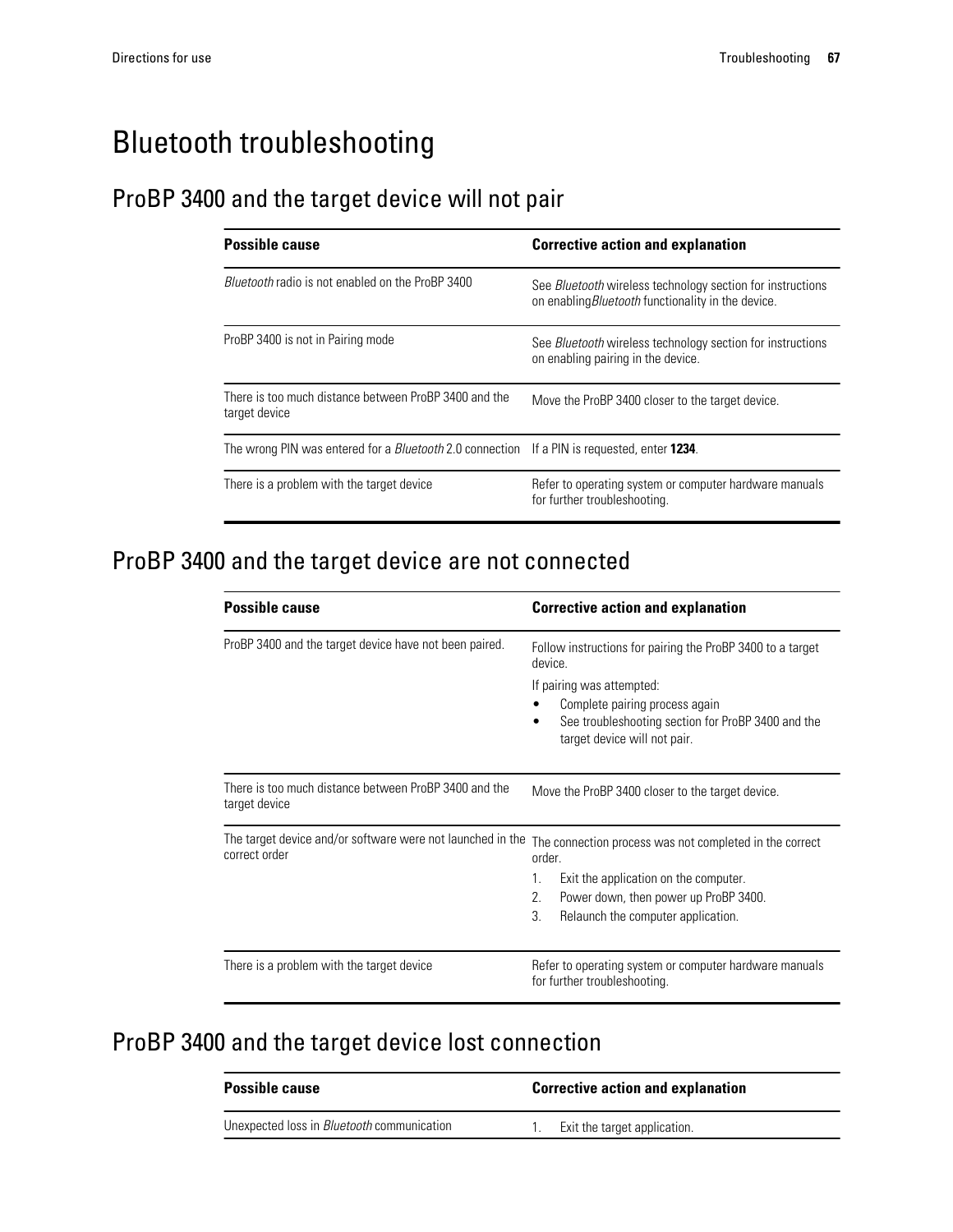| <b>Possible cause</b>                                                  | <b>Corrective action and explanation</b>                                                                       |
|------------------------------------------------------------------------|----------------------------------------------------------------------------------------------------------------|
| The ProBP 3400 powered down                                            | Power down the ProBP 3400<br>2<br><b>Restart the ProBP 3400</b><br>3<br>Relaunch the target application.<br>4. |
| There is too much distance between ProBP 3400 and the<br>target device | Move the ProBP 3400 closer to the target device.                                                               |
| There is a problem with the target device                              | Refer to operating system or computer hardware manuals<br>for further troubleshooting.                         |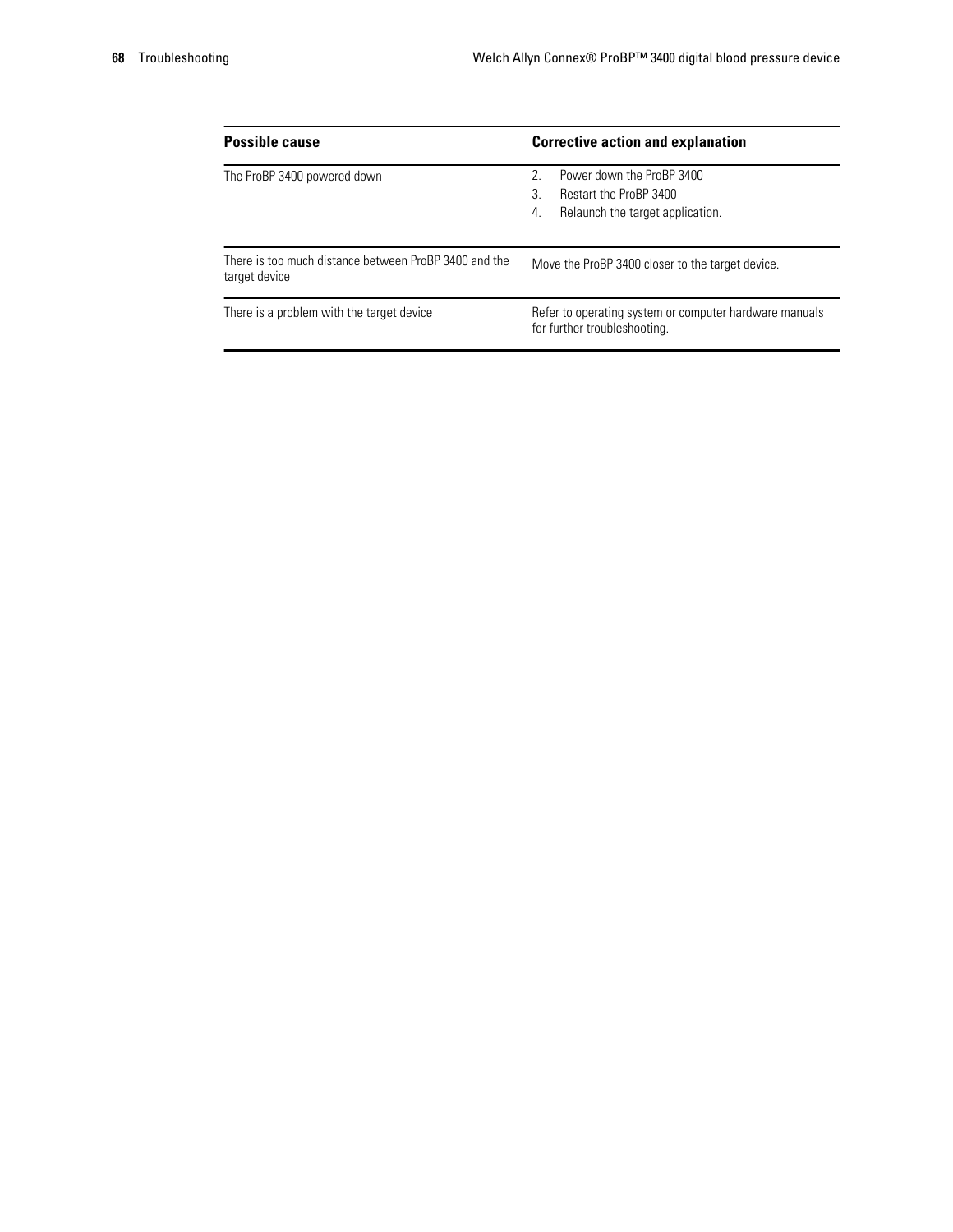# Appendix

## ProBP 3400 approved accessories

## Flexiport® cuffs (not made with natural rubber latex)

| <b>Part Number</b> | <b>Model</b> | <b>Description</b>                     |
|--------------------|--------------|----------------------------------------|
|                    |              |                                        |
| REUSE-08           | Reusable     | Cuff, reuse, SM CHILD                  |
| REUSE-09           | Reusable     | Cuff, reuse, CHILD                     |
| REUSE-10           | Reusable     | Cuff, reuse, SM ADULT                  |
| REUSE-11           | Reusable     | Cuff, reuse, ADULT                     |
| REUSE-11L          | Reusable     | Cuff, reuse, ADULT LONG                |
| REUSE-12           | Reusable     | Cuff, reuse, LG ADULT                  |
| REUSE-12L          | Reusable     | Cuff, reuse, LG ADULT LONG             |
| REUSE-13           | Reusable     | Cuff, reuse, THIGH                     |
|                    |              |                                        |
| SOFT-08            | Disposable   | Cuff, soft, SM CHILD (case of 20)      |
| SOFT-09            | Disposable   | Cuff, soft, CHILD (case of 20)         |
| SOFT-10            | Disposable   | Cuff, soft, SM ADULT (case of 20)      |
| SOFT-11            | Disposable   | Cuff, soft, ADULT (case of 20)         |
| SOFT-11L           | Disposable   | Cuff, soft, ADULT LONG (case of 20)    |
| SOFT-12            | Disposable   | Cuff, soft, LG ADULT (case of 20)      |
| SOFT-12L           | Disposable   | Cuff, soft, LG ADULT LONG (case of 20) |
| SOFT-13            | Disposable   | Cuff, soft, THIGH (case of 20)         |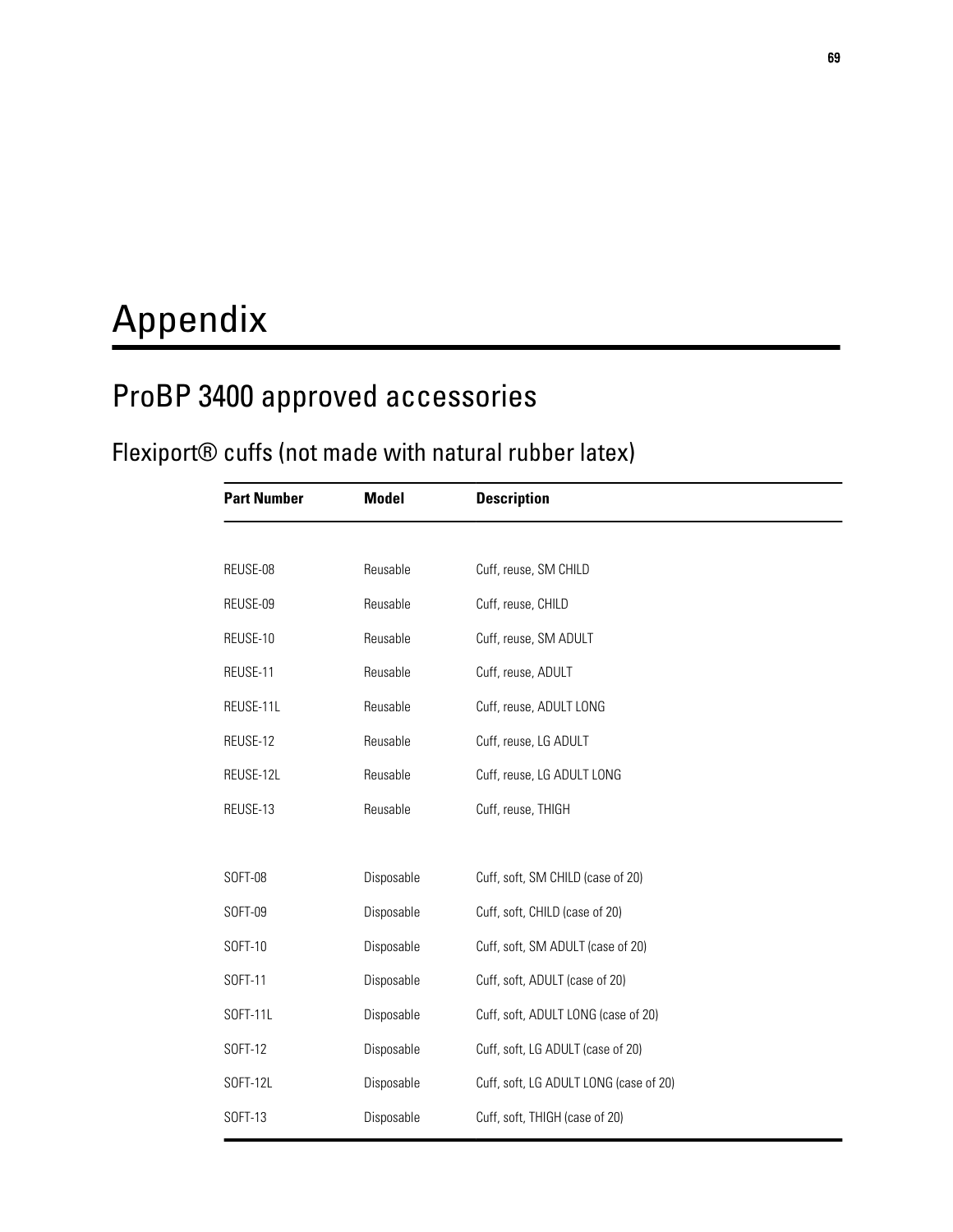#### Blood pressure accessories (not made with natural rubber latex)

| <b>Part Number</b> | Model      | <b>Description</b>                      |
|--------------------|------------|-----------------------------------------|
| 3400-30            | ProBP 3400 | Double tube blood pressure hose (5 ft)  |
| 3400-31            | ProBP 3400 | Double tube blood pressure hose (10 ft) |

#### Mounting options

| <b>Part Number</b> | <b>Description</b>                                       |
|--------------------|----------------------------------------------------------|
| 4600-61            | Mobile stand with basket and mounting kit for ProBP 3400 |
| 4601-61            | Wall mount with basket for ProBP 3400                    |
| 4602-61            | Desk mount for ProBP 3400                                |

#### Accessories and replacement parts

| <b>Part Number</b> | <b>Description</b>                                                                                         |
|--------------------|------------------------------------------------------------------------------------------------------------|
| BATT <sub>11</sub> | Lithium Ion battery, 1 Cell                                                                                |
| 3400-925           | ProBP 3400 USB cable, 2.44 m (8 ft)                                                                        |
| 3400-926           | ProBP 3400 USB cable, 0.30 m (16 inches)                                                                   |
| 4600-100           | 5W power supply mounting kit (for use with mobile stand)                                                   |
| 3400-561           | ProBP 3400 basket adapter with screw                                                                       |
| 3400-461           | ProBP 3400 wall adapter with screw                                                                         |
| PWCD-5WW-B         | Power cord assembly, for handheld, or desk or wall mounted<br>ProBP 3400, North America                    |
| PWCD-5WT-B         | Power cord assembly B, for mobile stand mounted ProBP 3400,<br>North America                               |
| PWCD-5WW-2         | Power cord assembly 2, for handheld, or desk or wall mounted<br>ProBP 3400, Europe                         |
| PWCD-5WT-2         | Power cord assembly 2, for mobile stand mounted ProBP 3400,<br>Europe                                      |
| PWCD-5WW-4         | Power cord assembly 4, for handheld, or desk or wall mounted<br>ProBP 3400, United Kingdom                 |
| PWCD-5WT-4         | Power cord assembly 4, for mobile stand mounted ProBP 3400,<br>United Kingdom                              |
| PWCD-5WW-6         | Power cord assembly 6, for handheld, or desk or wall mounted<br>ProBP 3400, Australia/New Zealand — Orange |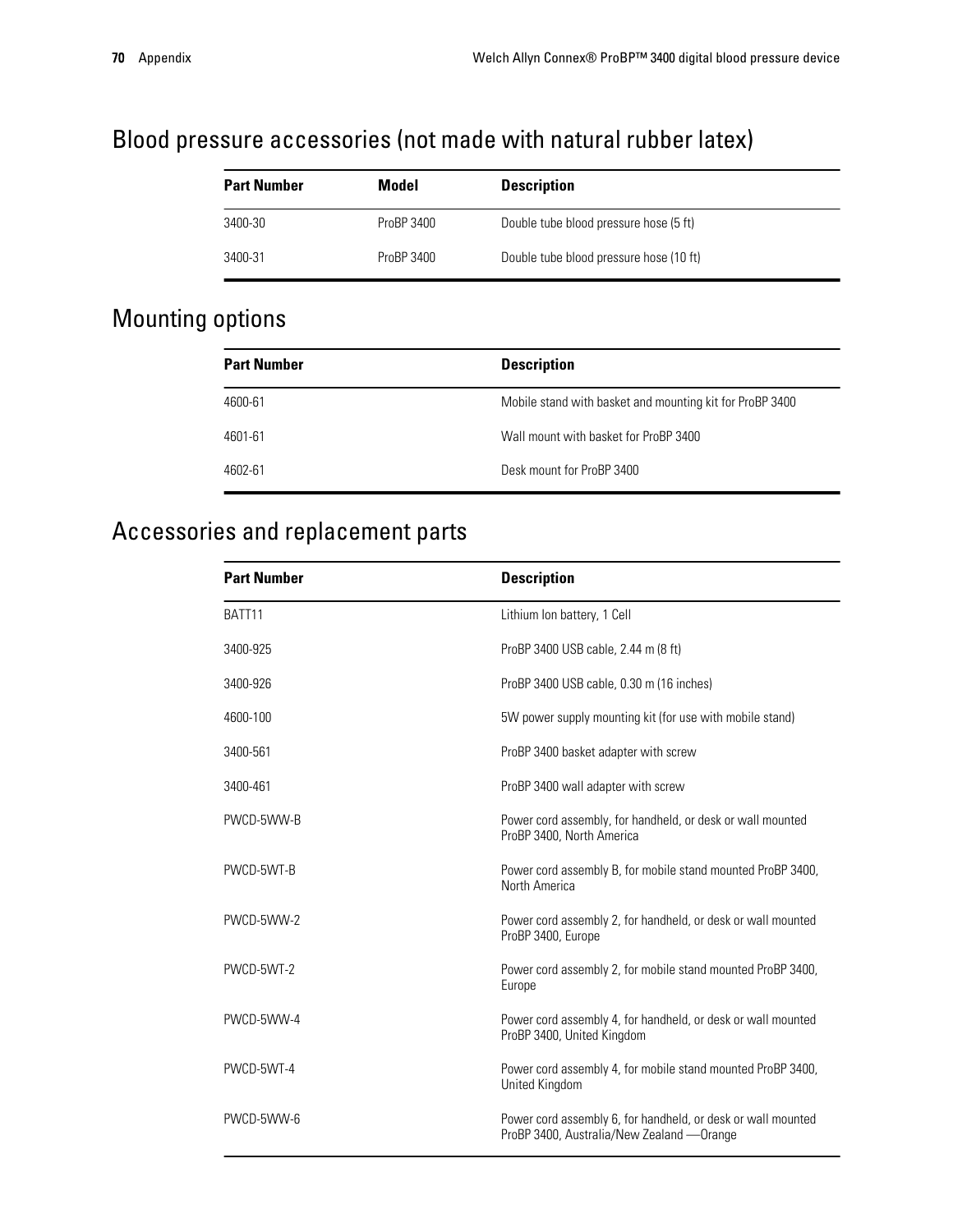| <b>Part Number</b> | <b>Description</b>                                                                            |
|--------------------|-----------------------------------------------------------------------------------------------|
| PWCD-5WT-6         | Power cord assembly 6, for mobile stand mounted ProBP 3400,<br>Australia/New Zealand — Orange |
| PWCD-5WW-C         | Power cord assembly C, for handheld, or desk or wall mounted<br>ProBP 3400, China             |
| PWCD-5WT-C         | Power cord assembly C, for mobile stand mounted ProBP 3400,<br>China                          |
| PWCD-5WW-7         | Power cord assembly 7, for handheld, or desk or wall mounted<br>ProBP 3400, South Africa      |
| PWCD-5WT-7         | Power cord assembly 7, for mobile stand mounted ProBP 3400,<br>South Africa                   |
| PWCD-5WT-J         | Power cord assembly N, for mobile stand mounted ProBP 3400,<br>Japan                          |
| 3400-100           | Battery door                                                                                  |

#### Service

| <b>Part Number</b>   | <b>Description</b>                                 |
|----------------------|----------------------------------------------------|
| S1-3400              | Comprehensive Partner Program, ProBP 3400, 1 year  |
| S <sub>2</sub> -3400 | Biomed Partner Program, ProBP 3400, 1 year         |
| S3-3400              | Investment Pro Partner Program, ProBP 3400, 1 year |
| S4-3400              | Preventive Partner Program, ProBP 3400, 1 year     |
| 103521               | Welch Allyn Service Tool CD                        |

### Licensed features

| <b>Part Number</b> | <b>Description</b>               |
|--------------------|----------------------------------|
| 3400-SUREBP        | SureBP activation code           |
| 3400-BT            | <i>Bluetooth</i> activation code |

## Literature/Documentation

| <b>Part Number</b>        | <b>Description</b>                      |
|---------------------------|-----------------------------------------|
| <b>Directions for Use</b> |                                         |
| 103701                    | Kit, CD, Directions for Use, ProBP 3400 |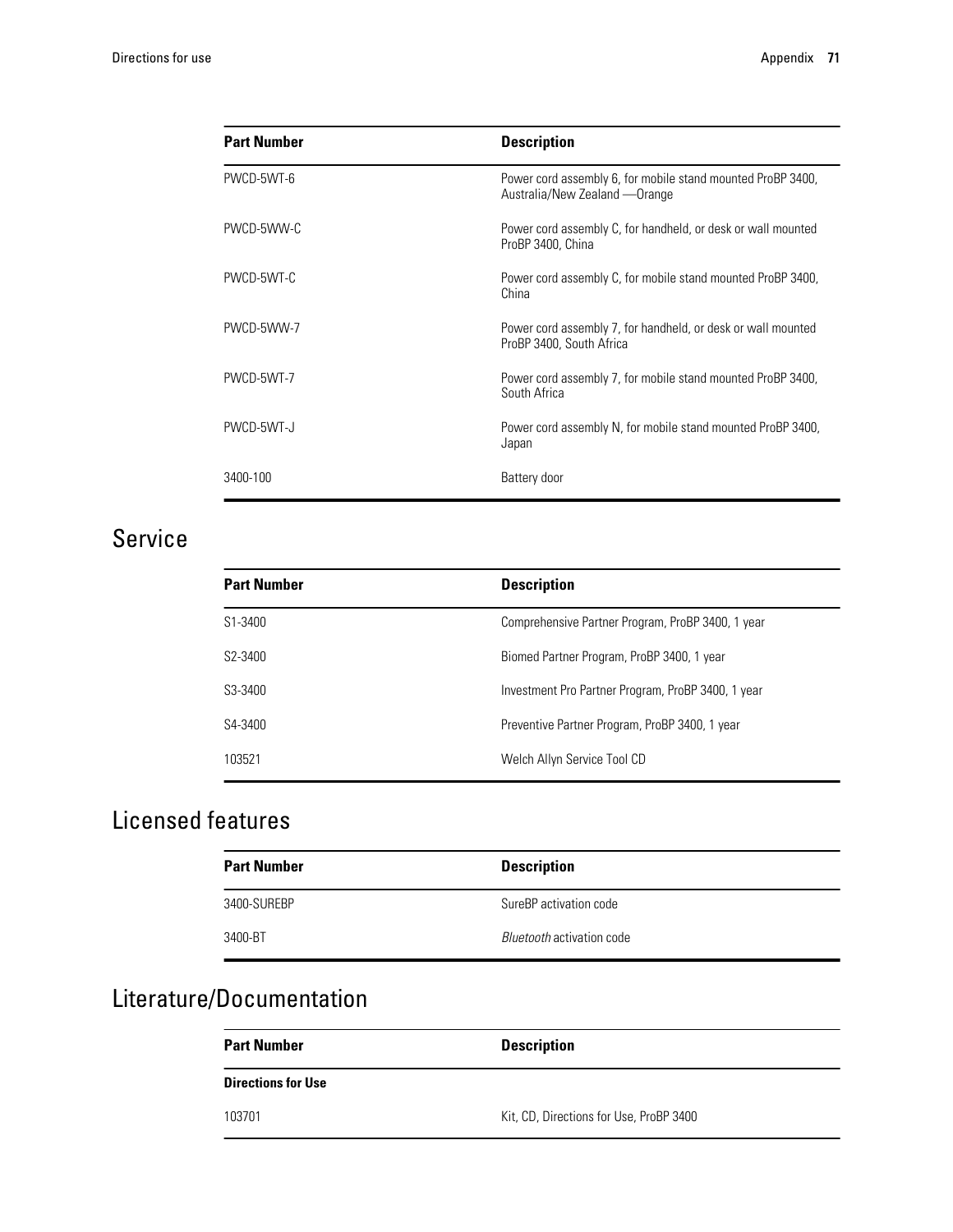| <b>Part Number</b>                          | <b>Description</b>                                                           |
|---------------------------------------------|------------------------------------------------------------------------------|
| <b>Startup Guide</b>                        |                                                                              |
| 407673                                      | Startup Guide ProBP 3400                                                     |
| <b>Directions for Use, Mounting Options</b> |                                                                              |
| 104388                                      | Directions for use, Mounting kit instructions for ProBP 3400<br>mobile stand |
| 104387                                      | Directions for use, Mounting kit instructions for ProBP 3400 wall<br>mount   |
| 104386                                      | Directions for use, Mounting kit instructions for ProBP 3400 desk<br>mount   |

## Configuration options

| <b>Model</b> | <b>Description</b>                                                                                                                                                                     |
|--------------|----------------------------------------------------------------------------------------------------------------------------------------------------------------------------------------|
| 34BFHT-B*    | Includes Welch Allyn SureBP® technology, Bluetooth® wireless technology, rechargeable<br>lithium-ion battery, size 11 and size 12 FlexiPort <sup>®</sup> cuffs, handheld configuration |
| 34BFWT-B*    | Includes Welch Allyn SureBP® technology, Bluetooth® wireless technology, rechargeable<br>lithium-ion battery, size 11 and size 12 FlexiPort® cuffs, wall mounted configuration         |
| 34BFST-B*    | Includes Welch Allyn SureBP® technology, Bluetooth® wireless technology, rechargeable<br>lithium-ion battery, size 11 and size 12 FlexiPort® cuffs, mobile stand mounted configuration |
| 34XFHT-B*    | Includes Welch Allyn SureBP® technology, rechargeable lithium-ion battery, size 11 and<br>size 12 FlexiPort® cuffs, handheld configuration                                             |
| 34XFWT-B*    | Includes Welch Allyn SureBP® technology, rechargeable lithium-ion battery, size 11 and<br>size 12 FlexiPort® cuffs, wall mounted configuration                                         |
| 34XFST-B*    | Includes Welch Allyn SureBP® technology, rechargeable lithium-ion battery, size 11 and<br>size 12 FlexiPort® cuffs, mobile stand mounted configuration                                 |
| 34BXHT-B*    | Includes Bluetooth® wireless technology, rechargeable lithium-ion battery, size 11 and size<br>12 FlexiPort® cuffs, handheld configuration                                             |
| 34BXWT-B*    | Includes Bluetooth® wireless technology, rechargeable lithium-ion battery, size 11 and size<br>12 FlexiPort® cuffs, wall mounted configuration                                         |
| 34BXST-B*    | Includes Bluetooth® wireless technology, rechargeable lithium-ion battery, size 11 and size<br>12 FlexiPort® cuffs, mobile stand mounted configuration                                 |
| 34XXHT-B*    | Includes rechargeable lithium-ion battery, size 11 and size 12 FlexiPort® cuffs, handheld<br>configuration                                                                             |
| 34XXWT-B*    | Includes rechargeable lithium-ion battery, size 11 and size 12 FlexiPort <sup>®</sup> cuffs, wall<br>mounted configuration                                                             |
| 34XXST-B*    | Includes rechargeable lithium-ion battery, size 11 and size 12 FlexiPort® cuffs, mobile stand<br>mounted configuration                                                                 |